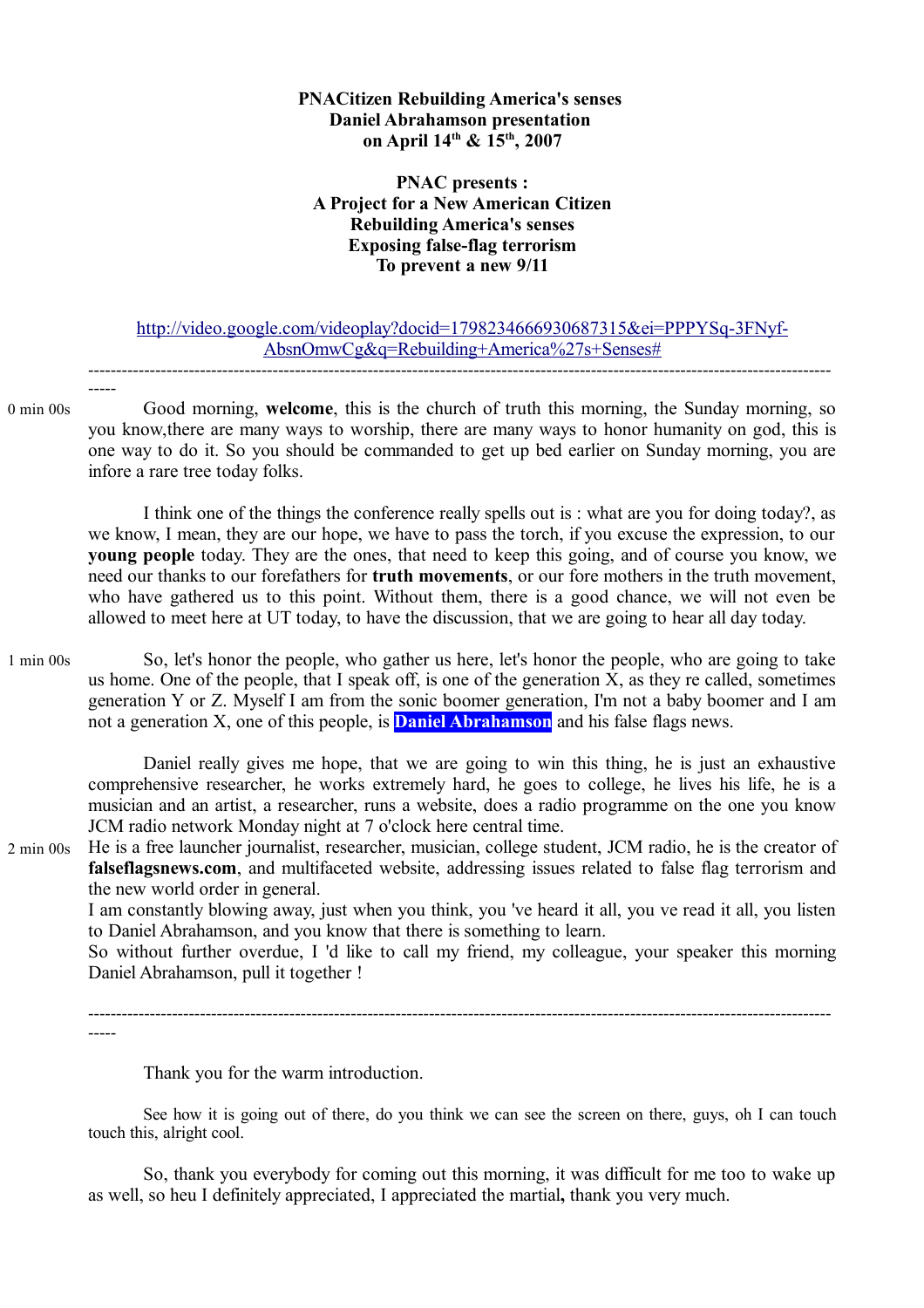Alright, so I would speak more, I want to give you an introduction story, I wish I have a time to flash out things more, but there are too much to talk about right now.

You have got good microphones levels ? I think we have to take this cellphone out now, sorry Bradley, after our lesson special start, but I just want to start right now by talking, about what I see as the « **global breakdown** ». 3 min 00s

I think a lot of the time, we have done as a movement, **we talked about Sept 11th.** What happened ? Was it a control demolition ? People talk about the pentagon, people talk about the hijackers, trained in USA airforce base, people talk about insider truck trays, people talk about the thousands of different points from where we looked at it suggests, now what the **government is telling us is a complete lie**.

What is appearing is the pattern, a **pattern of terrorism, created by government agencies** to mind control you, to really mind control the world, to make you think, that there is a threat, a threat of the other, and if we don't fight this threat, if we don't invade, if we don't create a police state, if we don't take over the world's oil, we will all perish.

#### **So, I think, we have done a real good job in flashing out the research points, which show how Set 11th happens, but I think we need to look a little bit more to why it happens, and really where we are going from here.**  4 min 00s

Constantly, we are saying, there is a threat of another terror attack, they may hit us again. Cheney and its faction are talking about nuclear war against Iran. Why are they doing that ? Why will cause these men, who basically have the goose gold right now ? And one of the most profane question, that I am asked by people : who are not into this stuff is at least if we are having all this, if there is really a Bildelberg group, if there is really a CFR, **if they really have a complete command control over the system, why blow up ?, why kill the golden goose ?** 

I mean, they have their luck right now, what will compeal these men to risk basically nuclear annihilation, and that is, what I am saying, false flags terrorism mind disease, is maybe a measure of **desesperation**, that is not a show of strength, that is a show of US empire on the brink of collapse, a US economy, that is collapsing and the **twilight of US hegemony**, the twilight of British hegemony, the breakdown of the anglo-american finance system, that has run the world for hundred of years, the Federal reserve is in big trouble, the bank of England is in big trouble, the derivatives are in big troubles, and our military is in enormous trouble, so I am hoping, that I will flash out all these topics after it now.

#### The big question is : **how false flags terrorism happen ?** 5 min 25s

We've done a great job with that, I am not saying stop the research, I am saying, why does it happen, in some specific case on 911. There are some reasons, I will flash out today, I believe there is a **stalled agenda**. They haven't done very well with the free trade of the american agreement.

They are not doing a tremendous job in implementing **KAFTA**. They wanted to have the new world order, the global government by the year 2000. **They are behind schedule**. There is an economic crisis right now with the dollar, that is in collapse. So bad, that the government want to proper it up, and of course we are seeing **NATO** weakness, with the **emergence of Russia and China** dominant players in the world scene, world's energy scene, world's currencies scene, and certainly the military and space weaponry scene.

Just to flash to a couple of more things, and I promise, that I will flash them out fully, they want the Middle East and Central Asian hydrocarbons, that means liquefying natural gas and oil. It's true it is a **war for oil**. It is not because of peak oil, but this is war for oil and natural gas. That is also a **war for Israel**, and that is not anti-semantic to talk about this.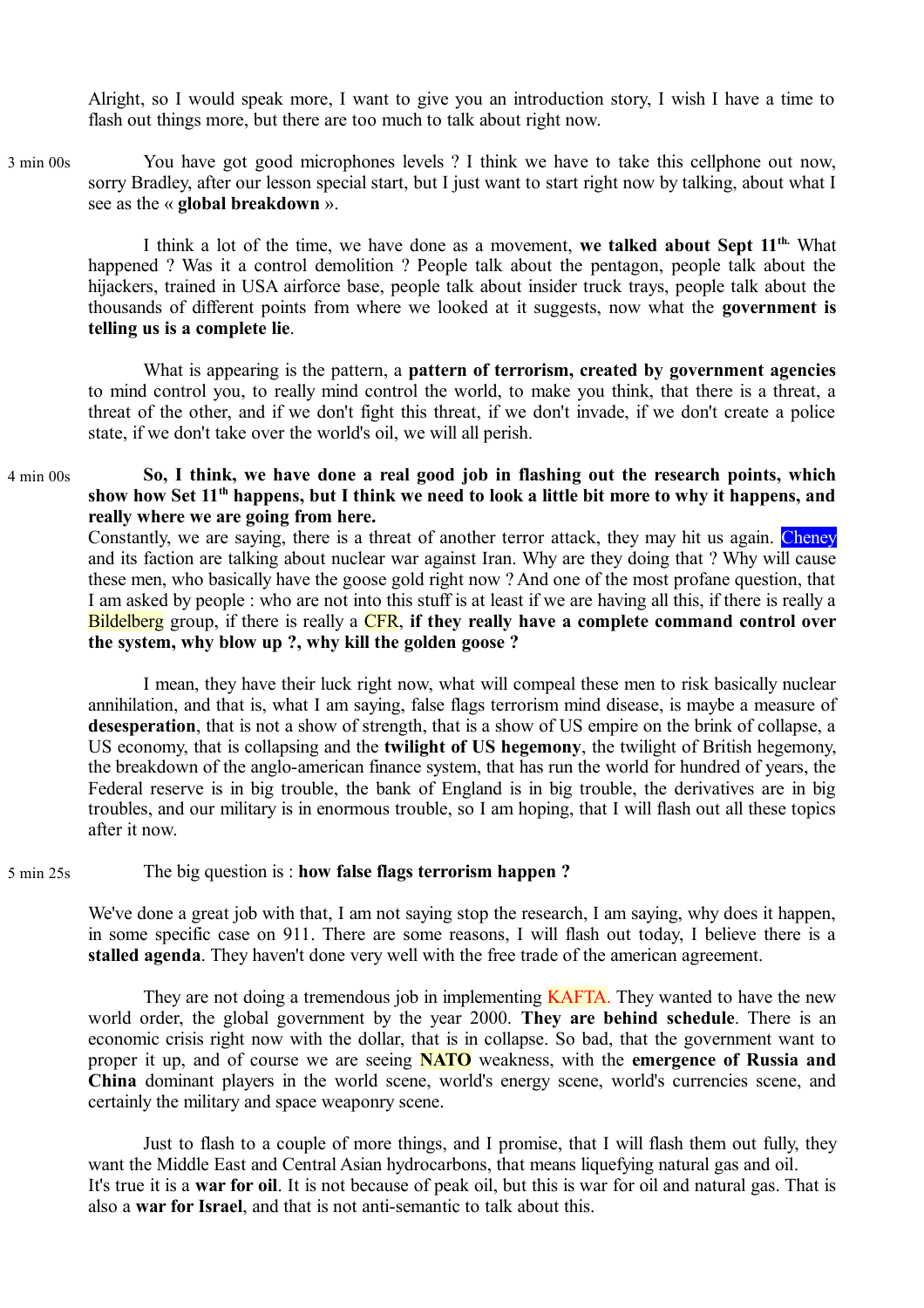We'd better to stand up to the intimidation of groups, like the **ADL**. The media says, that we talk about the fact, that Israel is directing large parts of American foreign policy, that is somehow **anti-semantic**, that is **anti-jewish** to talk about it, **that is a lie**. That is a manipulation technique to not talk about, who is really influencing our policy, which is a lot of members of the Likud party in Israel, and so also a breakdown of the Federal reserve, and the **debt of the industrial complex**, which ties with the \$ breakdown, and the death of the petro-dollar, which I'm going to flash out.

They try to push the **North American Union**, calling it the security and prosperity agreement, that is going to make you secure, free, and prosperous, and use this Orwellian language to push basically, that this solution of the United States the breakdown of our borders, drug moving to, human trafic moving through, guns moving through, look I am a second member person, but I think that we don't want to, you know the possibility of making real nuclear weapons moving, and what if there is a real terrorist group, you know not having water security means, that there are going to have more drug flows, more human trafficants, some will go to the slave sex labory of Danko for which I want to talk about. 7 min 00s

Spike in government **drug** dealing, the **police state** and the **prison-industrial complex**, we need to talk about drugs, they play both in, these ship the drugs in, and they will have a wag and hot prison, make you work for 70 cents an hour, and that is a war, being stagged to all the work class to the drug wars, and most importantly, it is the **end game against Russia and China**, I think we'd better see that 911 is the beginning, not in the middle East war, although it is, but really an end game against Russia and China. We'd better see this complex coming up, this is **World World III** coming together, I want to show you, how the chess pieces are coming together, how the chess piece are going to play out new technologies.

**You want to know who is behind 911 ?**, I will show you the factions, a lot of them are related to the **space war faction** of this country, and those who are manipulating the genetic engineering, nanotechnology, robotics, artificial intelligence, cognitive science, and merging these together to create, what they call the **hive mind system**, their words not mine. 8 min 10s

Hive mind system brain implant in your head, this is not conspiracy, I have the documents National Science fondation, when they talked about that, and of course I don't want to give you fear.

I mean this movement has enough **fear** to last us one thousand years. Fear mongering is a dying thing in this movement. I will try to offer solution, because I don't want to tell you we are screwed.

What I am going to, we may end up and just give up, right ? Ok, so I will try to give you some good solutions.

It is getting dry here, I am going to take a couple of drinks of water, it happens, you will have to forgive me. Look I just want now to speak about the present situation right now, I am going to come into all that I promise, but we are going to talk about, where we are right now. 9 min 00s

------------------------------------------------------------------------------------------------------------------------------------- -----

We often speak about **Irak**, and we say : "well, Irak is a disaster, they really bundled, but I think, we should just flashed out, where we are with Irak, and how it relies with **Iran**.

What is amazing to me is the vast majority of the Americans have now turned against the war in Irak. I don't think necessarily this means that most Americans are **becoming anti-war, they are antilosing.** That is the point scared to make, they are not against the slaughter of the 700 000 people, the length is saying that is 750 000 – that was almost one year ago.

British numbers are saying about 600 000, and of course, that is not counting the depleted uranium,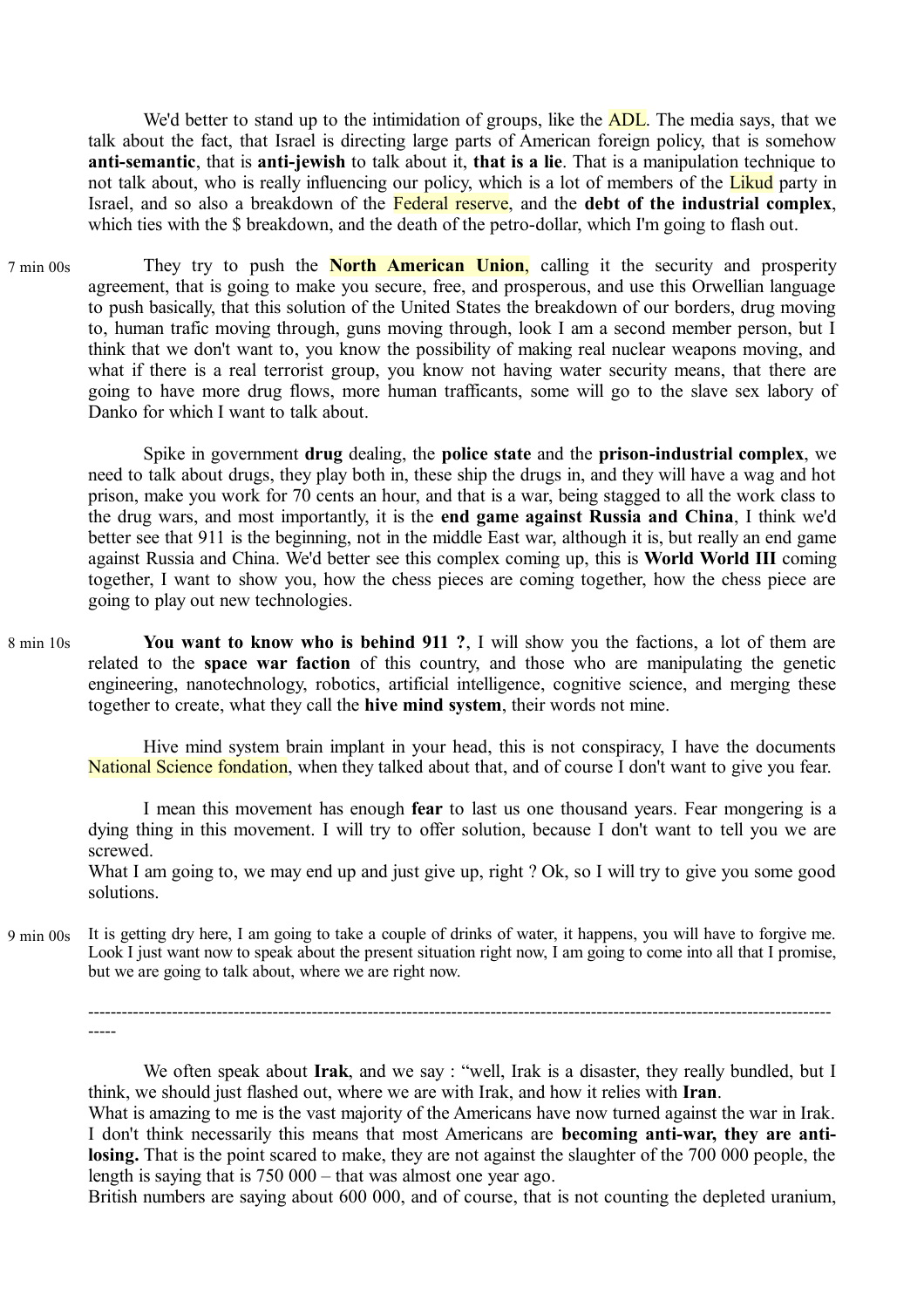which has created a radioactive Hiroschima in that country, with a half life of billion of years increasing cancers, leucemia, which will come far after our forces will leave who knows ? Maybe all the region will be just wiped out and our soldiers come back with that, but I think the American people are against losing. I think, if we were winning this war, they will say : "wah wah", supporting the genocide, the same way, that some people are saying : "shunk them all, let's shunk them all these arabs". So I don't think, it is a moral compunction, but I think, it is interesting people have turned against it.

What is happening right now ? These are building 13 permanent military bases just for the global **war against terror**, the long war. It's the long war, but what are they doing ? These are going to be used as launch base into Syria, into Libanon, into Iran, into Algeria, Etiopia, Somalia, Turkey, wherever they need to go next. The neo-conservatives have a list of 180 countries, they think about all of them. You know, we talked a lot about Iran, you know what interest them ? **Kasakhstan**, I' ll talk about that? 10 min 20s

> Another thing, the **Irak surge**, they say, it is going to be a surge of 20 000 troops, it is actually being 40 to 50 000s, mainstream, and they are going to be here for years. Now they say well, we said that we will let them going in the summer and in general case, it's the same, in fact we will need them past the summer, and we are going actually to put 13 000 more in there. So the surge is around 50 000, don't be deceived by the numbers, the number always lies, it's always even worse of what they are showing, it's bad enough, you know.

The Iraki exports for oil have been completely shut down, and that's artificial scarcity to spike oil prices. **They want a 100\$ a barril of oil**, I am going to flash that out. They are **balkanizing** the region, via an **engineered civil war**, Jack X talked about this point. 11 min 13s

**P2OG,** if we've a look into this, we need to look into a program, P2OG, I encourage everyone out of there, people who are going to watch that, are new to, with 911 conspiracies are a joke, I empoor you P2OG with the government, says we want to stimulate reactions in the muslim world, create false flags terror attacks. No they don't say false flags, they say we want to create real terrorism, and have real terrorist groups to respond with. They are trying to create a balkanized region in Irak by having wars between sunnis, Shiites and Kurds and some of other minorities religious, but here are the main, etc.

So, it was the incidents with the **British SAS**, they dressed up as a bench of arab bombers, and try to bomb a mosque, and they got broken out in a prison after that, not a lot of press on it, but it did happen, and you can find reports on this, if you go on google. So we talk about Shiites and Sunnis have been at war for ever, this is just really a civil war, and this is a engineered civil war and they want to partition Irak into 3 parts, and you see : was this always the plan ? 12 min 5s

Other partition into 3 parts, because it is not going well, because they bundled it, right ? Look into the map, and probably touch down this little bit after it? This is **Bernard Lewis**, he was one of the neo-cons main mastermind, and he said the goal is **« to divide, conquer, and re-draw ».**

And they are breaking, as you can see, we can bring out of there Irak into 3 parts, breaking Iran into different parts, and having an expanded Syria, and break Syria a little bit, an expanded Jordan, we are talking about breaking down Afghanistan into little bits, like Pachtounistan, the same with a break on Pakistan and have a Baluchstan region as well. How do you do this ?

Let's do another map, that is another neo-con architect, his name is Ralph Peters and he says the secret to History, **History dirty little secret is « ethnic cleansing works ».** 13 min 5s

Those are his words, « ethnic cleansing works », openly the clearing. In this map, you see a Sunni Irak, an Arab Shiit state, a free Kurdistan, which they are going to chop off from Turkey there. This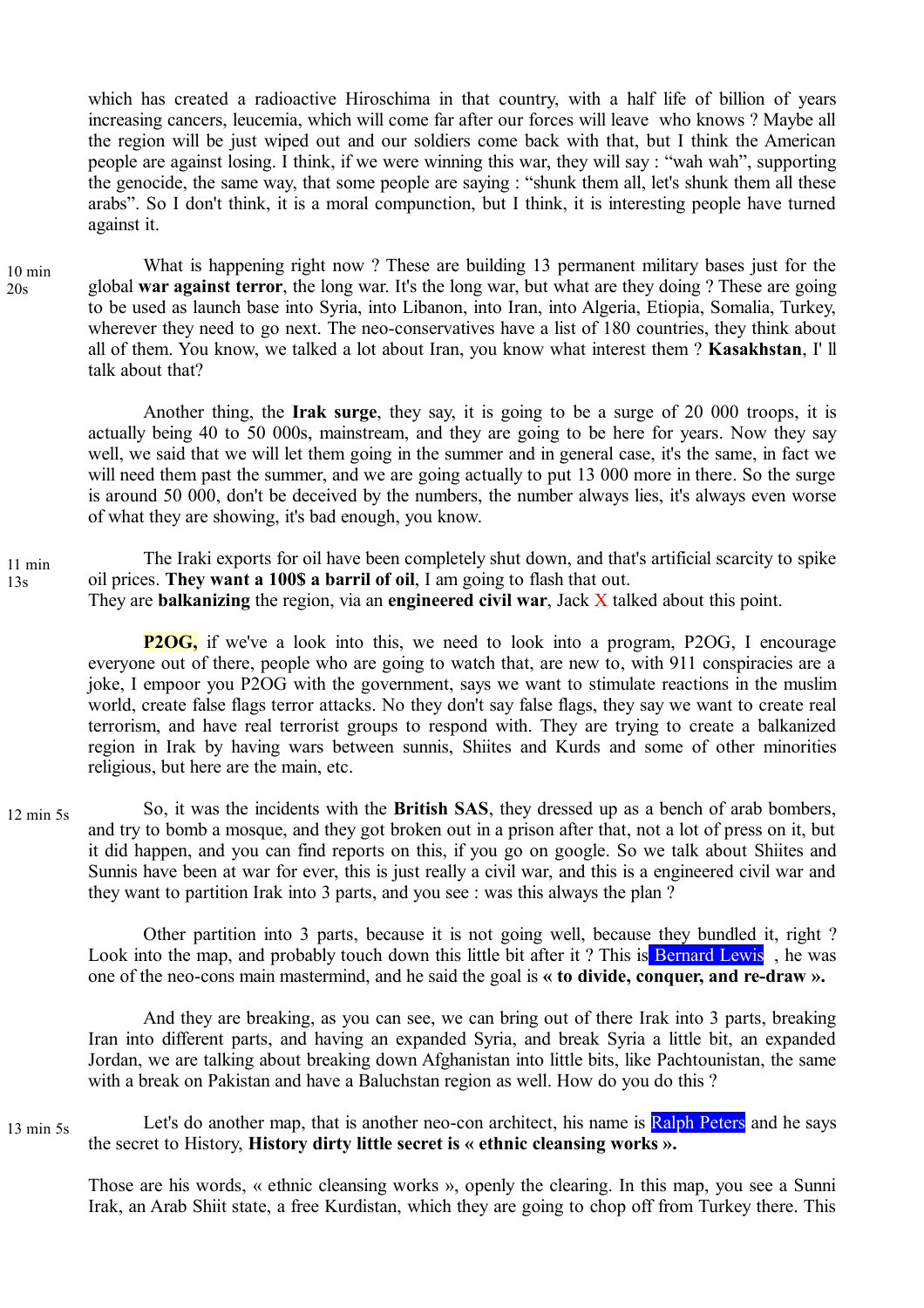is their plan, it has been always their plan, and this is not a result of a civil war, this is why the civil war happens. They want sectarian violence, thus Sunnis, Shiits don't unite against the evil unified occupying force, which are murdering men and women and children.

This is a criminal occupation. I mean, we support the troops, I guess we don't want them to die. I don't support this war. I don't even think, we can comprehend, how many people have died there. What's 700 000 lives ?

I mean, this is statistic. I can't wear in my mind around it, I don't think any of us can. We cry the tragedy one person, I mean the kind of slaughter, that has been done to these people, because they sit on oil ressources, it's just behind comprehension, and this is the plan right now, balkanize.

So there is a problem now, the civil war has **gone out of control.** They don't have total control, They think, we can engineer this civil war, and these arabs will be on each other throats, but now, they don't know on which side to play, they armed the Shiits with the **Salvador** option, and now Cheney says : wait a minute, maybe we have done a mistake, now we are going to arm the sunnis, right, now they are going with the Saudia Arabian coalition, arming rebel groups in Lebanon, and they are saying, that is going to be our way to do it now, we are arming sunnis in Syria as well. 14 min 5s

The problem is by doing this, you know by playing both sides, even exacerbating it, and I think, it is out of control for them. I don't think these guys are masterminds.

I just think neo-cons are bottlers. I think this banning the Iraki army, by the **CPA problem** was a disastrous mistake.

Let's be honest you put 200 or 300 000 guys, who were unemployed, who have been walking on the streets of Irak, there is your resistance. I mean you want to know, where the resistance is coming from, it is mostly sunni, that's cause of the CPA disbanded the army. So I don't think these guys are masterminds. They either are incompetents, they are evil, I take their means, that any points, I don't think, they are overwhelmingly competent. The supply line in Bagdad had been cut right now. The surge has no cut troops deaths. I would go more into that.

In **Afghanistan**, the Taliban resurgence cannot be stopped, even with NATO troops coming there. That is not working either and many of the **CIA war lords**, who control the country and the country's opium crops, and that is to say the CIA's **opium crops** are in danger of losing power right now. And Hamid Karzai has only 5% domain is Kaboul. That means, he doesn't run anything, he doesn't run Afghanistan any more, that I run Austin Texas, because I am on a stage here, you know, and that is what it is it is a stage. It is stage man, the all world is control punctually.

Additionally, touch on this one the other day, in **Lebanon Israel has been humiliated in Lebanon**. People don't realize that. They used **white phosphorous bombs** on men, women, and children's, they used **cluster bombs**, these things don't explode for a while. And, so you can walk along southern Lebanon, I mean, the region is inhabitable now, and they say it was a war on **Hezbola.** No, no, no, no it's a war on Lebanon, it is a **war on Arabian independence.** It is a war to destroy any countries. And sometimes, it is not even that, the country posed a threat, it is more a genocidal, a racial agenda on a part of a radical israelis, people in the Kadima, the Likud party. The people, who believed that, Arabs have not right to exist, that they are lower forms of life, that these people deserve to be killed.

And of course, what is the neo-cons – Pentagone solution to hold all this ? To all this military disastrous ?

"**Double down",** I say they 're like generic game gamblers. You've seen it like in the movies, when the guy just keeps losing, and he says double down, double down,..., double down. He is like the generic gambers, who can't go away from the casino table. So what do they do ?

**Irak surge jump into Iran.** And if you don't think, that these troops haven't been put there

15 min 18s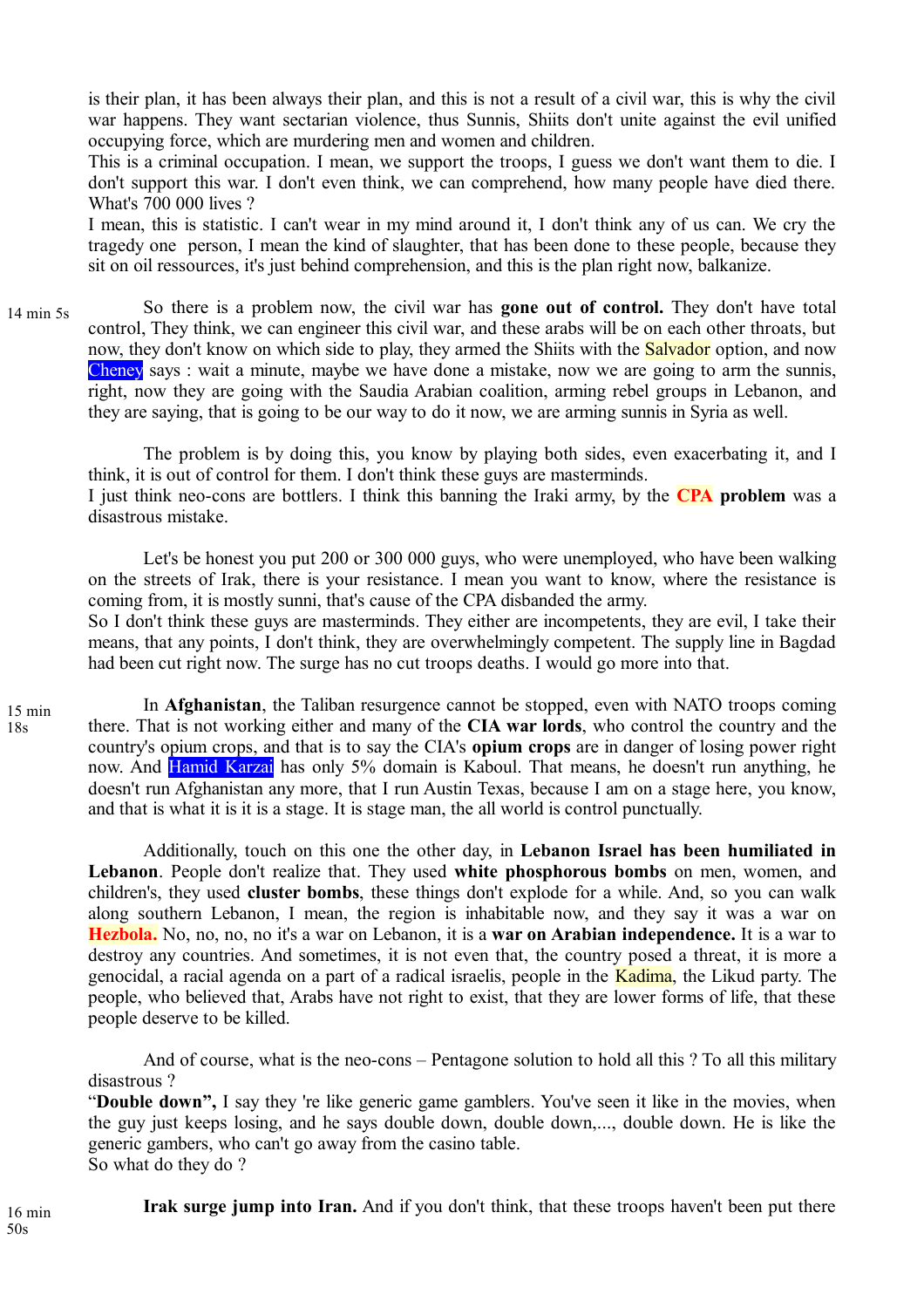near the border for Iran. I've got another thing coming for you, some of them are in Bagdad not all of them, but a lot go along the border. This is the preparation for ground forces to occupy Iran. They think that they can really invade, but maybe after we bomb it, we can occupy the oil region in Kurgistan, so my thesis right now, peple say :

Are we going to have war with Iran ? I mean, I walk around, and I say to people do you think that we are going to have war with Iran, I am interested, what do you think ? I am even not just doing this to myself**, we are at war with Iran right now**.

Colonel Sam Gardiner, who was a top air force general went on CNN, and said there have been operations by intelligence agencies inside Iran since 2006 – no joke.

Seymour Hersh, the new yorker magazine said the CIA, Pentagon, Mossad and MI6 are funding and training terrorist campaigns, who are the terrorists running around. This is the Moudjahidin, who are on the state department terrorism watch list, on the western Iraki border. They have encouraged **PKK** and Kurdistan Free life party in southern **Turkey**, and northern Irak, their presence is growing so fast, the Turks are now shelling North of Irak, and you go on google, and you type : "Turks shell Northern Irak". That's how bad the plan is getting, even Turkey is feeling strained by how much of growth it has been in the PKK.

They are training **Baluchi** tribesmen from East Pakistan, hey remember that map, I 've shown you, and you saw a free Baluchistan, that's the deal, it has been cut : you help us take over Iran, and we will slice off bits of Pakistan, how does that sound ? Divide, conquer, balkanize. That is how they do at the bribed people. They have **Azeri** rebels in North of Iran, who have been bribed off, and of course the biggest population, who has been bribed off, is the arab population of **Khuzestan**. What's Khuzestan, or the Arabian province ?

That is, where the minority arab population is in Iran, it is also, where 90% of the oil wealth is located, 90% of the oil fields are in a small south West portion of Iran, known as Khuzestan, right on Persian gulf right there, and that is where the oil fields are. So they need to rally all this people, it is very convenient for the neo-cons. There is a large arab minority population there, and there have been a number of bus, pipelines bombings there, I want to talk about this. So, it is not the brink of this sort of covert war, because it is more Iran conscience right ? Where we have take conscience to murder women and children.

We are on the **brink of a nuclear war.** Now, what of the thing, which is bothering me is, I have to, you know I spent all my days researching and I have to go my line and see them say : "2 carrier groups in the Gulf". 19 min 15s

There are 2 **carrier groups in the Gulf**, see the number lies. I will tell you a little bit of the truth. It is always worse, almost, it is 5 carrier groups. Go on line and research, I encourage everyone of you there. Maybe my information is wrong, it is not but, go on websites, I mean, I encourage you, go on the Nemetz's website, but the ones, which are not talked by, are the Boxer and the Bataan strike group. Go on their own websites. In fact you go on the USS Boxer website, a day ago, picture from just a few days ago, we are on the Persian gulf, they have got the soldiers their dealing stuff, the submarines. This is great you know, but the media doesn't cover it, but their own website does.

So what's going on ? So we have the USS Nemitz, the USS Stennis, the Boxer, the Bataan strike group and the French carrier group, that's 5 by my number. Although it does never match with mine.

20 min 13s

There are hundreds of attack planes, and helicopters, missiles, submarines, minesweepers. **The attack** according to Colin Gordon is going to be launch from Bulgaria and Romania, where the B2 bombers will refuel and drop their nuclear munitions.

Now when the troops are arriving ? I've just gone on line to their own websites, and their

18 min 13s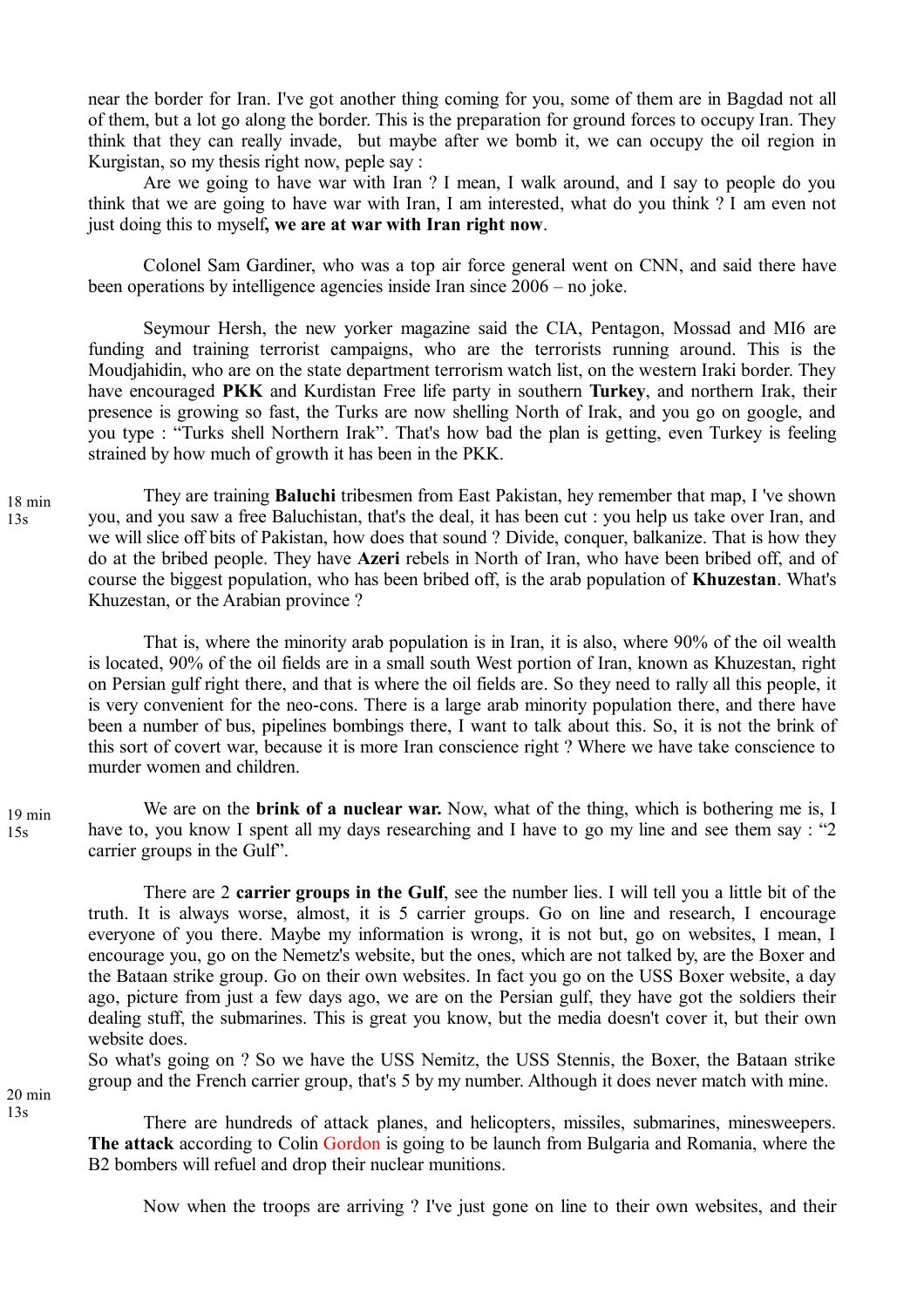comment is earlier June, so when the attacks are coming ? So Colin Gordon is saying the last days before the attack the troops will arrive in Bulgaria. Ok so let's looked to May-June. And if it doesn't happen, don't come to me and say : " you say it was going to happen and it didn't happen", but I mean yes, we are living on the brink of the apocalypse right now. We are surfing on the edge of the apocalypse. That is not a joke. Look, I can be dead serious, Colin Gordon represents a faction within the military, that doesn't want it to happen. He is trying to warn us. We have to take him really seriously. There are possible flyovers from the arab United Arab Emirates and Qatar, these are the 2 countries on the gulf cooperation council, that have been bribed off by Israel and the US.

They are also going to use the **Diego Garcia base** in Indian ocean, where they are going to have the B2 bombers come and drop the nuclear munition for this planned genocide, against the Iranian's people. 70 millions out of them are going to suffer from this, because they have the unfortunate fate of sitting on mass gas and oil ressources. 21 min 13s

We are also speaking about an **Israeli strike**, potentially nuclear according to **Ehud Olmert** and Avigdor Lieberman. The **IDF** and I say the « retired » mossad, yes, really retired mossad, you know anything about the Mossad.

Victor Ostrovsky, you know, **nobody retires from Mossad**. We are talking about 1500 targets right now. I think the idea in the media is well 50 to 100 targets, no no no no, it is 15 hundred. They are going to bomb the nuclear plants, right create a new global "Tchernobo". They also going to bomb the chemical plants, the industrial plants, I mean that country, when the neo-cons like xxx says packing up, packing up, packing a lot, yeah they probably get what they want, if this plan goes through. That's why, it is imperative, that we stop them.

A couple of more things here I said, generals are **warning a military collapse**. I've got a touch by general Gardener, how do we know about some of this stuff ? There is a group within the Joint Chiefs right now, and that's freaking out, I mean, it is not just me, I mean, I am not a military expert. They probably know a lot more about losing wars right now, they say our military is at the brink. Did you see Time magazine about a week ago ? Which said our military is at the brink, we can't fight another war. There is a group, who tries to warn us, there is rebellion even within the ranks of the military. There is insurrection in the lower ranks in Irak right now. There is rumor of mutine and certainly some of the top ranks, they cannot keep together. 22 min  $13s$ 

A couple of more things, they put 16 F16 fighters in the Incirlik base in southern Turkey, southern Turkey right above North of Iran, that's a sign that the invasion is coming. Another thing, they had 4 plane crashes since 2001 with revolutionary guard members on board, killing hundreds of them.

Sorry wandering the crisis for say awkward : how can we , what are you doing ? Show peace, and you know, that they are trying to **put the trap on you**, it's true, I wish he hadn't done it, but since 2001, could you imagine, if 4 US military planes blew up, killing hundreds of our troops, and it is not just troops, it is top intelligence chiefs, top people within the military, top commanders. They murdered, executed by having their plane blow. You look out of the size of the planes, big circles on the plane. These things blown out of the sky with the munition inside. You know it is quite clear, Iranees are aware of this, there has been an assassination of a top Iranian nuclear scientist, abduction of top Iranian diplomats, who have been tortured by the way, water boiled. They had got the skin ripped off, they had got their finger nails ripped off. 23 min

 $00s$ 

In fact in the recent case with the 15 **abducted UK soldiers**, they released a diplomat from Iran, who came back with torture marks all over him, very nice what's happening to top level Iranian diplomats. Pipelines and bus bombings in Khughestan, which I talked about, well you got to take their oil, so you have to bomb their pipelines to get the region all fired up.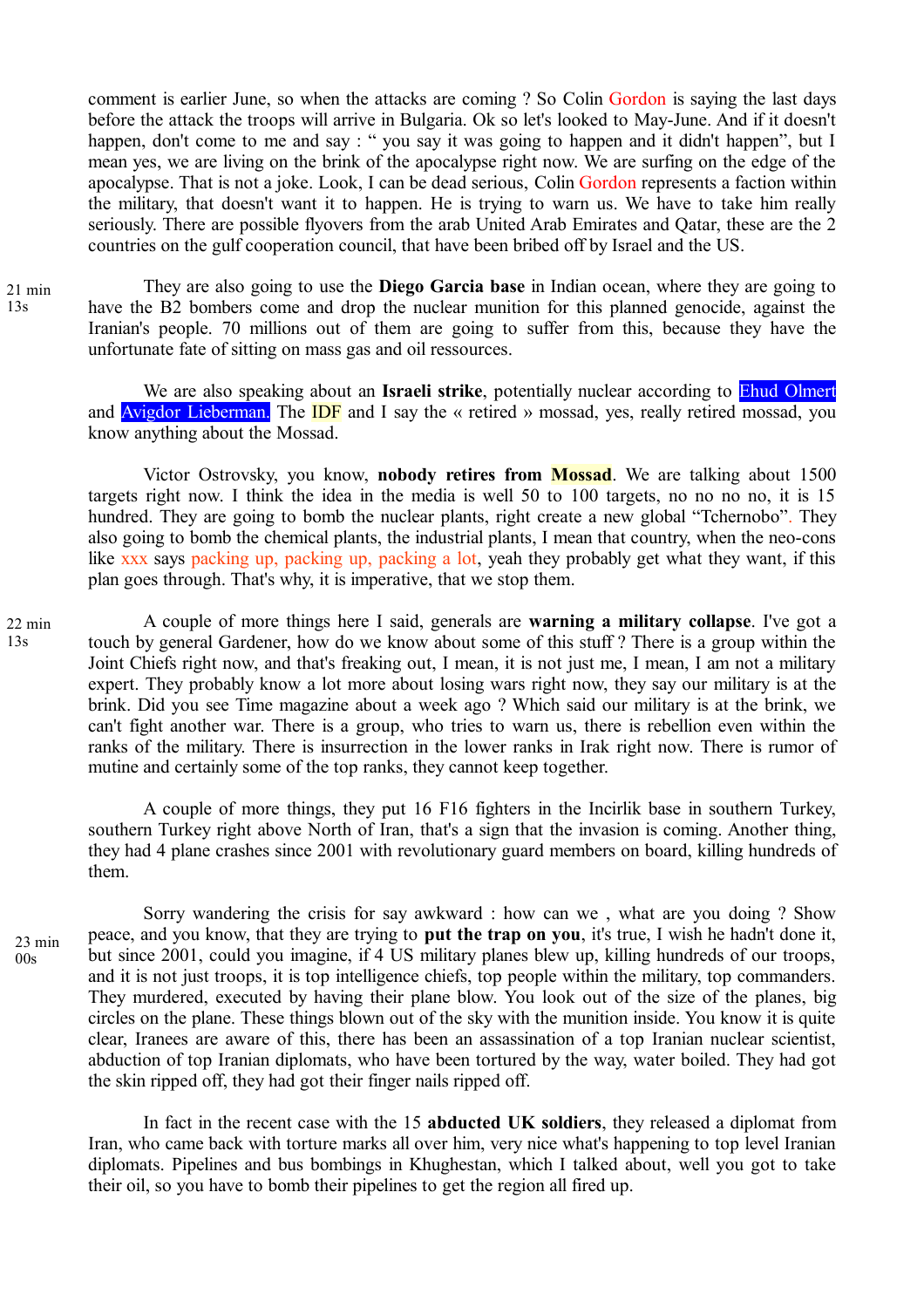**Iran Freedom Support Act,** passed in October 2006, this begins the investigation, and really cut off many Iranian banks, the top Iranian banks cannot longer function within the international finance system. This is economic warfare against the people of Iran. So these retired generals are warning us of disaster, that's Gen Hoar, Kern, Zinni, Odom and many more, these are top level people, these are top level marines.

- − Zinni was the top commander marine in Irak.
- Odom was a top NSA guy. This is the military industrial complex thing, even we are scared about this.

I mean these people are so crazy, we think that they are going to blow up the world.

What are they always saying ? Irak is bad enough, don't go into Iran.

There is rumor of resignation within **Joint Chiefs Staff**, establishing as many of 6 people could resign. That's from Robert Parry, who was the top Iran conference investigator and journalist. Wayne White, from the State department warns a nuclear, of course I've spelled it like Bush there, nuclear, I should have said nucleer, nuclear attack is imminent, and of course we have the warning from Zbigniew Brzezinski, who in Feb 07 says : "they might engineer something; they might do an attack, they may stage something on American soil and try to get this done"

So what's the potential a **Gulf of Tonkin** or USS Liberty?

And I didn't mean to do this, but I do want to say I have never talked about the Liberty- look at the Liberty in 1967, you begin to understand the **History of Israeli force false flag terrorism**, I also encourage people to look up the **Havana affair** and put "Al Qaeda cells in Israel", which have been broken up and have found Mossad agents in them. So it is around the end game war. I will argue it is. it is a normally continuation of policy in the Middle East. 25 min

# This is the **beginning of a radical new break for a world war.**

The CIA has judged Iran to be 9 years away from the bomb, and even radical think tanks said, there is 3 years away. Think about that. So there is the nuclear threat, the substantial, (pardon me) threat, that Iran will get us. It is mainly largely just a faction. The IAEA says Iran's nuclear program is completely within the rules, but it is decrepit, it is breaking down, the centerfugees when they spin, they disintegrate, the doc of Germany says : we have got these working power plants, that is largely propaganda for internal consumption of the Iranian people.

26 min  $05s$ 

 $05s$ 

The propaganda source of these nuclear rumors : **Iran-Syria Operation group**, that is Abraham Shomsky, that is William Woosley. That is the gludiest fight network of the israelis who pumped up into this stuff out, to get into the  $\overline{OSP}$ , and the same people, who layed out the full propaganda, manufacture case for war like : Donald Faith. That network is now working in the SIOG pushing the same garbage, with the same journalists, and the same newspapers, and the same control propaganda, telling you : "be afraid, they will get you now, or we lie to you, but we are really being serious this time, and we swear, just believe us please"

Now, what are the 3 reasons, why this is happening ?

Number # 1: israeli blackmail and **threats to invade**, Abbie X came here in January ,and said to Bush, either you invade in the next 6 months, or we will. How does that sound ? I mean the breeziness of Israel. I will talk about that.

27 min  $00s$ 

#2 : **Iran is switching from \$ to Iranian's rials and to**  $\epsilon$  **for oil paiement**, and this is a big deal. That is what **Sadam Hussein** did before the invasion, he took the oil for food program, and 10 billions of dollars, and start to put it into  $\epsilon$ . Nononono, you don't do that, because that is a major pressure on this weaken currency. That is another reason, why it is happening.

24 min  $00s$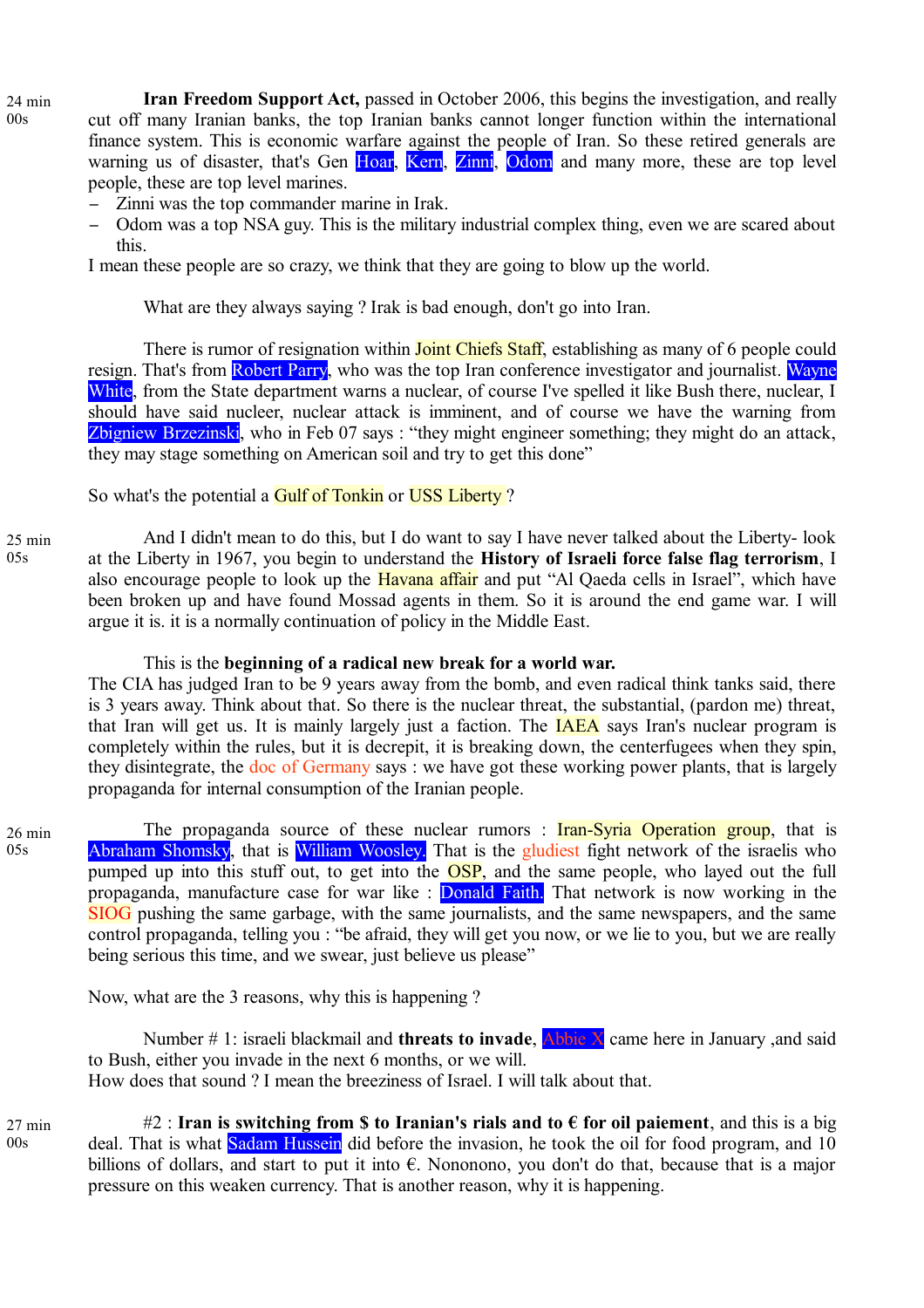And #3 : **Iran** represents the military foothold, and the diplomatic foothold, and the currency foothold for **Russia and China** in the Middle East. Who is arming Iran right now?

Russia and China. That is a backdoor to WW3 or WW4 as they call it.

------------------------------------------------------------------------------------------------------------------------------------- -----

Israel, there are managing the "clean break". Here is a picture from the Israel Supreme court, you see the Osin eye pyramid there, and their rise for the cold symbolism, it is an amazing thing to look at. So **Israeli tail wags the dog**, a lot of people say : "well Israel is just a puppet state, Israel doesn't run anything". I am saying the tail sometimes wags the dog. It is not just, that they are our puppet state, I think that Israel on many ways is **directing American foreign policy**, right now.

28 min  $0.5s$ 

They are receiving at least **3 billion \$ a year in US aid**. That's a guaranty economic loan, but a lot of that is just military, it is just weapon systems, that is given basically free order to the Israelis. In 1996, it was a document, I'm sure some of you are familiar with it called the **"clean break",** which is produced by the neo-con Likud radicals, calling for agression against Irak, Iran, Syria, Lebanon, and expanded settlements in Gaza, and the West Bank. Basically saying, we are going to push the Palestinians out in the river.

How that sounds ?

There are the same people, who are pushing for war in Irak, the **Office of Special Plan**, it is Ledeen, Perle, Feith, Wurmsen, Shulsky, Elliot Cohen, Luti, Gingrich, these people are quiet from the same Kabal, who are putting together the "clean break" document.

After 911, these people are heading something called the **Office of Special Plan**, you want to know, where the propaganda is coming from, it was the OSP, and it was an israeli conduit.

Uk Guardian has reported into their article "the spies who pushed for war". There was a sister conduit in **Sharon's** work cabinet. Xxxx, back and forth the result of this is going to be **AIPAC** the major israeli lobby, the biggest israeli lobby. And 2 individuals Keith Wiessman and Steve Rosen are currently on trial under the espionnage act, for passing classified info back and forth, between an individuals named Larry Franklin.

Who is Larry Franklin? 29 min

> The top Iran analyst on the OSP, to see all this stuff beginning to steam roll. It is all related back to an israeli espionnage network, which is still in United States operating. Something called "MEGA", back in 1990's there is top spy never identified for Israel, such talk about the incredible reach of this israeli lobby.

> Well **PNAC**, we talk about the Project for a New American Citizen, and its great job for them, but the Project for a New American Century was loaded with Israeli hawks, and Israel first crowd (Feith, and Dov Zakheim, Elliot Abrams). You've got the influence in the war of JINSA (Jewish Institute for National and Security Affairs).

Who sits on their board ?

# Cheney, Bolton, Ledeen, Feith, Perle, Woolsey.

 $00s$ 

30 min

So you see a trend beginning to emerge here. JINSA was so powerful that Colin Powell said recently during an interview, that Donald Rumsfeld was the JINSA crowd.

 $15s$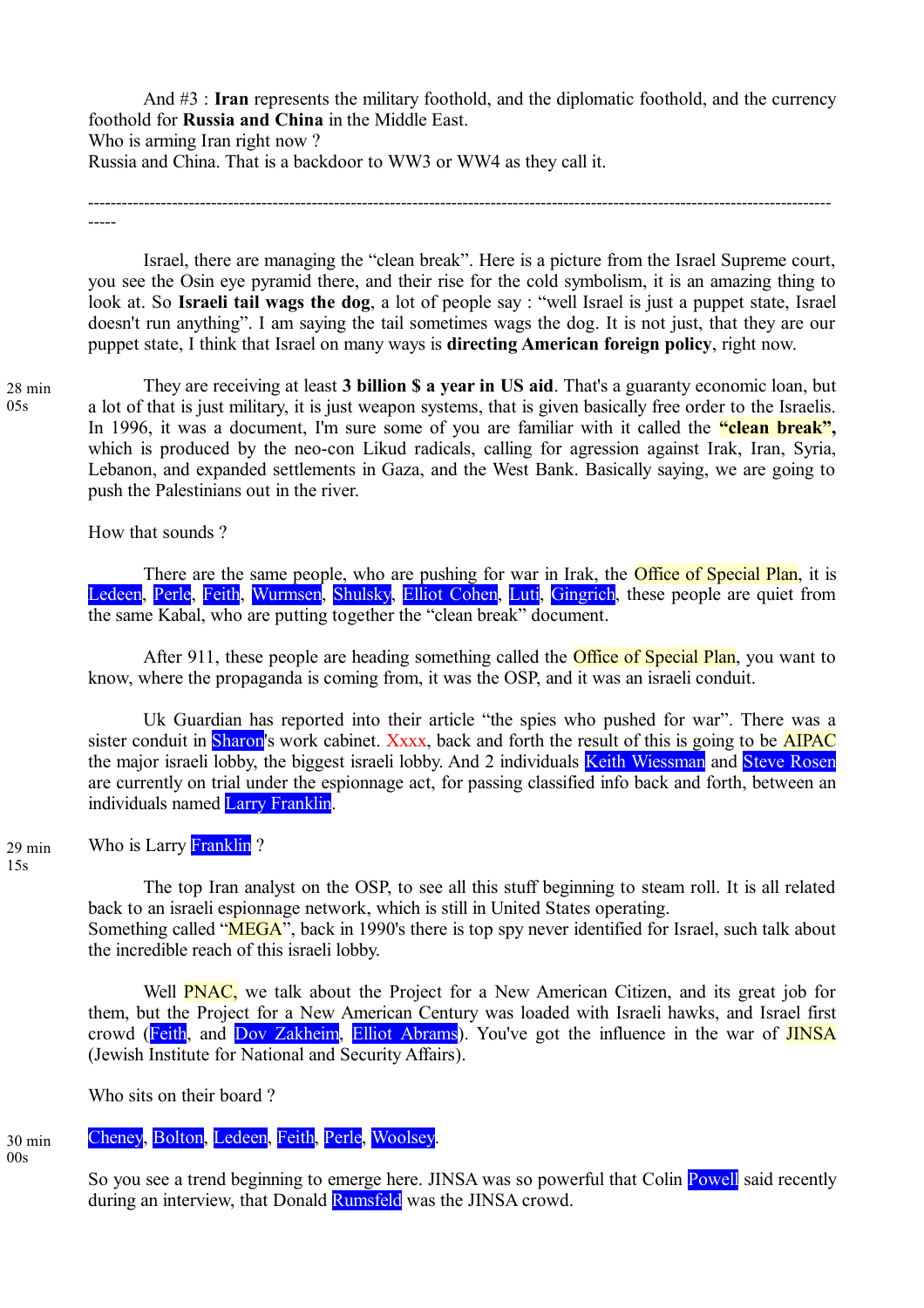The JINSA crowd, there is a vast influence of the Israel lobby, which breaks themselves out to make them seem like, if they have diminished their power.

There is **AIPAC** and **AEI** (American Enterprise Institute), **WINEP** (Washington Institute for a Near East Policy), ADL (Anti Defamation League), CSIS (Center for Strategic and International Study) and the **Hoover Institute.** That is just some of them. I just wanted to flash a few of them.

You also have the **Defense Policy Board**, being run by Richard **Perle**, a major israeli lobby, a major mole for Israel. Major war planning by Paul Wolfowitz, who is described in Israeli newspapers as liberally pro-Israel, you know completely pro-Israel.

Dov **Zakheim**, who was on the PNAC document, and also the individual who helps loose \$3 trillion in the Pentagon, is a dual citizen of Israel. He was also operating at Systems Planning Incorporate, before hand running remote control flight software, but that is all I will say about that. I don't know what that means...

31 min  $00<sub>s</sub>$ 

DHS, Chertoff for the department of father's land security, is also a **dual citizen of Israel**. Again you see a power beginning to emerge here with the head of Home and Land security, which I want to talk about **"The Espionnage rings",** as they do dual citizens, it is very convenient.

And the **AIPAC is forcing the democrats** to remove the Iran authorization from the latest Defense bill. The congress was saying it, we want authorization before you go into Iran. We are not saying it's wrong, we are not going to do it, but you'd better to tell us first, we vote on it, that is, why we retain the power. AIPAC came in and topple all see, we give you the instruction : "pull this out" it's go on, pass the bill, no rival for Iran.

**Israel espionnage in the US**, it is ok to talk about that. Don't worry, it's ok, it is not antisemantic. It's ok, that is real, that is factual, that is AP, this is History.

**The art student spy ring** was operating in 2000/2001, probably before then, where hundreds of Israelis were arrested, interrogated and deported by the **DEA**. Go on google it. You think, I am somehow weird, go on google for yourself, and you will find it : AP, New York times, all over the place. The New York times didn't cover it as much, as they would have, kind of funny that they didn't do it, hey ? They attempted to penetrate military bases, power plants, government agencies.

And of course, there is a link to 911, where Mossad operatives were videotaping the attack in New Jersey, and were arrested. They were part of the "Urban movers" company, which was a major front linked to the spy ring. They cleaned out their offices within days. Mossad agents have being followed allegated hijackers around Florida. Often living a few houses away, that's from the Sunday Herald. A few houses away from the hijackers of Florida or allegated hijackers.

Where were the key officers ? I don't know what do you think ?

Maybe, there is also report from Fox news, that **AMDOCS** and **Comverse**, 2 israelis companies have back doors and able to tape our phone calls, and a lot of internet traffic in this country, and of course a lot of that was crushed by the influence of the ADL, which went on the major media, and said : "you discussed this, you are finished, you hate Jews hey ?" The ADL, I mean that is a terrorist organisation there.

So they can put me on their list, ok, I am not **afraid** of the ADL. I am not afraid of the Israel lobby. I am not afraid of these criminals, ok ? And any of you should, you know, nobody should be afraid. Don't let people call you an anti-semantic. You try to help Israel. If you are trying to stop these crimes, that what is good for Israel. 33 min 05s

32 min 15s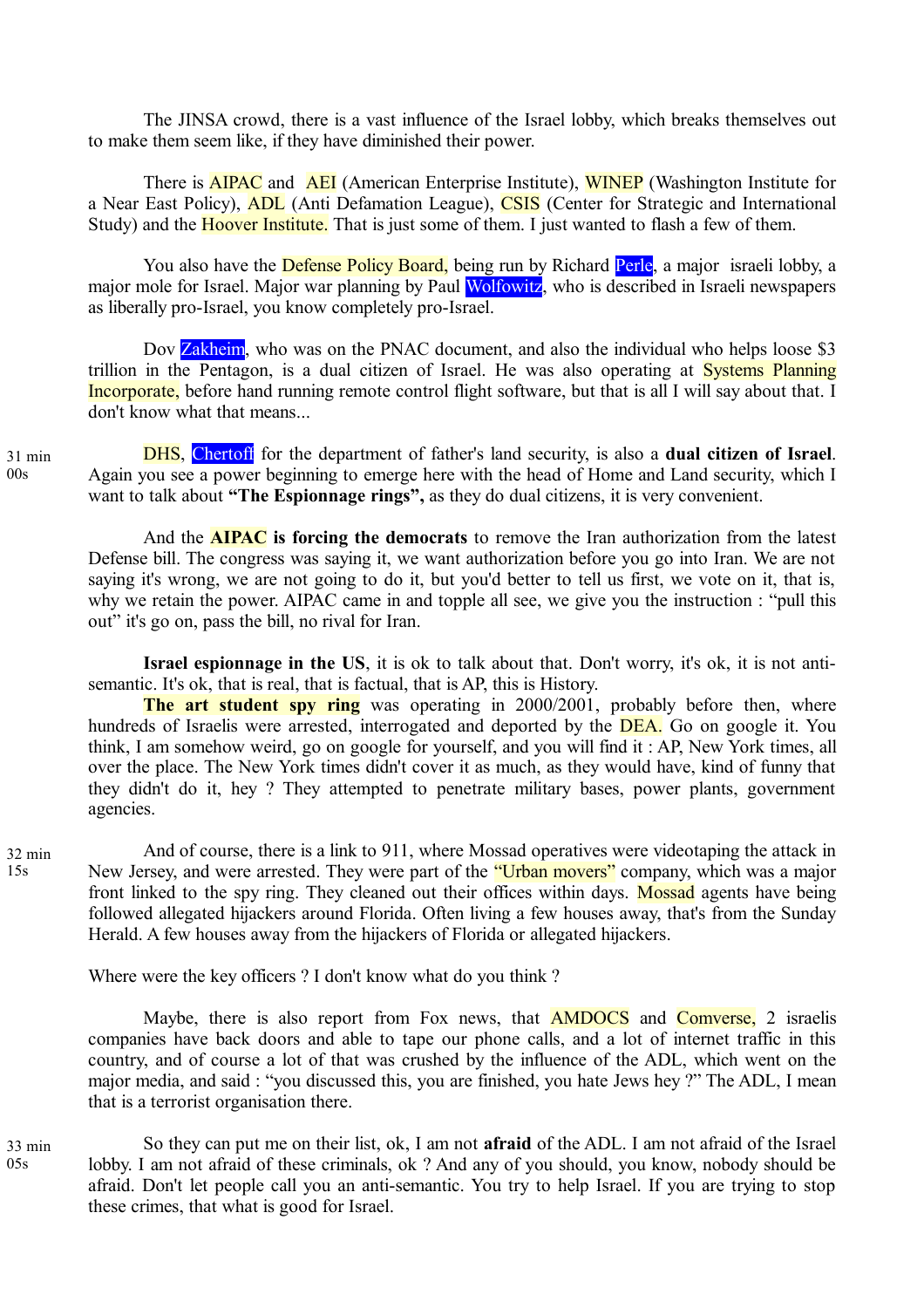Israeli people will be destroyed, because their leaders are criminals, and they are sending their country into a nuclear holocaust. That's where the real holocaust is, alright ?

------------------------------------------------------------------------------------------------------------------------------------- -----

Switching gears a little bit, I want to have a continuity here, but just for the interest of time, let's talk about the **currency issues** here. Private debt, federal debt, and bankrupt USA. What they call the **debt of the industrial complex.** That is not one of the biometric one in there.

I've not got the pictures, stick a bit of water here, that was necessary, I'm sorry.

So let's see the **bubble collapse before 911**, who needed a crisis ? Which bankers needed a crisis ? 34 min

Ok, let's put the charts, look at the charts :

- Feb 1995 NASDAQ at 800,

- Feb 2000 NASDAQ at 4700, that's in 5 years.

That is why we are calling a bubble, that's half money, that's the Federal reserve pumping trillions of \$ into the system, pump it into the bubble.

Who is making money out of that ?

00s

 $12s$ 

Some of the arabs people were. A lot has been re-evaluated, they were spending their wealth, the world gap has grown in the 1990s. So you were going to be really rich and people got wiped out with the Internet stock windows,

- Sept 2001 the NASDAQ says 1500, so they had a profit, cut by more than half, I think 75%-80% it was.

- Then April 2007, now we have the NASDAQ stabilizing around 2500.

And you say, it didn't go up very much, but it is stable, so if you had a complete crash. The NASDAQ would have wiped out to way worst to 800. The bubble was bursting, and what's happened since we decoupled from the Gold standart, is these bubbles were created.

# T**he Internet money is now going to the real state bubble and now this bubble is collapsing and bubble after bubbles and each time it gets worse and each time they try to plug it up more and more**.

Who needed to get a crisis ? 35 min

> It is the people who are manipulating the finance market, who else needed a crisis ? Who are the chief beneficiaries ?

Go check the charts of Raytheon. Go check the charts of Northwell Rock and Lockheed Martin and the other small military properties, but particularly look at **Halliburton**. Right before Sept  $11<sup>th</sup>$ , it was 4\$ a share, what are they trade up today ? 40 \$ a share something.

Do you think they have got some interests in manipulating this? Who are the beneficiaries now ?

You can say all this is just distraction right ? Because that is Federal reserve, and there has been great research around the Federal Reserve. We talk about the families who own it, Rothschild, Rockfeller.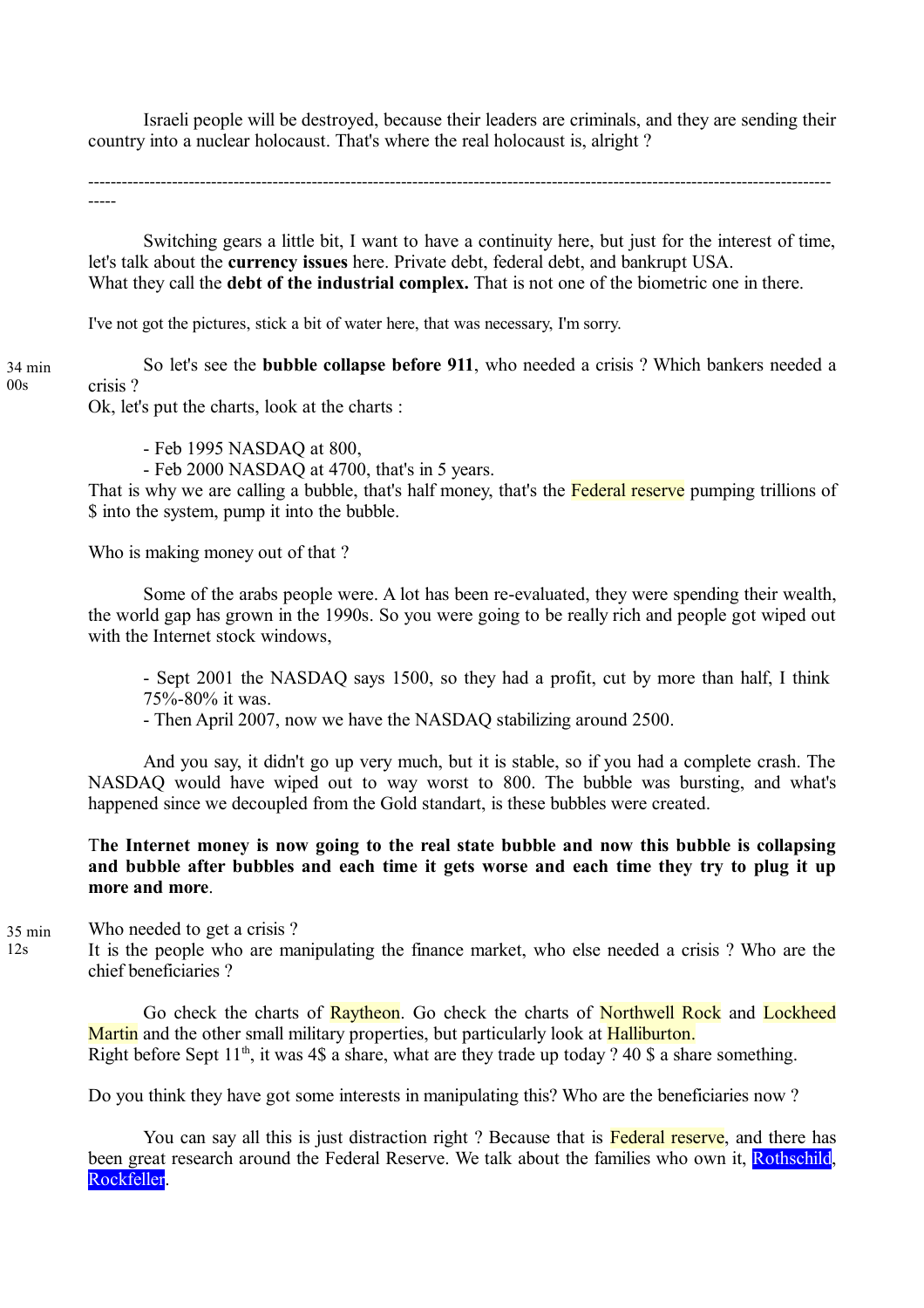These people are printing our money. What I 've done, it's a some research to find, which banks control the shares. I hope everybody goes and look at these stuffs. **Look at the history of the Federal reserve !**

And who are the original share holders for their back 16000 shares, which were originally put out ?

36 min  $00s$ 

Those banks have changed their name over time, you know first **National Bank**, first **City Bank**. They all become these banks, and I put the **Bank of England** first.

Because when you look at the **creation of the Federal reserve**, Rothschild is coordinating directly with the Bank of England. I tend to think that the bank of England is maybe the over lord master. And then, there is a faction, within there, which controls our Federal reserve.

There are layers upon layers upon layers. If they show you Rothschild, there is someone above that, you know, there is always a layer remote.

So about the other banks really, this is the people, who are printing your money, ok ?

# When we talk the **Federal reserve is private** !

These are the banks who own it, these people, who are printing the money, probably have your money right now. Citibank, Goldmann Sachs, Rothschild, JP Morgan, that's Rockfeller, they merged together, Lazard, Brown brothers Harriman, people who backed the nazis and Prescott Bush. Oh so soldiers really! Bank of NY, UBS securities, Lehman brothers, Deutsch Bank.

#### **They are connected to the inside structure**, by the way. 37 min

 $00s$ 

"BTI expand", which merges with them, "Buzzy crown guard", that Deutsch Bank, they are getting awesome guys you know; just make you want to do business with them, hey ?

Bank of America, you know, what they used to be Bank of Italy. Israel Mossa Seith and Bank of Italy the original shareholders in the Federal reserve, that's not the Bank of America. Question : How can American really is ?

And of course **Morgan Stanley**.

So these are the banks right here.

I hope everybody starts to look at these, when we talk about private Federal reserve, it is these guys alright ?

But it is bigger than I ve said.

They are some called the **Bank of International Settlements**, the **BIS**. They described themselves as the central bank of the central banks. They say we coordinate policies with everybody, and next to them, I 've got a picture for the Jesuits, the **Vatican Bank** there.

And if you look into the P2 masonic skeletem in the 1980s in the Vatican banks skeletem. You also begin to see a hidden hand of the Vatican banking system. So I encourage everyone to look into the BIS and the Vatican banking system.

38 min 00s

Now I've listed some of the other members, which control what I am calling the Euro-American-Japonese. It is not very original, **system of a parasitic international finance**.

So the top 3 there are Japonese companies, ICBC that is Chinese, BNP, Credit Agricole, Société Générale, Fortis those are all French, HSBC, Royal Bank of Scotland, Barclays, HBOS these are all British, you take ING, ABN Amro those are from the Netherlands, Credit Suisse that's from Switzerland, and of course Merrill Lynch, Wells Fargo, and the Export-Import Bank of the United States.

These are the people, who take the currency and manipulate.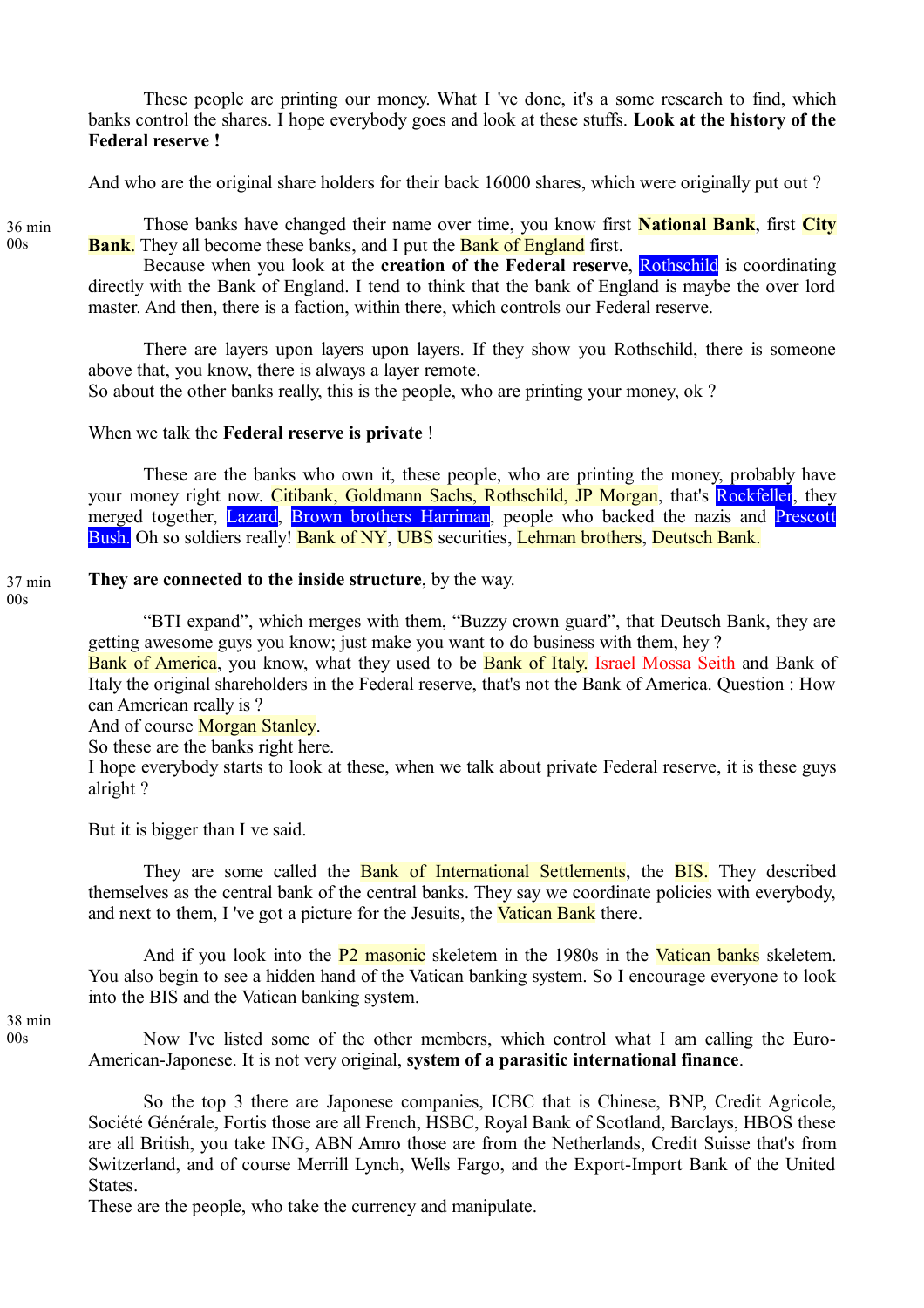And these are the people, who are controlling this parasitic system of international finance. We need to start to look at these banks, we need to start asking : why are they control our lives, we need to start saying : is this the real engine of this oppressive and can we identify them ?

I think, I will flip back there, these guys print your money. Look it up, take the slide, look it up, find on research. Maybe I am wrong, again I am not.

Alright, so let's look the  $\epsilon$  Vs the \$ since 1988. It is an old chart, but it doesn't look good at least for the \$. Unless you are holding  $\epsilon$  right now in your pockets, and I doubt you are. I bet you have \$ in your pockets.  $\epsilon$  Vs \$ since 1988, it is not a pretty picture, it has been a pretty straight ride, up ride. In fact the \$ just hit a 2 years low against the  $\epsilon$ . US \$ index since 2002, this is the other version, you watch it's going down, in fact they have a change here, US \$ index since 1983. Again not a pretty picture, but I 've not got my laser pointer. I do want to point out : yes the **\$ is crashing** right. But look, here they are holding it a level right around 80. There is a 39 min

support level, they are holding it right, they know that the system is coming down. But they want to hold it, yes the \$ is coming down, yes since 1983, the value of the \$ has been chopped down. They are holding, holding it for their dear lives. They think they can bring it down slowly, gradually, for a death of the \$.

Look the **gold versus the \$**, ok, look at gold you had gold basically traded at 2,50 \$ in 1989, stand what to 60-70. You see why the price of gold is representative of ,where the international bankers are putting their money. It is not in the \$ folks, they are going to wait, that you got wiped out. 39 min

They are going to gold, they are going to  $\epsilon$ , they are going to yen and Brazilian real and UK sterling. You are supposed to get wiped out, you get your cloth clean. They make money by stealing your wealth, again nice people.

# **What is the eventual goal ? One world bank**.

And that is becoming right, and they are pushing for a one world bank, but they are. And when we are looking at the earlier institutions, which are doing it:

World Bank, WTO. I mean, this has superseded the power of US constitution. WTO and that is Bill Clinton.

That is not a partisan thing.

It is both parties are working to screw you and **Internal Monetary Fund**, here you see the symbol for Trilateral commission, the European Union Central bank, European Central Bank, they are forming together, they are a little bit ahead of the game. We are a bit slower here. World Economic Forum, the Bildelberg group.

Cause I am sure a lot of you know about **Bildelberg**. The 120 the world's top leads, the top's lord lines family, the top's oil and Europe families, who are very close to the control of the level of the system, getting together, not necessarily dictating all the policies. But they are going to discuss, which direction and will take your world, and they are not going to let you in in the meeting. 41 min

The UN Economic and Security Council, people don't talk.., UN Economic and Social Council, I'm sorry, people don't talk about that enough, and the G8 summet.

That is another major group, where the countries get together and say how are we going to plan this war for people ? We control the world, what are we going to do ?

 $00s$ 

55s

 $00s$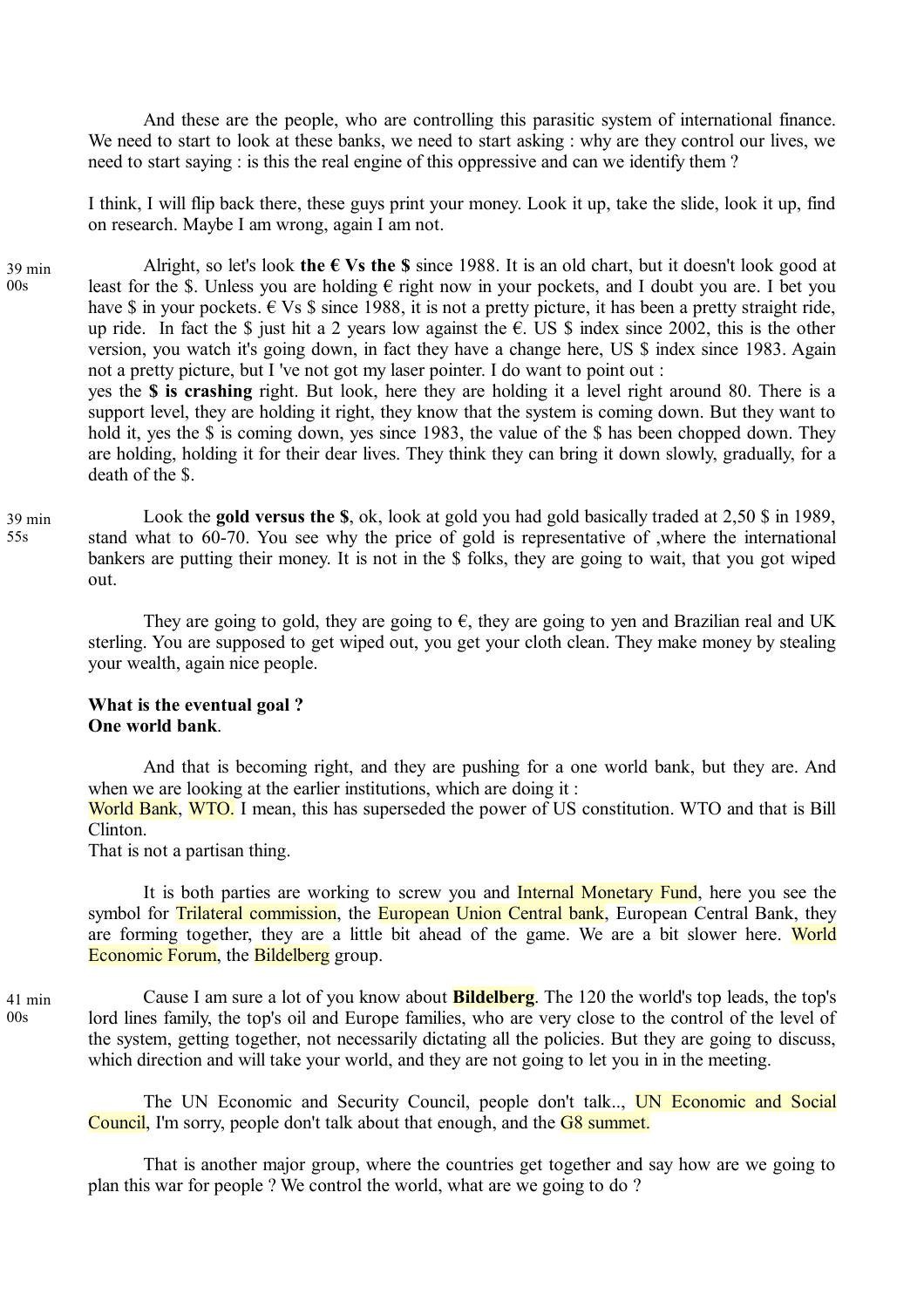# **The push right now is for a World Bank round, how do you get a world bank, how do you do?**

You need to kill the \$, it is a control collapse. It is, I mean. I don't think anyone in the league predict, that the \$ is going to survive, how long ?

A year, 2 years, 3-5-10 if we are lucky maybe, it is coming to an end now. The move, the credit is about to roll ok ? So I said the \$ on the death bed, the end of US currency hegemony.

42 min  $00s$ 

I hope you can hear me, am I speaking too fast ? Alright, cool, it's good to know, alright.

So the \$ is still 65% of world's currency reserve, but is dropping, the world's major central banks are liquidating the \$ right now. The Russians are, the Chinese, the Europeans, I mean United Emirates, Qatar, Midle eastern banks are doing it. They are not going to tell you that in the wall street journal, you go on their websites, and these people of these countries are saying : oh yeah we are selling the \$, finance minister just comes out and says : we think the \$ is finish, we don't want to have apart of it.

You know in March 2007, the Chinese finance minister just said we are going to diversify into gold, into  $\epsilon$ , into yen, into our own currency. They are scared, because they see that coming down, and they say we don't want to have in their hands this worthless paper. They know it is **theatre**, they know it is based on nothing, it is **fictitious**, think of our imagination and play the game, it is worth something. It is not, it is a joke, but because such the biggest assets are US \$.

They need to start **switching that over**, but if they do it too fast, the all thing comes down, they loose anyway, **slowly** they think the Chinese think they can bring it down slowly to the globalists. The anglo-american think, they can bring it down slowly, that is why you are seeing them working together. 42 min

You see all the policies coordinate, because in one hand there is this **war against China and Russia**, right. This confrontation is growing, and on the other hand they are working together economically now, why ?

**Nobody wants the \$ to collapse too fast**, sort to do it at the right path or medium path, right, and just get you wiped, slow torture you know. It is like the Chinese water torture, that is what is it with the death of the \$.

The  $\epsilon$  is up 50% since 2002, it's just a fact, 2 year high against the \$. Again when we are talking about the US bankrupt gambling double down gambler, that is what all this country is, very drunkly the digits gambler, when they decided to double down.

3\$ trillion missing from the Pentagone, 2,3 trillion in one year, it is like another trillion. Who knows how much is really missing ? I mean this is only, what they found, 3\$ trillion.

Dov Zakheim, Dov Zakheim – just a little aside, he is working in a company called Booz Allen Hamilton. You want to understand, who is he? How is he controlling the shares of the government right now ?

Just google it, and Booz Allen Hamilton and that's all what I will say. 44 min 41

> The **current account deficit** is over \$ 800 billion a year. That means that the US needs roughly \$70 billion in foreign investment per month to cover its current trade deficit. This is over \$2 billion a day. It is a bankrupt, if we were a credit card consumer, they would have closed down everything right now, and they are, but I mean they are by assets.

55s

 $00s$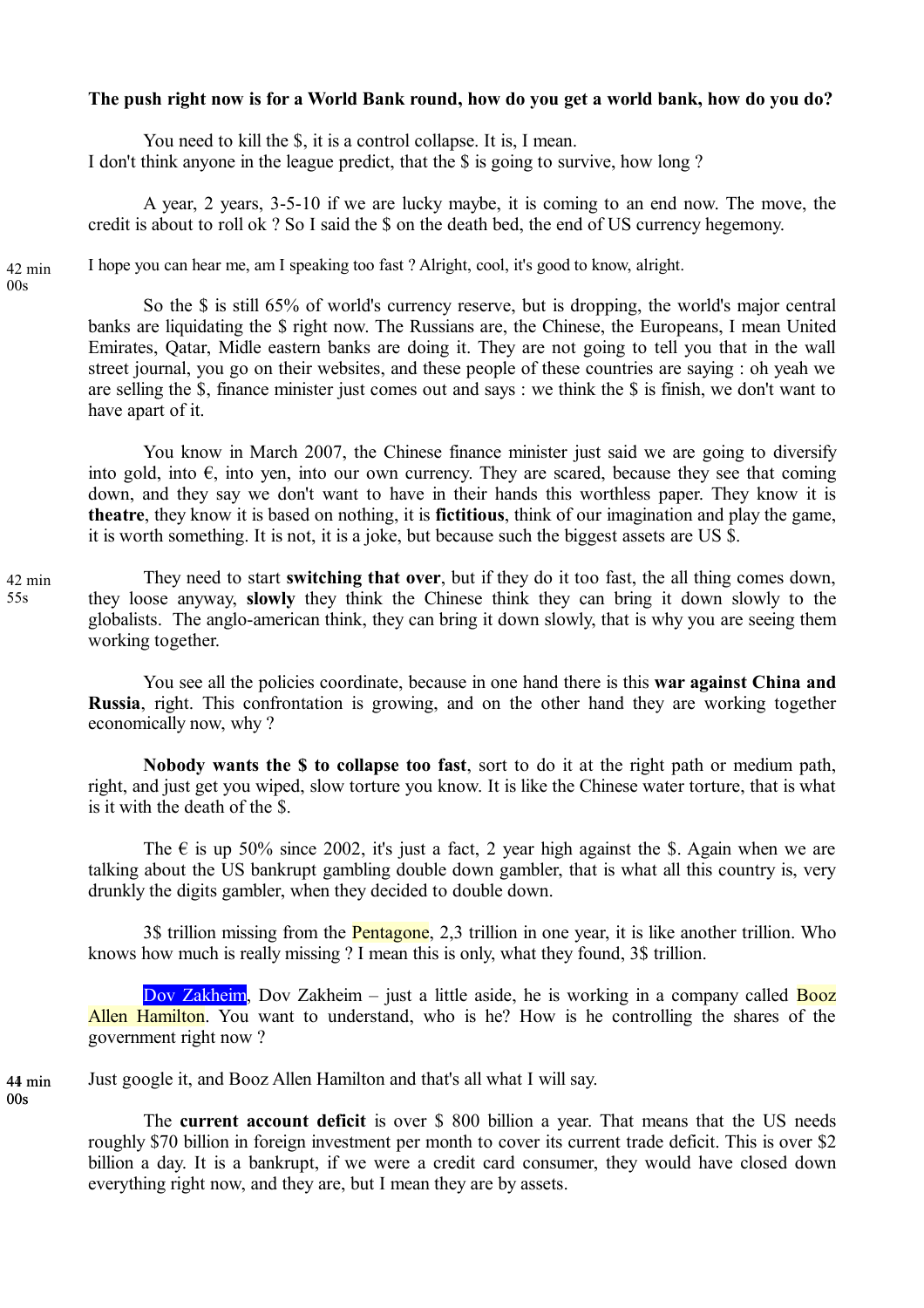The Chinese have announced that, they are going to take their currency and start buying our stocks, buy our assets, buying our highway, buying our rivers, buying the forts, and the ports. It is a **fire sale!** Your banks are going to be sold out, your property is being sold out, your IRS has been sold out, your ford has been sold out. It is a fire sale, welcome to their game, and they are expecting you not to know this, just play dum, just be a good person, just keep watching TV, just take their medicine tabs, go back to sleep stupid, right ?

The **official debt** of this country is supposed to be \$9 trillion, that is what they put, when **Paul O Neil** resigned, he said it was like 4 or 5 \$ trillion off the book you know ok ! But when you look the long term debt, major mainstream news articles said long term debt **\$45-75 trillions**, that is more than assets in this country !

There is more long term debts than all the wealth of this country, ok !, it is over we've been sold out, we were sold out already a longtime ago.

There is not a lot of coming back to this the question is : how slow is the collapse going to happen ?

And if we look the comprehensive and the financial report **CAFR**. We have been looted, they have been actually really more money than they told us. That money has been stoled and the government keeps 2 sets of books, they have the book for you and they have the CAFR. So they looted the State budgets, the local budget and the federal budget with the CAFR. Look into that stuff, they have been a lot more money, that they stole. This is a **high standart level of bank robbers couldn't dreamed off**, you know. That is what the people are, they are the bank producers and the bank robbers at the same time.

-water break-

46 min  $00s$ 

The **debt house** card is beginning to collapse, it is called the **"debt industrial complex".** Collin Fillets I know gas got a little war over, it is hard play, not really, but the debt industrial complex is what they cause this.

It is now, what we have **a system is now build on debts**, build on credits. The country doesn't make money anymore. It's all debt, everyone is on debt, the country is on debt, you are in debt, I am in debt, everybody is in debt.

Collapse of \$1 trillion sub-prime loan market is an indication of where we are going. The bubble is collapsing, the Fed's put trillions of \$ into the system, credit free for all, which was pumped into the real estate market. When they were saying no money down, nothing for the first 2 years and the value of houses keeps going up, we will give you a  $2<sup>nd</sup>$  mortgage,  $3<sup>rd</sup>$  mortgage, keep leveraging, keep leveraging, and now the paiements go up, and nobody can pay these paiements. So you see all the sub prime loan, the mortgage lenders are going to belly up.

They are going to be de-build up probably in this is a crisis for the bankers right now. The mortgages backed securities market is tanking (what's **MBS**, right?).

That's where they take thousands or 10 000 people with a sub prime housing loan, and package then into a **bond**, and then they sell this bond. And so when you are paying off your debt, you are actually paying some bankers, who borrow a bond of your issue ok ? And that's how the overall show is leveraged. 47 min  $00s$ 

Now where is it leveraged ?

Into the hedge funds, that is \$1,5 trillion in unregulated leveraged speculation, that is 100 to 1, even 500 to 1.

45 min 00s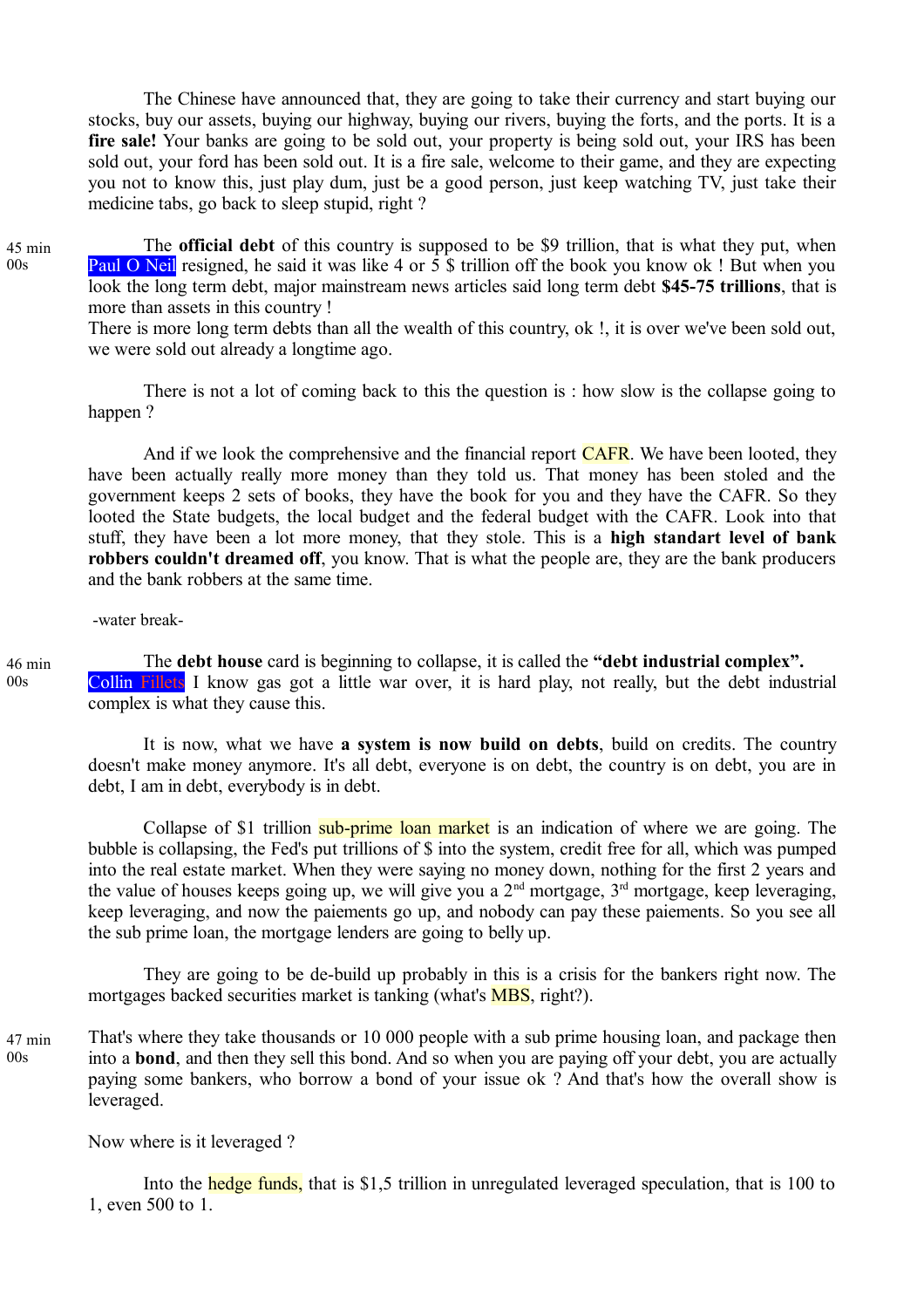And you want to see, how this affects the market having all this 8 to 10 000 hedge funds? 1,5 \$ trillion unregulated could blow up the 6 billions Emirates fund and Canaedic. This fund blow up natural gaz prices, tanked from 9 to full hour to 50 cents. It is one hedge fund blew up.

What do you think is going to happen, when 5 or 10 will blew up, or 15 or 20 or 100 or 500 ? How can we plan this market ? and just think it will keep going up, and up, and up, it is not going to be pretty !

Now what's the leveraged on top of that ? It gets worse, I am sorry, the **derivatives market** : between 400-600 trillion in parasitic leveraged side bets and debts leveraged 500 to 600 to 1.

You want to talk about the casino mentality of these parasitic bankers, that is all what's going on.

So you see how the house of cards have been build up.

# T**he debt industrial complex, the credit complex, the mortage back's security, on top of which is going to the hedge funds, which are going to the derivatives. And when the bottom falls out, you fall out, I fall out, and the \$ falls out.**

US \$ doomed by **inflation**, they have now institute the "**plunge protection team**", the PPT, the head of the Treasury, the **SEC**, and Fed reserve are working to prop up the markets with hundreds of billions of \$. You know, there are reports about Irak that they just printed out billions in pallets to Irak. That is not regulated money. That is kind like a window the way the Fed operates, that is just one how they want to loan the money, when they want to, and they give it to third party, and select their party and put into the system.

So why the market hasn't collapsed yet ?

48 min 55s

50 min  $00s$ 

It is collapsing and the PPT keeps running it up, and the people, who should sell that to the market, have to cover their shirts back. And that's create a false rally, and that has gone for a while, the PPT has been activated, the **Fed's M3 money supply** is no longer public as of March 2006 - lie - Because they are running out a lot of money of those sheets. They are printing a lot of money right now.

We are looking at a **major hyper inflationary spiral.**

The **Yen carry trade**, how the system has been financed, I talk about the Japanese influence. The Yen carry trade was with Japanese interest rate so low, that people basically took free money, and put into the speculative bets, is coming to an end. Because as of early 2007, Japan is raising their interest rates, just a month or two ago and both China and Japan will need to raise interest rate to curb inflation in their own country.

You might have seen the Chinese stock market fell 9% in one day. "Yeah it is out of control, it has been growing too fast". They need to raise interest rates. They will preserve themselves, and doing so they will damage the \$. And this is the steering balance, they try so hard to make it falls slowly.

But you see it is a delicate ballet, and there are so many combined interests, and I don't know if they will be able to do it.

**US debt is Japan's biggest asset**. So they have an interest to try to control this thing and manage it as a collapse. China has trillions of \$ in US reserves and says they are diversifying, as I mentioned, and what's happening?

International Monetary Fund, and the BIS (Bank of International Settlements) I talk about, are demanding a further \$ depreciation. I mean just recently the IMF said : \$ needs to be devaluated by lot more. They are telling you, they will take your bank account, that is a common robbing you.

48 min 00s 48 min<br>00s<br>48 min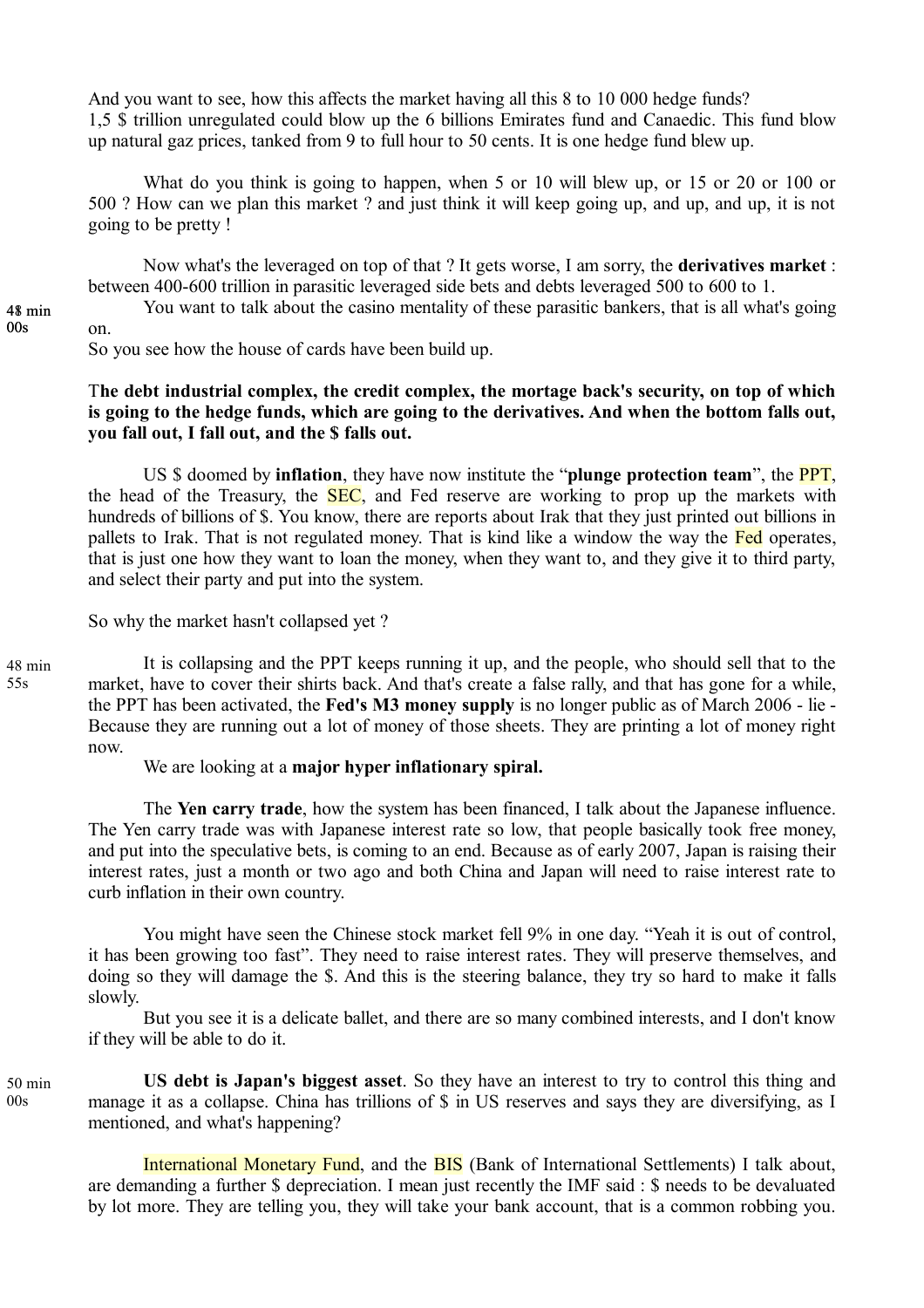You own \$ 100 in your bank account, they are just taking money out of your bank account. The \$ has been depreciated, that means that they are robbing you literally, really taking your money anyway, because now your \$100 doesn't value, what they used to.

Average citizen : sunk in debt. Real wages haven't rise since 1970, and that is related to the destruction of the gold standart (and the death of Bretton Woods agreement, that was done by George Schultz, Paul Volker, and some other bankers.

I'd want to talk about that, that's **entry the free floating \$**, because Webs makes a good point, all currencies are theatre, isn't it ? All currencies are theatre, that is real theatre, there is no back into it now. It is **unregulated**, this means that this thing just runs off money. There is no gold back it up. There is no pallet of it, send it to Irak.

Credit card debt carried by the average American over \$8000. That is old statistic, that is in 2002. I imagine, it is far higher now. Total consumer credit over \$2 trillion, again that is old statistic. Recent article **personal savings at 74 year low in this country**, negative rate of savings, worse than the height of the Great Depression. That is mainstream, 74 year low personal savings ok ? And it will come up, I promise. 51 min

And I mean the gap between rich and poor is higher than the Gilded Age. Mean the wealthy are getting wealthier, the middle class has been evaporated coming into the working class. The working class has been sold straight into poverty and homelessness. It is a drive down for the vast majority of this population.

So let's see the vision of what's going on here. That's the CEO Vs minimum wage chart here, 1965 the average CEO is 51 times minimum wage, today it's 821 times.

Who is benefiting from the system ? Do you benefit that much ? Have your earnings gone up that much ? Nononono, your revenues were stagnant since 1970, if you 've been alive that long, I haven't. But look at CEOs wages, you begin to see, who is profiting of this system.

The rich keep getting richer, that is a chart from the associated press and the census bureau, again this is just the official numbers. But you can see, that the tops have increased their wealth by more than 75% and the bottom by they say 20%, I don't even believe, that they 've increased by 20%. I think that those numbers at the bottom are generous. But you see, that the gap is getting bigger.

#### **Where this all lead ?, where this \$ collapse lead ?**

This lead right to the **North American Union**, and you say that's seem quite weird, those things don't seem to be connected, do they ? They do, they are connected.

The North American Union is connected, because of one individual, whose name is Robert Pastor. Look this guy up, ok ? Start to study this guy, you want to see, who the really evil people are ? Right there, that face, he is calling for the **Amero.** That is not a conspiracy, really openly in his books, saying the Amero, the \$ is going to collapse ok ? That's given, and the US \$, the Canadian \$, the Mexican Peso will be merged into the Amero. So else the \$ comes down, where are they going to send you. The guys have got a back plan, right ? You think they are globalists and isolated leaders will be at hot seat at their hands, no they have got a plan : the Amero.

So little pause right there. 53 min

10s

Pastor called for a **new 911.** Yeah, he said : "I am not advocating or encouraging, or wanting a crisis, I am only saying that in order to take important initiatives, sometimes one manner in which this occurs is when there is a crisis to which leaders need to respond". He goes on and says: "the 911 crisis made Canada and the US redefine the protection of their borders". I Guess made them more open right ? "The debt crisis in Mexico forced the government to adapt a new economic model. The crisis oblige the government to make difficult decisions" Crisis create solutions, problem reacts solution, remember how Guilty gets re-elected. He goes on, that is the most pointy party : "What I am saying is that a crisis is an event, which can force democratic governments to make difficult

52 min  $05s$ 

 $00s$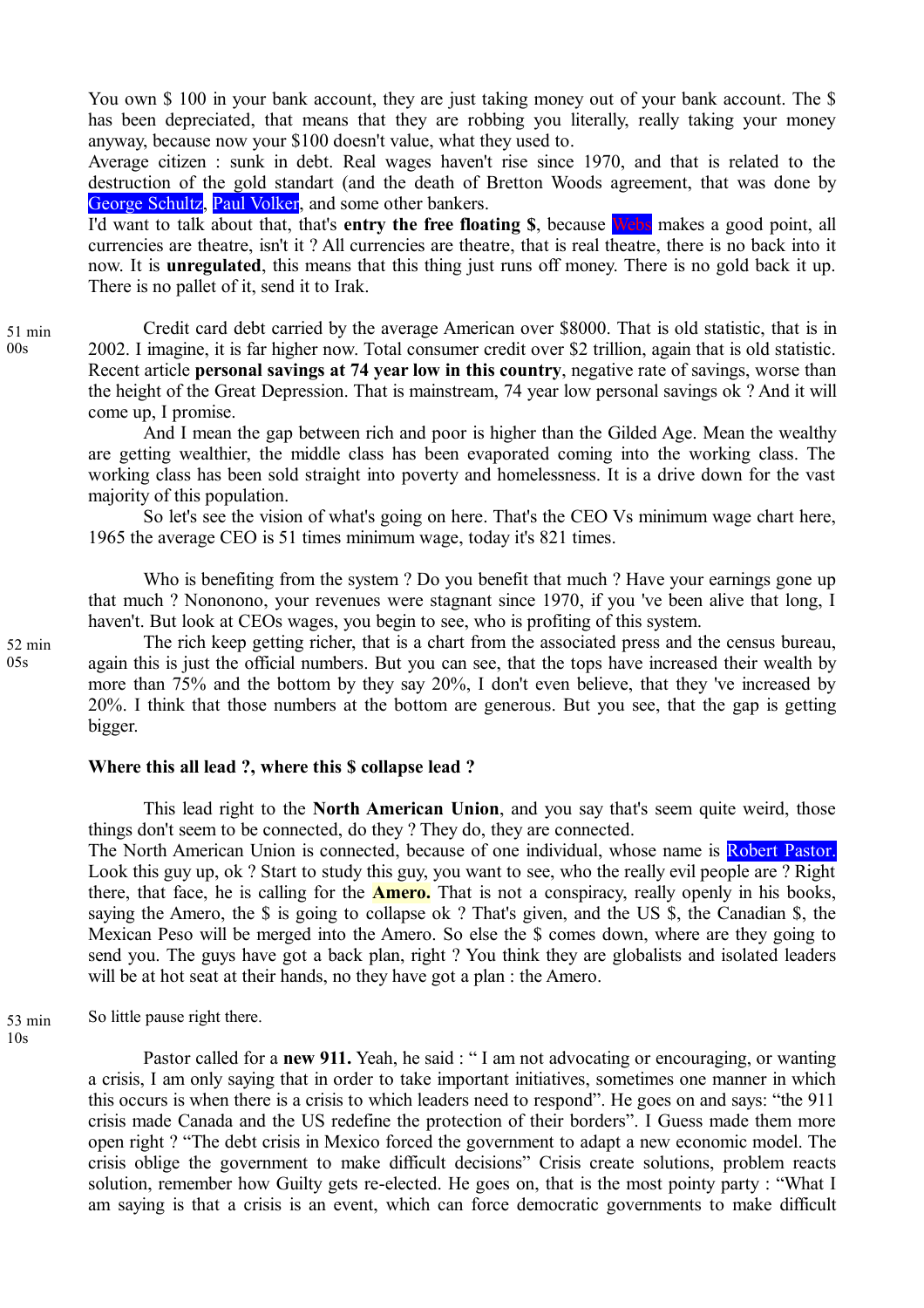decisions like those, that will required to create a North American Community".

That means destroying this country, taking the **CFR** agenda, because Pastor works for the CFR, that was a CFR taskforce, he was a part of. He is saying : "It is not that I want another 911 crisis but having a crisis would force decisions that might otherwise not get made". Oh he doesn't want it, but if it comes you know, we will probably take the North American Union.

This is again part of the **PNAC** Pearl Harbor comments. This is the new new Pearl Harbor comment. Say we will get you in the North American Union, we don't want a crisis, but if one happens, you can get this North American Union pretty easy, could we ?

-------------------------------------------------------------------------------------------------------------------------------------

#### **Robert Pastor is pushing for the SPP as a CFR agenda.**

Let me flash this out a little bit. Traditionally watchers, when they get the documents from the **North Command,** which said that NorthCom, which is the brain, who controls the military in this country, if there is Martial law. If we have a terror attack, tomorrow and they declare the Martial law, you need to get into the camps, get the **FEMA** camps. It's NorthCom, which is running this country. And they are ready to take over, they are ready to suspend past and current coms in this country. NorthCom fits primarily since the 2006 meeting the tradition watch gets the documents for. Here the top leaders from NorthCom there, and they brag about merging the Mexican, Canadian military of the US since before 911. That's what we have been doing this before 911. We were coordinating, merging the military, merging the economy, and bragged about it.

55 min 10s

**Freedom of information Act**, **SPP**, who are the US representatives at the secret SPP meeting ? Very good indicators of who is controlling this country, representatives from Lockheed Martin, Chevron, Wall street journal, NATO, under secretary of Defense of this country, the Migration Policy Institute to tell you how the good things of this board are. Representatives from Lawrence Livermore, National security council, the chairman of the Defense Science board, very powerful group right there, Peter Pace who is the head of the Joints Chiefs, James Woolsey of CIA, and **Booz Allen Hamilton**. Again google it Booz Allen Hamilton, it is good stuff and of course James Schlesinger who is the former Energy and Defense secretary. So pretty heavy hitter at this meeting. Were you invited ? I think I may get lost on the mails for my invitation. Now who is the chairman of this meeting ?

55 min 55s

Right, George Schultz, let's talk about George Schultz, George Schultz right, you see the influence of this individual, who is a member of the CFR, Bildelberg group, Trilateral commission, and **Bohemian grove**. I mean that's a full hitter, that's a ten hole runs in one game. And this is an individual, who works with **Paul Volker** to dismantle the **Bretton Woods system**. I mean you went to talk about a tool of the bankers, you know, a hand puppet. They are your men right there, destroy the gold standart under Nixon. And he is the chief handler of the neo-cons. That is the individuals handpicks Wolfowitz, and Cheney, and Rice. And he is the master of the volcans, so this is a little bit, where you start looking up at the pyramid, when you start to look at the man like George Schultz.

Schultz past, present, and futur :

Well he worked at Bechtel, which has privatized third world assets, extremely evil company. He was the head of this company, he is still on the board. Secretary of State under Reagan, chairman of International council of **JP Morgan Chase**, this is will let you know, who I might be working for (Rockfeller, Morgan network of finance oligarchs).

He is also co-chair of California's economic recovery council with who ?

53 min 55s

-----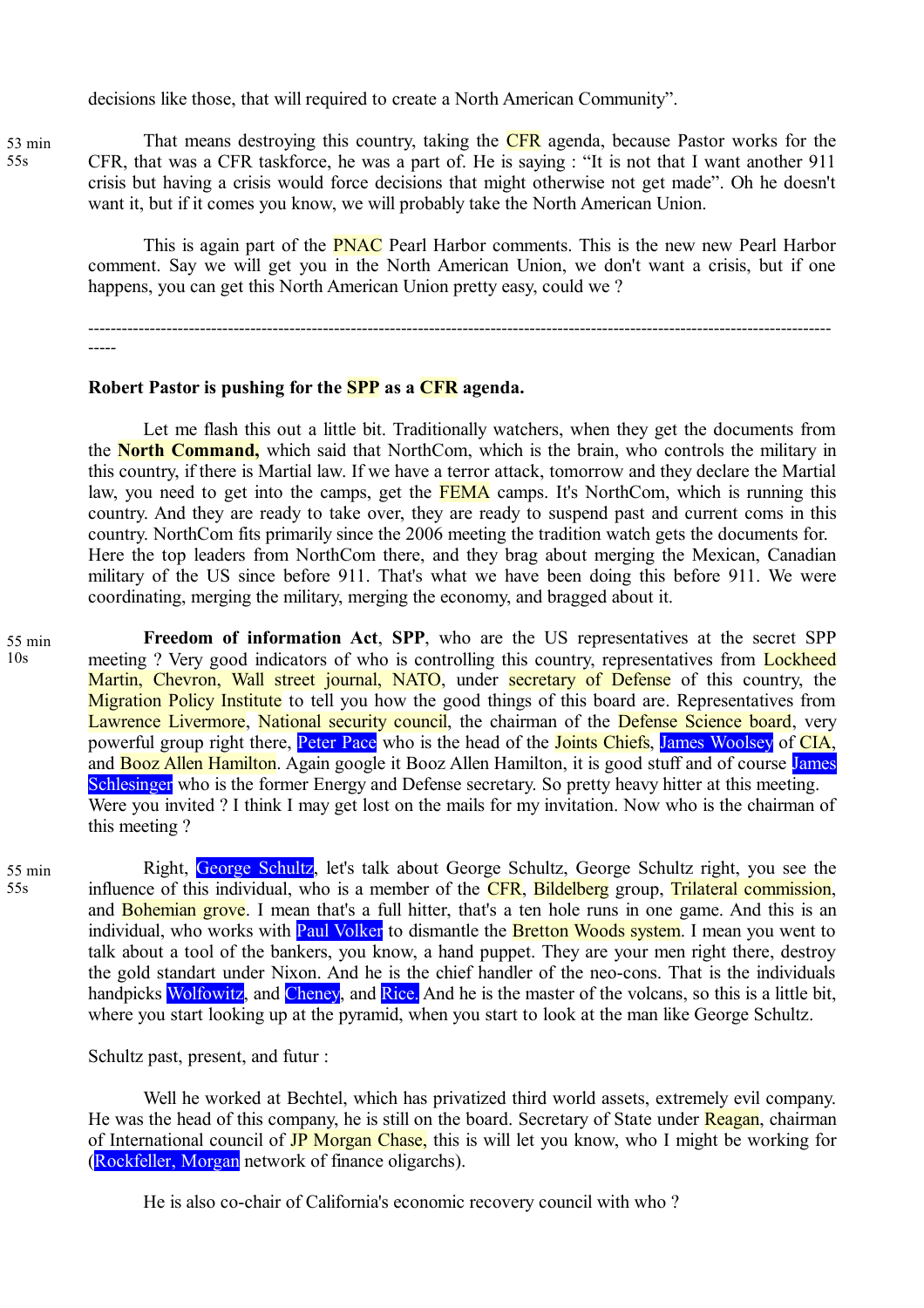#### Warren Buffet. And who Buffet works with?

56 min 55s

See that guy right there, that beautiful guy is **Arnold Schwarzenegger**, and the decreptical white man next to him is **Jacob Rothschild**. I can't believe, that I've called him beautiful, that guy ego needs something bigger, you know. This Austrian acts like superman nazi, who said that all people need to be control. I don't mean to hype compliments on him, but you can begin to see, where Schultz his ties, Rockfeller, Morgan, Rothschild, you see how the circles begin to move.

Schultz, who found him ?

When he works at something called the **Hoover institute**. I talked about that a little bit before. So who funds the Hoover Institute, the major neo-cons war mongering think tank: **Archer Daniels** Midland (that's GM food), the **ARCO foundation** (that's the **HAARP** system). I will go to this a little more, Boeing, Exxon, Ford motors, and General Motors.

Those are the the nazi financiers, and they do a lot of the fake left foundation funding, so JP Morgan and Dean Witter for the Federal Reserve.

I've said 51 or 15, really? Damned boy. Alright so anyway,

The **SPP is the Nexus of the coup faction.** And obviously these people are trying to push for a **North American Union.**

57 min 55s

There, you can see the **NAFTA** super highway, where they are trying to push right now. They are doing that with the Trans Texas corridor, proposed 6 lanes for a decent railway system. They are talking about a pipeline underneath. Foreigners to build the NAFTA programs, they are having, the Spanish company CINTRAS build this. They are also buying local newspapers in Texas, and in Oklahoma. They borrowed up the Indiana highways, they borrowed some of the Chicago highways. They are doing it through the **Eminent domein**, mean they can take your private properties, supprim a while before, they can take your property. That was the case in Indiana Connecticut New London, Who did this ? That was the **court liberals**, it was the people like **Steven**, and **Kennedy**, Souter, Bader, Ginsburg, and Breyer. That is xxxx who did that to you, they are pretty good preachers individuals themselves, and doing this can build the \$300 million research center for Pfizer. So here you see, "Eminent domein  $21<sup>st</sup>$  Century reality", you see the camp trials on the sky from a guy named David Deese.

The open board of the **SPP is a bipartisan issue**.

Clinton pushes NAFTA, no border guard, services to illegal immigrants, "guest-worker", total amnesty. Bush pushes CAFTA, blanket amnesty, "guest worker", and a "phoney virtual fence" which is a \$2 billion handout to Boeing for spy drones, and what are they doing now ?

Lobbying for the FTAA trying to expand "**free trade zone**" to South America. The FTAA is stalled because of Chavez in Venezuela, Morales in Bolivia, and Correa in Ecuador, and Kirchner in Argentina, who are opposing this, and trying to stop this happening.

Let me talk a bit about the **border fence**, that is a massive \$2 billion handout. We are talking about 1800 towers with massive cameras. Good, they are building a fence, that's what we need. Nononono, this is a bio-metric fence, this is designed to keep you and muslim Americans from escaping in a martial law scenario. They are not trying to stop the flow of illegal immigrants and drugs into this country.

Do you think the corporations want to stop this cheap labour ? Do you think the CIA, oh yeah let's stop our own drug trade, let's crash the stock market by cutting cash air with opium ! Nononono. They are trying to keep you from leaving the country, when they do nuke this country, and tell you you'd better to get to that **FEMA**'s camp. Now I carry my passport on me, you never know, what can happen, I am not going to leave, but we all better be prepared. And they want to

58 min 55s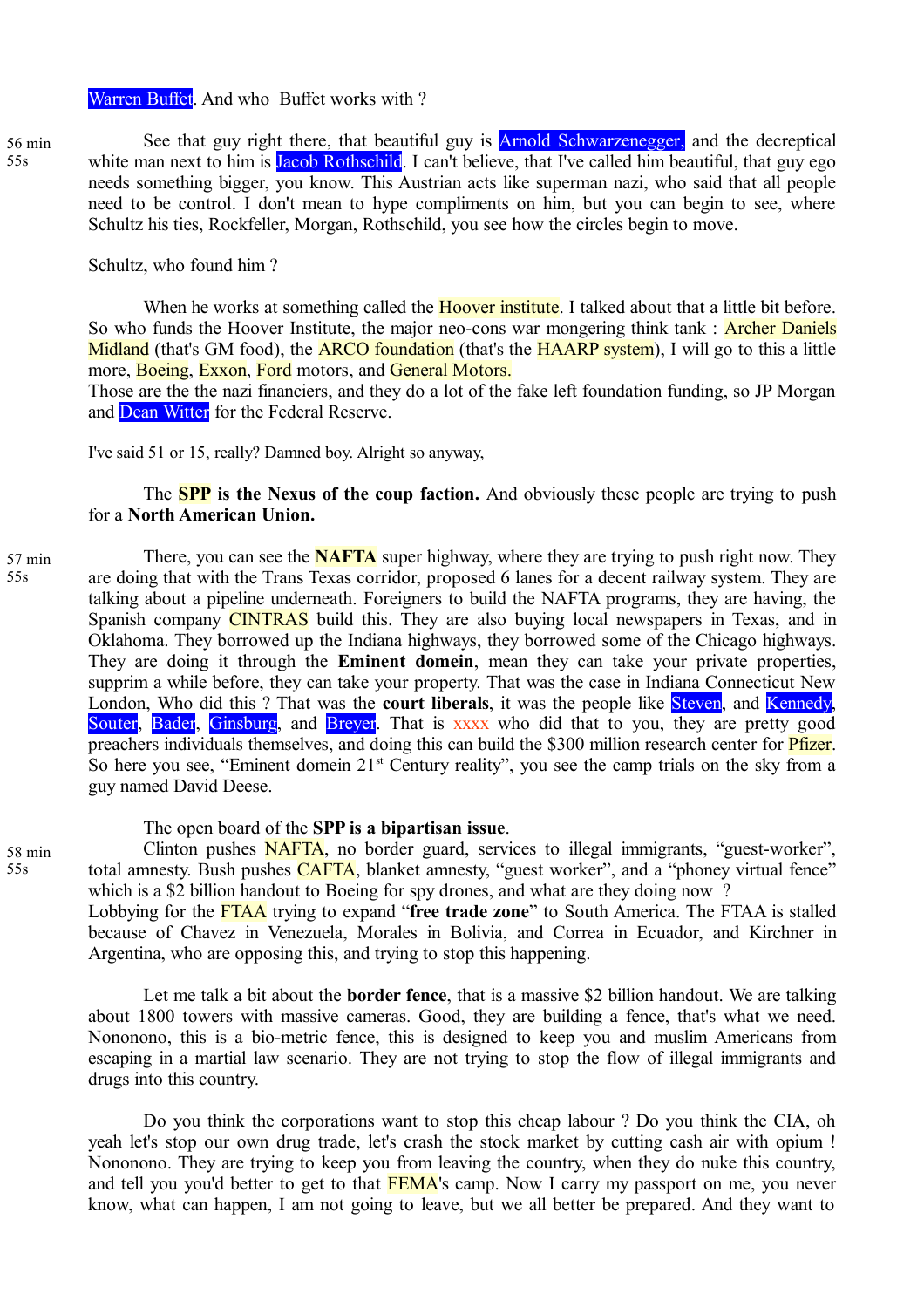stop you from being able to have the freedom to move around this country, and to move around other countries. That's what they are doing, biometric tracking, that is part of the **SPP** agenda. They know you want to have a border fence, you will get your board fence in biometric 2\$billion to Boeing, it is a fraud, and will eliminate freedom in this country to move around. They try to get us in a cube, ladies and gentlemen.

Who needs a false flag attack ? 1h 00min

Like, I 've said the SPP planners, the open border is a major boon to the **drug** dealers to pump this money into the **stock marke**t and the banks.

75% of cocaine is now moving to the border of Mexico. That's also the majority of marijuana (let's put the schwag, that's the stuff students, see that is stands for some who know.)

Starting in 1989, the **Colombian cocaine** cartels have been using Mexico with the open border. They have profiting most of it, this is a continuation of the **Iran-Contra drug network.** Connected to Bill Clinton, I mean Arkansas drugs network operation, it takes over in 1992 the Bush and Clinton are drugs dealing business partners, and the people who are helping them run it : Las Zetas, Las Zetas.

1h 01min

20s

These are the ex-military and special forces commandos, trained at the US school of the Americas in Georgia. So, it is very nice to see, the CIA guys are protecting the drug dealers, you see 00s the network is pretty good. Looking the name of Cele Castillo we talked a lot about this.

The banks, the CIA and Wall Street, that's the **DEA** and the CIA are enabling the cartels, that work with the government.

And like, I 've said Cele Castillo, *Citibank* was busted in the 1990's for laundering drug money from Raul Salinas, who was the brother of the Mexican president. **Citybank again equals Rockfeller family.**

Drugs money moving through there : \$500 to 600 billion laundered by banks at enormous rates. This money is then funneled into the stock market - coincidence you know Bush just last month allows 100 private Mexican trucking firms to move unlimited access across the border. I'm garanting you, that some are going to have drugs on. It is not a coincidence.

This proposed NAFTA superhighway, they are talking about connecting from Laredo, Texas, to Duluth, Minnesota into Canada, and that is really further the net. The 6-lane trans Texas corridor, that is preparing selling you out, that is your federal government who is selling you out. Privately constructed by foreign firm, which is buying up local newspapers to stop this sent. They don't like what I am saying.

**Taliban** cut opium production by 95%, Why did they invade Afghanistan ? Part of it is for 00s the natural gas, trans-Caspian pipeline, a big part of the stock market is coming down. No opium anymore you see, they pump this money into it, that's what keeps the stock market propped up. So you see opium production get cut down, they put the CIA warlords, bumper, crumpled again. 1h 02min

What happened, what changed ?

The controllers changed right. You see plan Colombia, and the FARC and AUC, you know this is Richard Grasso, former head of the New York stock exchanges, hugging one of the FARC rebel leader in Columbia in 1999.

So why is he going with these people, who control the massive coke fields ?

Yeah, they are business partners, they work together, the money gets funneled to the bank and he is a representative. Now they were enabled to cut a deal with the FARC, so what happened : **Plan Columbia**, billion of \$ to eradicate FARC coke fiels and putting AUC coke field. There are the right wing paramilitaries. And now the AUC is controlling the cocaine market, and pump it into United States. So this is a little, that is a great picture, that's this finds how our economy works, it's just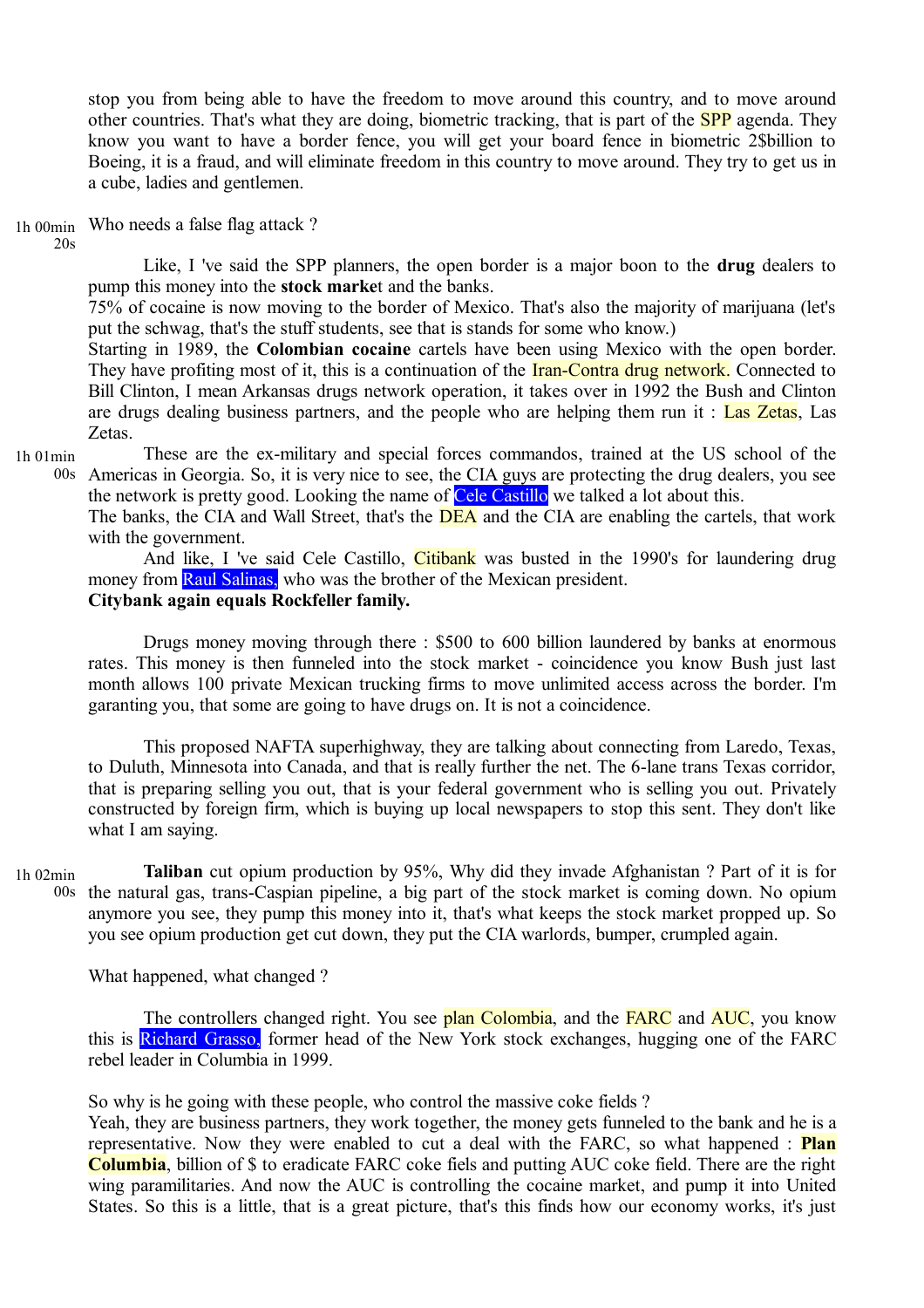drugs and just pure phantasm. I 'm sorry, I' ve to stop to swear, so drug networks : private and public.

This relates to 911 : the alleged hijackers trained at Huffman aviation in Florida, caught transporting pounds of **heroin** by DEA. Atta makes visits to Florida keys, has constant access to cheap cocaine. This relates to the Iran-Contra drugging network from 1980's, funneled by major banks at major fees 20 to 30 %, and also these dates back to **Skull and Bones opium wars**, that was the original **anglo drug** dealers. 1h 03min  $05s$ 

**Drugs and prison**, that is one two punch, because I am sure Atomik can't talk about it. But there is a **major prison industrial complex**, one out of every 130 US residents is incarcerated. We put more people in jail in this country than China or any other countries. Prison industrial complex into privatization, forced prisoners labor average 70 cents an hour. Over 100 000 total inmates in prison labor, right now. That is financed by Goldman Sachs, and Merill Lynch. They pulled out the 3\$ billion on prison construction bonds. One of the fasted industry in this country. That's relate to the **privatization of warfare** . The rise of the green badgers.

1h 04min  $00s$ 

What's happening now, is the entire system has been privatized.

Titan and CACI used for torture at **Abu Ghraib prison**, Computer Sciences, and SAIC run large parts of NSA (to the Trailblazer and Groundbreaker programs).

I will talk later about these if we 've got time. Booz Allen Hamilton and **SRI** run the NRO program right now.

They are army for hire, places like Dyncorp, Halliburton, Executive Outcomes, Custer Battles, Aegis, Wackenhut. Armies for hire, mercenaries have been used in Irak, right now, and have been used by some other foreign countries, and of course Dyncorp and Halliburton have the lobbiest to not reinforce existing human traffic in laws. So there are sex slavery trade in Yugoslavia and Eastern Europe, which is dominating by these private military industrial contractors with big profits. You can buy a slave on the market of Europe for less than 5000 \$. Flashing by, what other countries do, basically like Vietnam and Cambodia. The futur economy is prisons. **Prison industrial complex**.

Halliburton builds a \$385 million in "**emergency detention facilities**" in this country.

1h 05min I believe they were called death camps, when the nazis built them, or called gulag when Staline built 00s them. They call it emergency detention facilities in this country. I guess it is just a semantic issue. The new programs, as they are calling it, put new programs. Just google it new programs, are pushing for new programs. FEMA detention facilities in most states. The US army has recently updated the civilian internment labor program. They have reactivated by US army.

Those relates to programs back in the 1980s called Rex84, operation garden plot, operation cable splicer, when they planned for mass detentions. That has been run by Oliver North, and the **shadow government** with one of his member was **Dick Cheney**.

A dominant prison economy is the futur under a martial law scenario. So let's talk about the **police state**.

Militarizing for martial law, you see that is what they want, police, M16, have an automated machine gun in your face. Please raise it to your friends more, but policemen will kill you, when these black boots and ski mask and helmet.

**Bi-partisan progression of the police state**. We need to understand both parties are working together to control us via the police state.

- They had the **Patriot Act on 911**. We need to be 911 truthers : how that things were printed up ? I mean this is big document , it's like if they were ready hey ? 1h 06min  $00s$ 

> - And of course you have the domestic security enhancement Act (**Patriot Act II**), which was passed after the **stagged capture of Saddam**.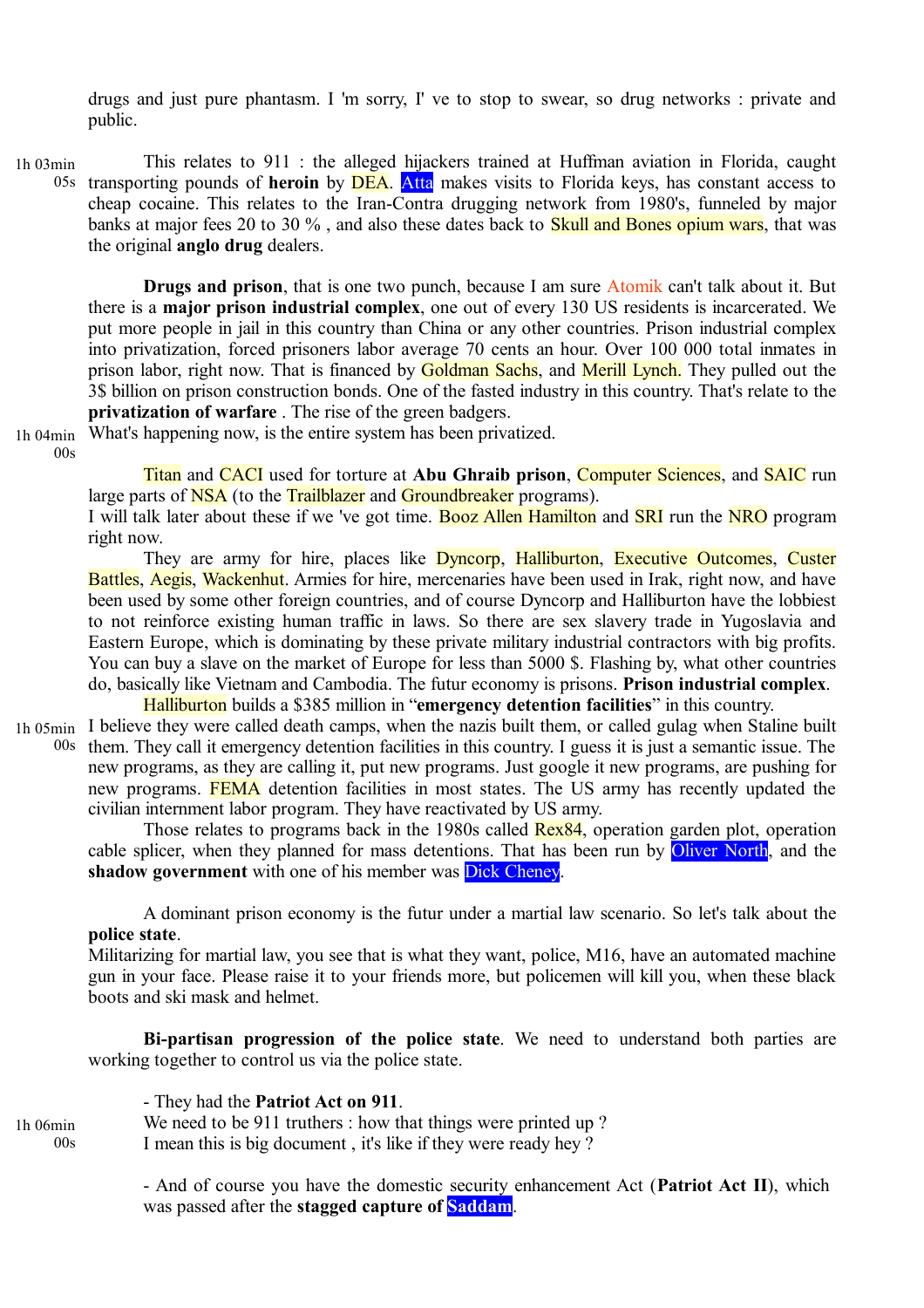I 've said stagged Saddam capture, actually they had him for weeks, this is admitted, they had him for weeks, and released him, and empassed this. Will we talk on articles about this ? But they did it.

**- National Intelligence Re-organisation Act** of 2004, this merges the intelligence agencies begin to merge the databases and creates a "terror czar". John Negroponte, the great runner of the death squads in Honduras, whose has been replaced by Cheney, Albright, Mike McConnell. You ve got the real **ID Act** of 2005 (that's National ID card).

- March 2006, the democrats said : oh we don't like the Patriot Act, we hate it, we just want to stop it. **Patriot Act reauthorization and expansion,** that was really what it was.

- 2006 you had the **Military commissions Act,** you can be an enemy combatants, you can torture, kill, murder by your-government, you've got no rights. Furthermore the legislation exempted Bush and his coroners for war crimes tribunals ok ? They are exempting themselves. They are afraid that they might get coped for this stuff, for the torture.

- You 've got the **John Warner defense authorization Act** of 2006. It's federalizing the National Guard for a national emergency. And none of the states governors will have to say ok, give me national guard for this emergency, no order. In this bill, Bush is taking the national guard, the NY times said "Preparation for Marshall law ?" That was the tittle in the article. NY times said, that was a preparation for martial law. 1h 07min  $0<sub>0</sub>$ 

> - Of course recently, it was the Pelosi "**anti-terrorism bill** of 2007, expanding 911 commission police state recommendation, with expanded terror databases. And of course, this means, that your bill of rights has been eviscerated, you are not going to be a free citizen, your rights that you had as an individual, who is born free, your government doesn't have any inner rights over you.

This is a fraud, this is to **mind control you**. They put the chains inside your mind. And the greatest chains are inside your mind. You enslave yourself by believing their rights to do this. We should all be fighting against this, any sane persons should fight against this.

The bill of rights have been eviscerated. They are developing mass databeses, like the Matrix system, they call it the "**Matrix system**". That is not a joke, they are laughing at you. They think this 55sis funny. They think, you are an idiot, they think you are stupid, they think they can take advantages of you, you are a Mark, you are a looser, you are that person with a 3 karmatic game thinking that the A suspects are on the left, they are moving the balls, they think that you are so stupid. 1h 07min

Look after this, they have the **TENGRAM** system, which is out growth of the total awareness information, the **DOPSTER** ok, they say we are going to shut down total information awareness, bad press and grow into **TENGRAM**. That is terabyte and pentabyte database system. That means, they can load 10 of thousands of pages on every citizens : what you bought, what kind of toilets or paper you use, what websites you go on, where you drive. They want to track and trace everything. They are getting the system ready for that and doing a decent job, they might say you can disappear into the black site, this is federalizing the local and state national guard under Joint Task Force Command.

That is a preparation for a **martial law scenario**, people are saying they are undermining the Geneva conventions. Kind of, it is just a more brazen version of what's going on. School of the Americas have been training torture on all over the world. We have been working with the Nazis since world war II.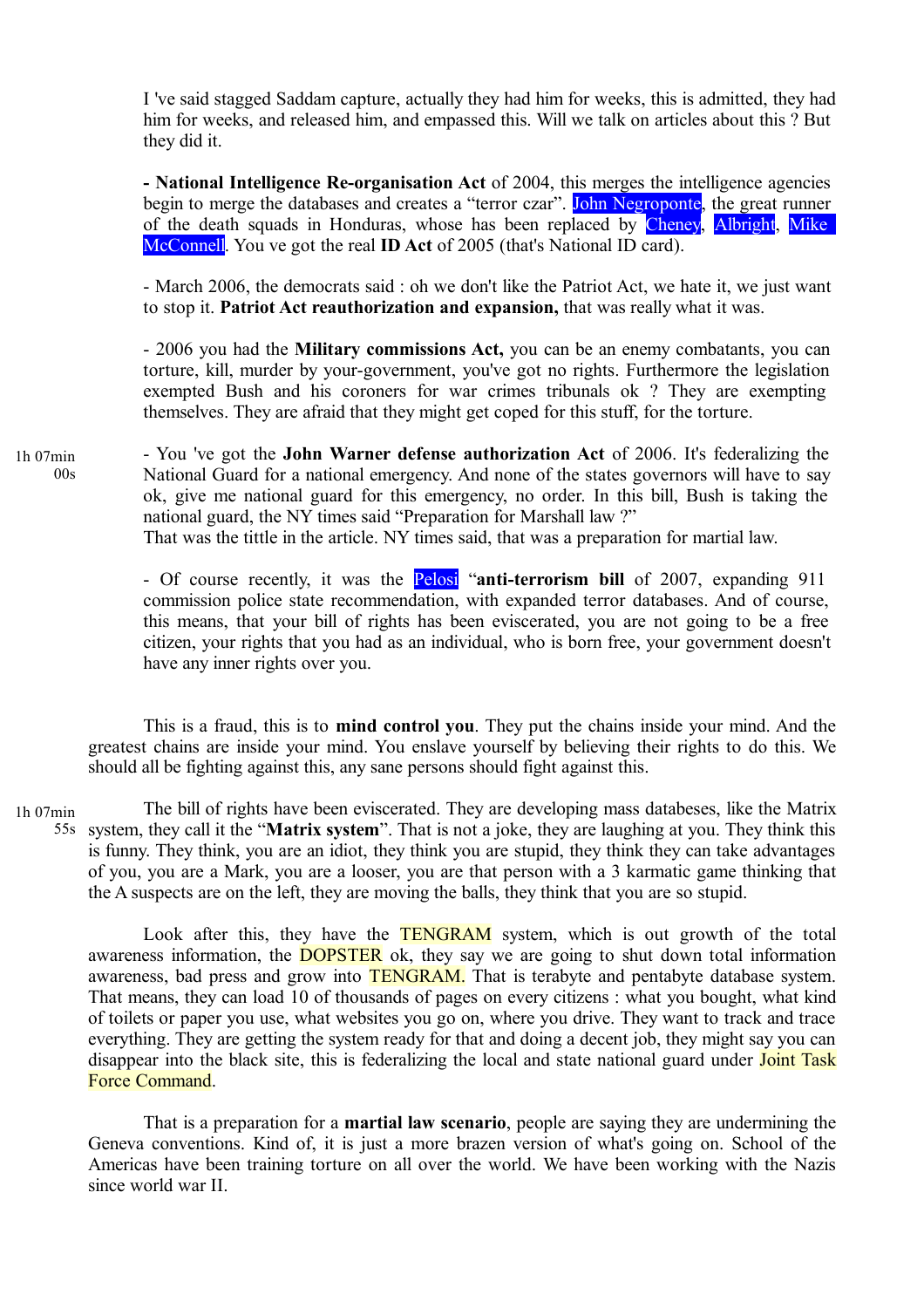I mean this is not something new. Look into **Gladio**, they used to kill people, they used to 05s torture people, that is a more brazen version of it. They set up the **gulag archipelago** in places like Poland, Romania, Etiopia, Syria, Egypt, Israel, Thailand, South Carolina, Irak, Afghanistan and beyond. These are the ones, we know about. 1h 09min

Is the people who get put into the **CIA intervention plane**, tortured and murdered ?

And that is what your governments is doing, setting up this gulag archipelago, you are going to be part of it soon, if they have their way. I mean, if we don't stop them. Emergency detention facility I talked about, you are next.

Sound good ?

We'd better fight fast. Time is running out folks.

I sometimes fear that people think these things are a joke, no this is dead serious. They are playing to keep this standart, they are thinking to put some of you in prison. I mean, when I go on stage and do this, do you how much the military intelligence people hate me for exposing what they are doing ? Sounds ego, they hate you, I mean they detest you, they think you are scum, they want to kill you, they want to torture you, they are not just going to kill you, they will rip your fingers and your nails off, and then they are going to kill you. These people are the absolutely most degenerated things humanity haven't produce, and they hate you.

**We'd better fight back**, fight like if they have the gun to your head because they do ! 1h 10min

 $05s$ 

Alright, we need to talk about the main legal architects, the main people who are pushing for this are 3 people : Timothy Flanigan, David Addington, and John Yoo. These are members of the Federalist society.

- Now what happened to Addington ?

He is now Dick Cheney's chief of staff. You see how the progression happens, you see how this is in related to.

- Flanigan went back to the private business.

- John Yoo, I think is teaching in Standford. You know they have got the accolades and go to make \$10 000 an hour the speech, very nice stuff. That is part of the **Carl Schmidt principle** and the **Reichstag principle**.

They have hand-picked **Federal and Supreme court police state** reactionaries to flood the **legal system**. And it is the legal formula of Nazi crown **jurist** Carl Schmidt.

Cheney is the "unitary executive" in war. He has the Hitlerian power, and they are creating the legal pretext for the police state, destroying **Posse Comitatus** and instituting martial law under **NorthCom**.

Write it down NorthCom, NorthCom, NorthCom, NorthCom, NorthCom. 1h 11min

We need to learn, who is controlling this country : NorthCom 00s

**Two sided Psy Op coin**, you see on the left side, they are telling yes we torture, we beat you to death, we sodomize you, we rape you, we kill you, and then, they have got Nick Berg on the right. You know, if there is no continuity between the corner on the back of this wall ? And the corner at the back of this wall, where you have these guys Americans sncakers here wearing gold jewellery, with white hands, with their faces cover it up. You see, how he is wearing this prison pyjama suit there. You think, there is continuity between that skin on the left broke and Nick Berg came out just after days later. I think, it was a an execution, that they engineered in **Abu Ghraib prison**.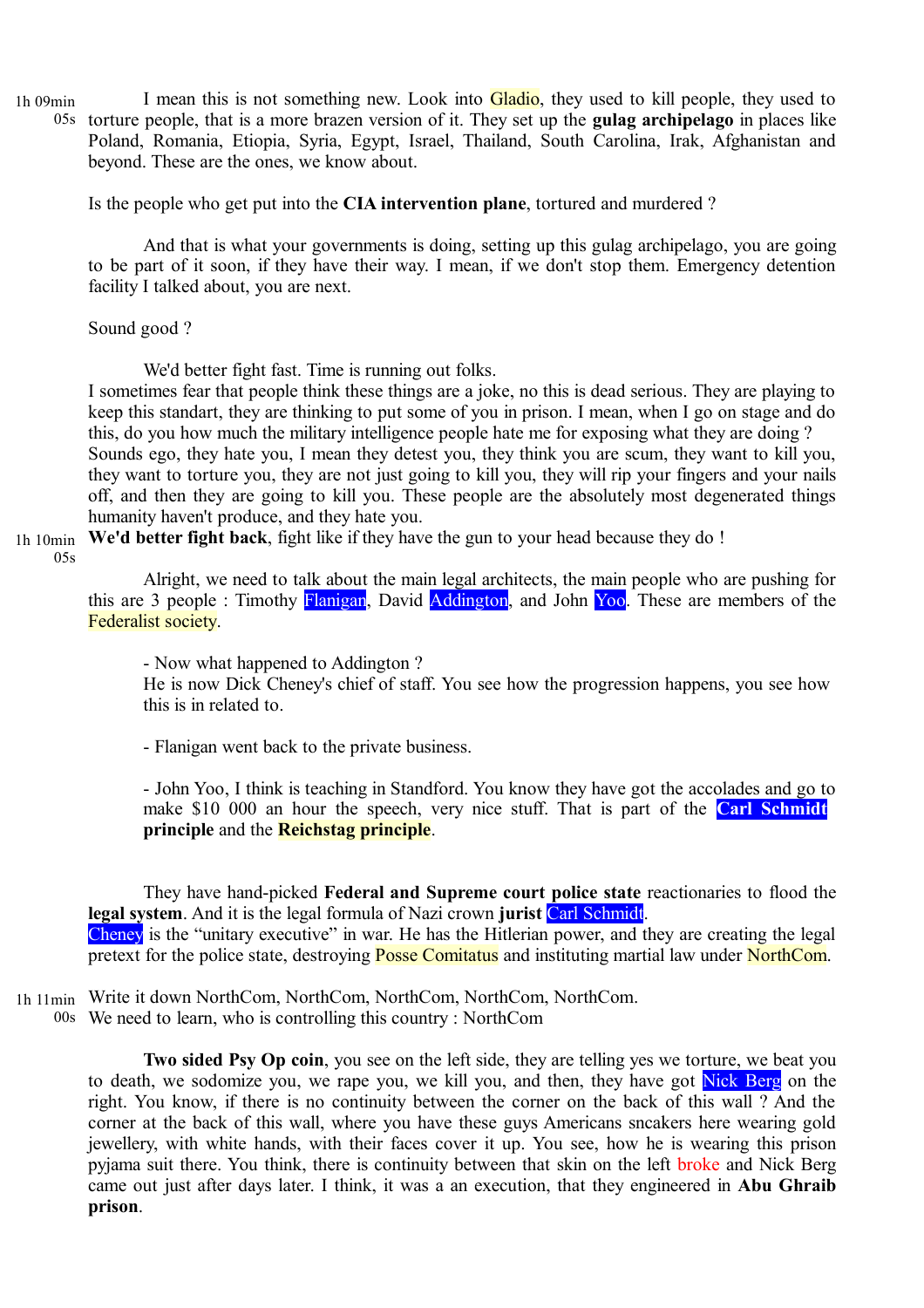### It is the two sides of Psy Op coin

The arabs are going to cut your head off, and we just are going to beat you to death. Playing both sides that issue. I mean part of the reason, I don't think; they want all the photos to get out. But there is a psychological operation affected it, we will beat you to death, you are nothing, you are scum, we will torture you. We will come and say you we do it. The nazis ate this stuff, they will come to tell you, that they will laugh about it. Russ xxxx thinks it is really funny, he has gone and said : "when I spent time in there, it was like a resort camp, it was really funny." How's that stuff is funny ?, when they sexually torture people, children as young as 11, it's hilarious and people dely this speech. Do you want to hear this hate speech, laughing at the sexual torture, children who are 11 years old, that's hate-speech, that's somebody who need to be pulled off the radar, you know.

Alright, let's talk, let's move on, because I don't want to take too much time. 1h 12min

 $20s$ 

------------------------------------------------------------------------------------------------------------------------------------- -----

The Shanghai Cooperation Organisation, this is a group which came together in June 2001, you want to understand, why the US are scarred. Empire was it used to be, Shanghai Cooperation Organisation. See those countries, you will have to learn more about them. They are all the people, who when a world war III scenario, they come to your way. When the sides come together, it is going to be NATO versus those guys. So let's flash them out all. **SCO + CSTO + CIS +ALBA equals counterbalance the NATO.**

### So who are the **Shanghai Cooperation Organisation**?

1h 13min It is Russia, China, Kyrgyzstan, Uzbekistan, Tajikistan, and Kazakhstan, controlling massive wealth of the world's liquefy natural gas and oil resources. Azerbaijan, Moldova, and Georgia are members of the CIS, which corrects to the SCO, so you think about them as the same grouping. Then you have the CSTO, which is the Shanghai Cooperation Organisation  $+$  Armenia  $+$  Belarus, it's get bigger. You have got **SCO** observer states : India, Pakistan, Iran, Venezuela and Mongolia. 00s

All of whom are saying, they want to join this group. Minister of Pakistan is saying : "we are very serious, we want to join". India is conducting war games and drills with Russia and China saying : "we want to join, at the same time as Pakistan". Traditionally, they are rivals.

Iran and Venezuela are joining Mongolia. These these people went to get in, so popular right now, and the polls went to get in. They are speaking about Turkmenistan to get in. They are even talking about Afghanistan getting in. That is amazing and they are developing closer working relationships with Syria and Lebanon, via China and Russia.

And they are edging to closer relationship with the members of the **Gulf Cooperation Council** in the Middle East (that's Qatar and United Arab Emirates).

1h 14min

 $00s$ 

Further more it's getting bigger folks, there are the **ALBA** coalition. I talked about these left governments in latin America, that's Ecuador, Nicaragua, Venezuela, Bolivia, and Cuba, which are linking together. And all these people are coming together to form a counterbalance to the angloamerican dominance faction right now.

Petrodollar : the spiraling death. You have the oil bourses, which are set to open in Iran and they have already open in China and Russia. We really need to talk about this. Let's me rush to this. Major oil and gas producer are now accepting payments for oil and things other than in \$.

They want to diversify their currencies. They are talking about a Russian lead of natural gas, OPEP, with some of these countries right now proposing to take over the natural gas of the market. That is a major threat to \$ hegemony.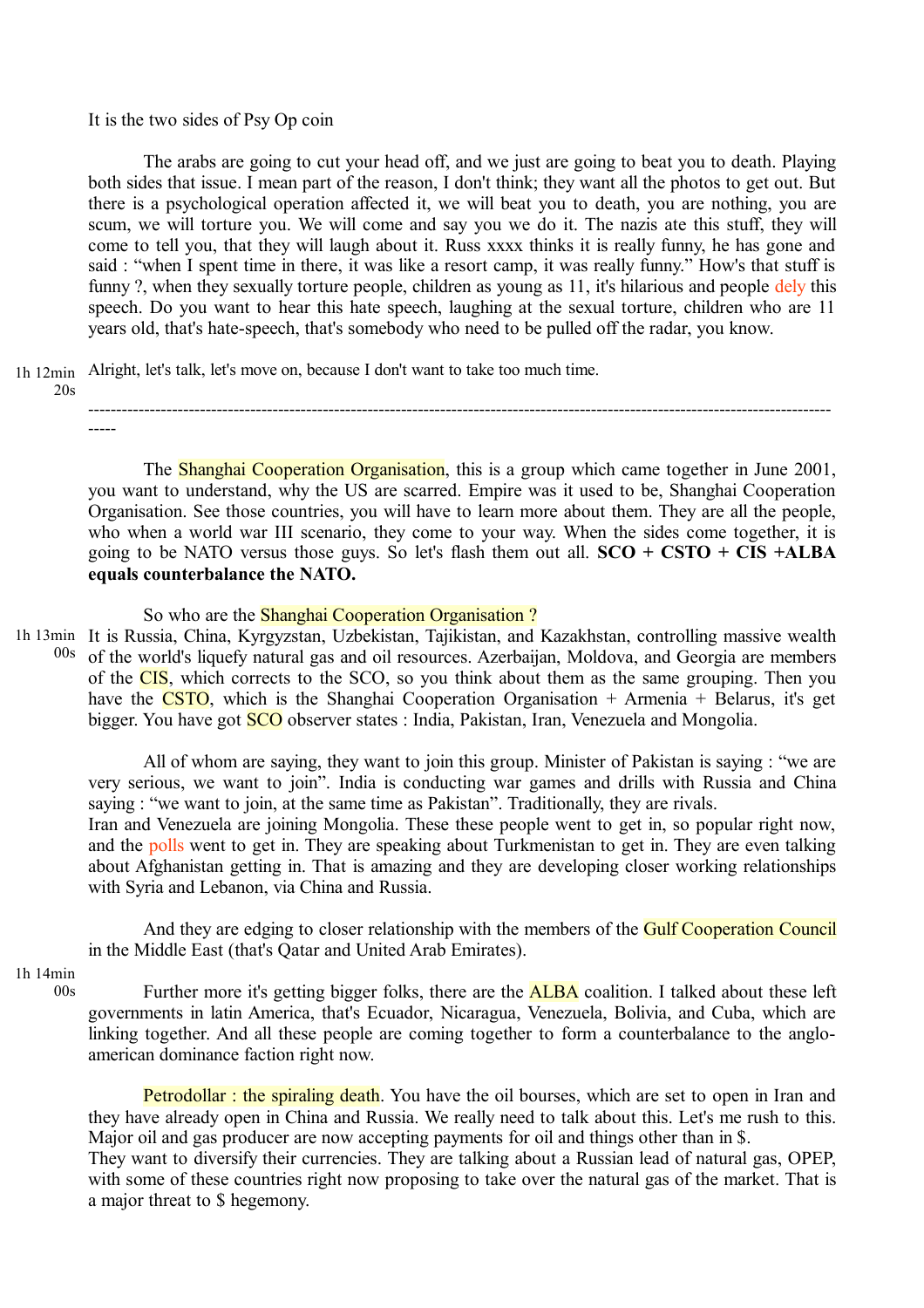Of course the US is responding with **AfriCom** and "Al-Qaeda" bombings in Algeria and encourage it into Somalia and Etiopia, where all the oil is right now.

Also they need to **restrict the oil supply**, restrict the oil supply keeps the price high, keep 00s the demand for  $\$$  high, so people still want  $\$$ . 1h 15min

People talk about **peak oil, not really**. These are more stagged shortages, again now, it is true, that some Saudi Arabian, and Mexican and Kuwait oil fields are declining, but the peak oil alarmist ignore Russia, China, Norway, and other countries, where oil have been discovered.

It is true, that there is a lag time between discovering and easy extraction.

It is true, that there are pipeline problems, and issues in building this stuff.

So you know I tend to take more in the middle ground on these issues.

But **hedge fund speculation** is at least \$25 of the oil price.

And **Irak** is now a net importer of gasoline and oil. It tells you something, it tells you that the **summet agenda is to shut down the pipelines**, that's something to think about.

Again the race to control oil and liquefied natural gas, I do mention that there are some countries, where I think, we will see futur battle. Looked to Kazakhstan, one of the major price they are going after.

US-Euro-Saudi cartel of oil producers, I've listed the companies there, you probably know them, I've just checked them out. Kazakhstan is likely next target.

The problem is the s**pike oil price strengthen Russia, China and non-NATO nations**, who sell this stuff. What I'd like to say is even if speak oil is staged, prices are going up. I mean **maybe it** 00s is stagged, a lot of arguments, that it is part of a **Maltuzi** agenda, **population control**. Even if it is not, prices are going up ok ? 1h 16min

Mercosur, that is related to the **ALBA** group. There are other Central and South American states, which are getting together, and are saying we reject the FTAA.

It is an agenda, which is stalled right now. That is chess pieces for world war III right now. You can see them blinding up, we've got all on a map, or a globe or something like that in our house to understand. They have taken Ukraine now, and made that a protective NATO, right on Russia's door step. And similarly underneath on the same thing with Georgia there. Let's talk about that quickly NATO coups and conveniently timed deaths.

The CIA has sponsored the "color revolution" in Georgia in 2003 and Ukraine in 2004/2005, immediately bringing them under NATO control right at the borders of Russia. In 2005, it was a coup in Kyrgyzstan, which allows US base to be put in Central Asia.

There have been recent untimely deaths of heads of states in Armenia and Turkmenistan and 00s replaced by pro-West "reformists". We are talking about NATO allies. There is a push for an **independent Kosovo** to join NATO and Russia wants to respond with allied break away regions in Georgia to come back under their control. So here you see independent Kosovo, Russia response in **South Ossetia** and **Abkhazia**, where they are saying : "we are just going to recognise them as autonomous if you want it". 1h 17min

Back and forth, **Russia Vs US**, you can see the pieces lining on the chess board, the **Grand Chess Board** by the way.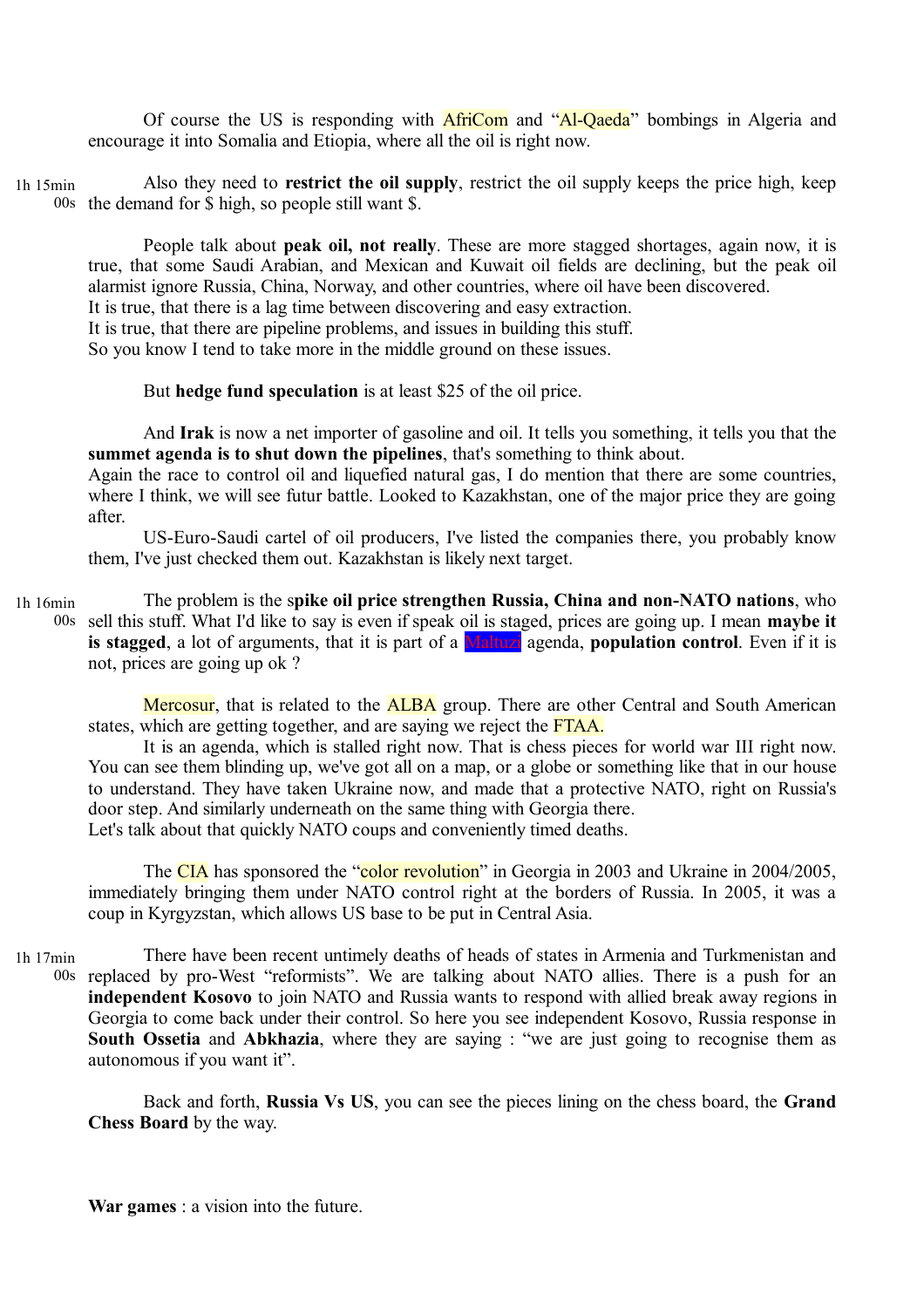Putin continues to warn of nuclear war. China is seeking a diplomatic solution in Iran, because they have major oil and natural gas deals. General **Ivashov**, the Russian general staff comes up, and said : "it could be an April attack". That signals that the Russians are really afraid.

SCO war games since 2000 postulate US attacks on Russia and China on a massive nuclear counter strike. They are predicting war, they are seeing it coming.

China and Russia are actively arming Iran and Syria, that's there bases. We have Israel, they have Iran and Syria.

**US NorthCom war games**, like Vigilant shield, which was run in Dec last year predicted 00s nuclear warfare with China, Russia, Iran, and North Korea. NorthCom sees and are going in there, NorthCom controls the country, they know what's going on. 1h 18min

Chinese generals are threatening to nuke the US openly, and saying : "if you infer in Taiwan, we will nuke you". Russians and Chinese are working on new space weapons, new missiles, what they call "asymmetric warfare" responses. That means, you are probably going to die.

There are **hacking wars** right now going on between US and China not really being covered, but look it up. And now China controls a \$1 trillion at least in reserves into US stock market. They control our dollar fate. It's a delicate balance right now, don't let them too angry hey ? Just want to point out some really important : Noble Reserve, this is a drill coming up on April  $23^{rd}$ , I 'm not saying it is not going to happen, they are saying in their scenario : multiple terrorist scenarios, 10 kiloton nuke dets in Virginia. They say, they are going to work with Department of Homeland and Security, which is running other exercices that day. You see it at the bottom, coordinated with Virginia's emergency operations center, that's **Mount Weather**. Ok, this drill is called Noble Resolve 07, it is a joint task command and NorthCom, of course working with FEMAs, and the continuity of governments saying problems begin in Europe, travels toward the US, mass warfare. We shut down the country, martial law working with the department of Homeland and Security and Mount Weather.

1h 19min April 23<sup>rd</sup> look into this.

Is this the launch point into war with Iran ? Or we need to remember, **who ran the drills on 911 ?** 20s

-**NORTHCOM** ran Vigilant Guardian, hijackings, and the AWACS drills

-**STRATCOM** ran the nuclear drill

-**FEMA** ran the tripod drills

-the NRO ran the plane crash drill

-and the "Able danger" was managing by the **DIA** 

# So I start to say : t**hat's the people who are behind 911. Space warriors, STRATCOM, NORTHCOM, FEMA, DIA, there is your 911 coup faction**.

And how do they get their end game ?

Weapon of Mass Destruction on american soil. Cheney said it much. You know filled it already in 2005 on the August American Conservatives, and said Cheney is going to nuke Iran. 00s1h 20min

New way to get a **new 911 on American soil**. I predict, they will blame it on Hezbollah, said Iranian's terrorists did it, or they can blame on Al-Qaeda.

I think, the myth on Al-Qaeda has been shadowed enough, they will shift to Hezbollah. They could blame it on individuals named Adam John, fat white kid and said join up with Al-Qaeda,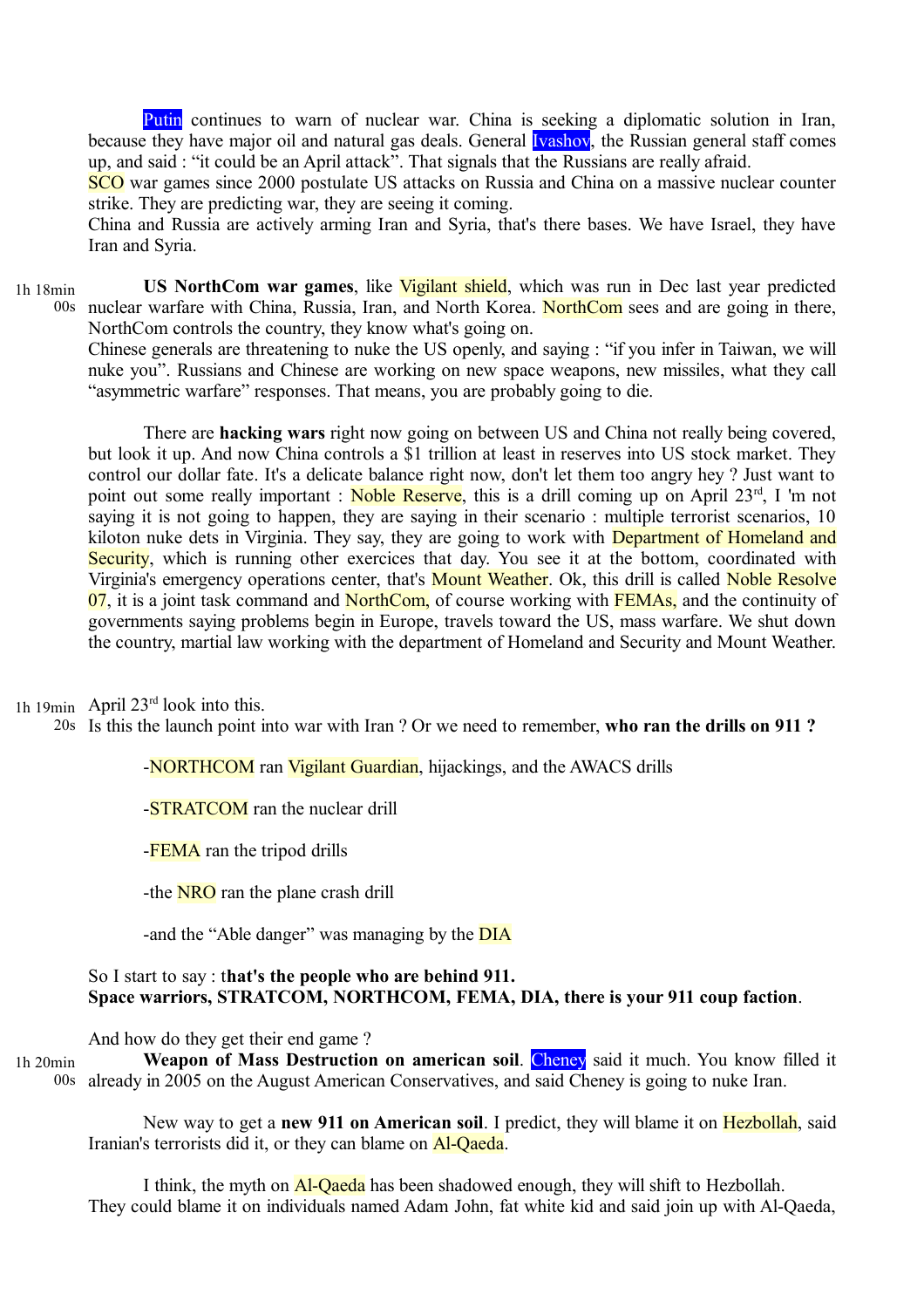and then they can say : you see it is white Al-Qaeda, your Christian neighbour is Al-Qaeda , your Jewish neighbour is Al-Qaeda, the guy on the street he can be Al-Qaeda. It is not just arabs anymore, it is not Persians, it is **white Al-Qaeda** among the Americans. They say : "blood is going to run out of your streets, we are going to get you", it is the Johnny Walker principle, they want to make you think, that Al-Qaeda could be a white thing.

And that is going to be their justification, because they want to wrang you up in camps. You see, he is a white guy, he is a part of this too. It is a good way to do it, it is a strong psychological operation.

Remember, STRATCOM just ran Global storm 07 in March, simulation of numerous world war III scenarios, US navy wargames and late March in the Persian Gulf has mark area attacks on Iran with bomb munitions.

In March, they ran **Juniper Cobra**, where these drills, where so big that they had to be scaled back, because they thought, they will provoke war, and they were not ready for it yet. That is down 00s with the heroes and the patriots missiles system right on **Iran's** door step. Some big ones are coming up soon, hint of a vast conflict. 1h 21min

It was the Foal Eagle exercice in March, 29 000 US soldiers, lots of different aircraft carriers with South Korea. This war game was so realistic, that the **North Korea** pulled out their nuclear deal, that they were cutting. Why the talk collapses? That is why the deal collapses. These are real, that is not a game, that is real troops moving around, real preparation for war, and other countries know it.

Operation Valiant Shield, keep on eye after this one, late June, early July, 3 carrier group, 28 ships, 280 war planes and 22 000 troops, largest pacific drill ever in Guam. That right on China's doorstep. When Rumsfeld talks China is the big threat, we need to get China. **Guam** is the place, where they can do that.

There was a **Shanghai Cooperation Organisation** run in August, 9<sup>th</sup> to the 17<sup>th</sup> of 2007 "**peace mission 2007**". They use the Orwellian language too, it was about 4000 troops, 500 types of weapons systems, biggest drill for the SCO.

Ardent Sentry and Northern edge, that one has get me freaked out, first 2 weeks of May. 1h 22min  $00s$ 

They kept caught "realistic" terrorist scenarios in US and Canada, run by NorthCom, and 75 federal agencies, and the TOPOFF07 drill in Oct 2007, large scale terror and Weapon of Mass Destruction attacks.

Russia and China are on the final endgame targets ? Rumsfeld said so, **STRATCOM** said so.

They are building a **NATO missile "defense"** system on Romania and Poland, as a warning to Russia, as a provocation towards world war III. Here the articles from the **CFR Lieber** and press paper suggesting a successful first strike on Russia.

The neoliberals are pushing for direct confrontation, as all the neoliberals anyway.

Putin is saying US relations are worst than during the Cuban missile crisis. We have got the **Ivashov** warnings.

Really with just a couple of minutes, there are so much I wanted to get to.

Again that is all **related to the death of the \$**, and they are trying to get a **cashless society**, controlled running after the aftermath. Here you see people scanning with their fingers. That's the futur, electronic currency.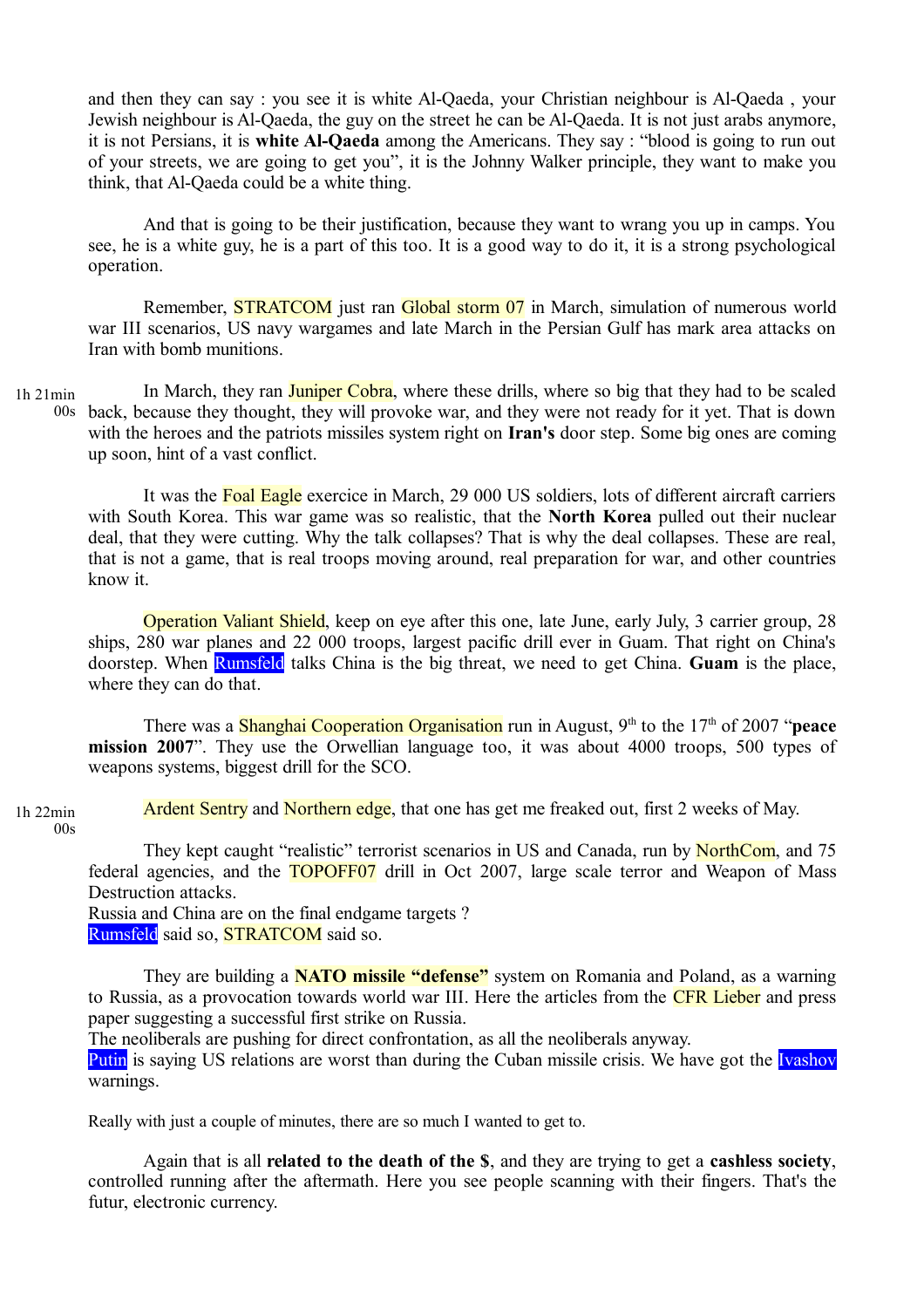After the Amero, they want to push it to you, the head of Visa says by 2012 \$ is going gone. Everybody will pay with this little finger scan, eye scan. That is what is going on, credit cards are prognosticator of that. 1h 23min  $00s$ 

Heu pay with your chip, **RFID**, that's RFID dust. There even, you can even not see that. This stuff has been embeded into the products. You see somebody, who is getting the verichip. Here you see somebody with the RFID passport putting into the product there, and the Philadelphia print chip and put that into the Warmer trucks.

### **Total information awareness**

They are expanding the databases, there are the **Science Industrial complex**. **DARPA**, the NSF (National Science Foundation), National Institutes of Health, the Rand Corporation, Information Exportation office in Defense and Science board working to create this global information grid, as they called it.

I don't even know, how I am going to finish this. I had so much I want to talk about. This is so important to talk about the way, they are using technology against us.

That is the head of **DARPA**, namely **Tony Tether.** You want to talk about who could help them in 911. Look at a guy like him, I will show you again a picture again, Tony Tether – DARPA.

The futur of human warfare, what I fear is we are saying :

**Nanotechnology, Robotics, and Artificial Intelligence, Genetic engineering, and Cognitive science**. 00s 1h 24min

What they are trying to do is merge these things together.

This is the way they control humanity. They are taking the next generation of technology and trying to do, what they call the "**convergence**".

Engineering at the atomic level, artificial intelligence, robotic warfare, engineering your food, engineering your plants, engineering your animals, chemistry, engineering your children, gene therapy, and studying you, the mass psychology. What the Tart's institute does, and studying how they can manipulate your brain with drugs and different other types of chemical warfare against you and your soul control.

Problems with **GNRC**, this can create an apocalypse. **Bill Joy** wrote about this : "Why the future doesn't need us".

Again if I guess, we have got again 2 minutes, I will just have to rush through.

**Nanoself-replication** could really get out of control. The problem with all these weapon systems is this is bigger than the globe less. That is bigger than the globally you know. All these things can lead to an apocalypse.

There is a case in **UT** right here, somebody dropped a beak full of **avian flue**, which was genetically modified. It could have caused the apocalypse right there, that could have killed all of us. There was a **nuclear** dead nation last year in Texas, with a nuclear device, where they are trying to break it down.

1h 25min

It could happen accidentally. I mean, they don't have to engineer it you know and the direction is lead to a more control, and less person freedom. 00s

That is the pain after conscience. They want you to think, that you are being watched, glass cell, the wall is in the middle and the light are off. They make you think you are **watched** all the time, and in many ways you are, not always, but that's the **fear**, that they induce to you.

They are trying to create the **global information grid**. This is **Boeing**, this is **DARPA**, this is Revolution and Military Affairs. And they say since 1993, we want to microchip you, we want brain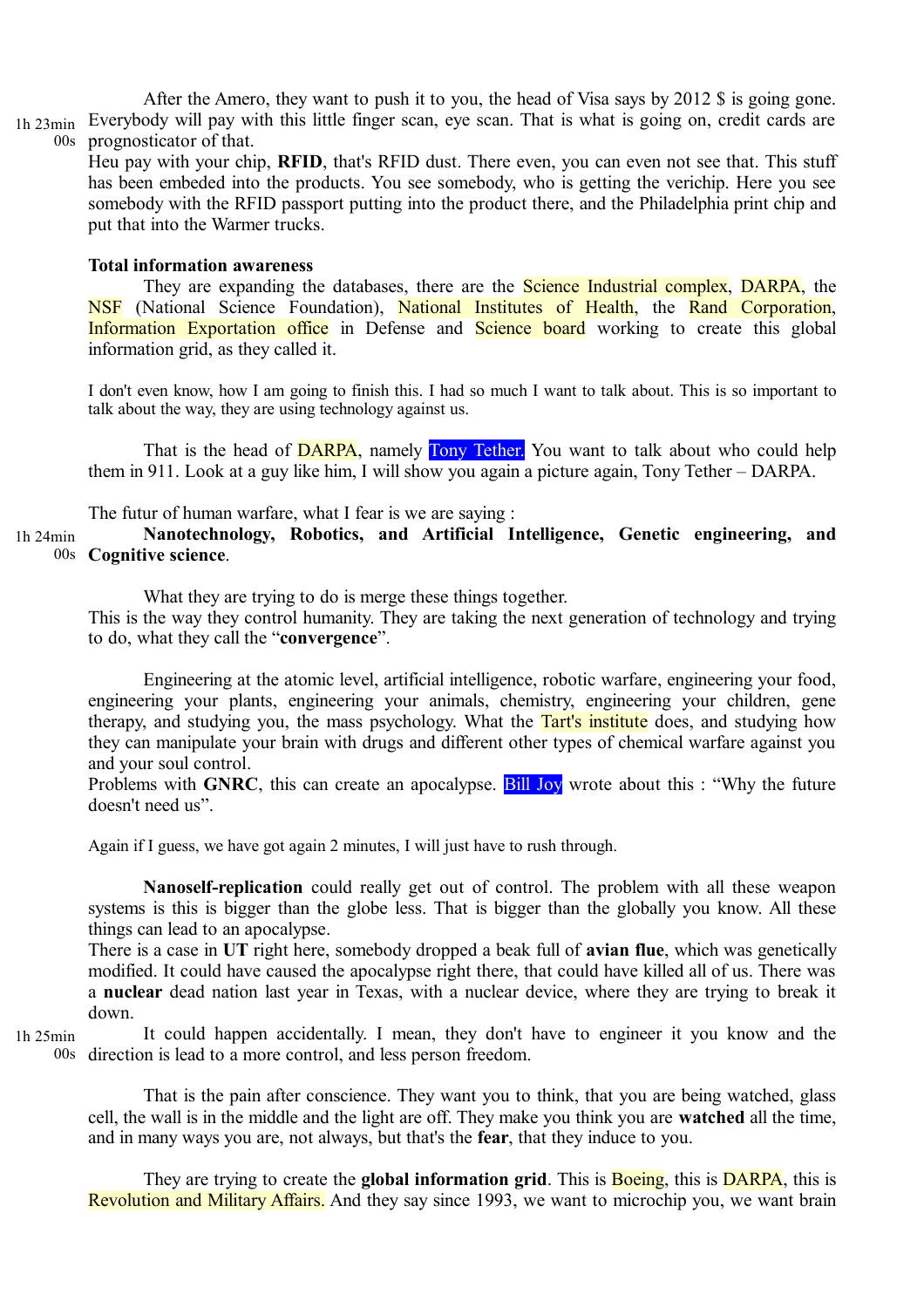implants, link the satellites, automated warfare. This is from Boeing own website, ok, automated warfare. That is how they see you, a part of the global information grid.

They are talking about brain implants, DARPA brain machine interface and cyberkinetics, linking you to what they call literally, quote : "**eye mind system**", type it into google. They are merging nanotechnologies, bio-technology and IT engineering the futur of everything. You see them coming together. You see the chip to the person's brain attached. You see on one of their documents.

**Artificial Intelligence** : linking the spy network together. They are trying to link all the cameras together, streets cameras everywhere and linking them together in an A eye system. So everything you do is tracked, traced, and recorded for that matter like **TBO**. They call it "Pentagon TBO". Pentagone wants TBO for themselves. 1h 26min 00s

You have got the Echellon / Trailblazer / Groundbreaker, that was an attempt to merge together the NRO, NSA, and National GO special Intelligence agencies. That is a real open common a lot of **secrets space weapon** researchs. Trying to merge them together with the Echellon program and the Trailblazer and the Groundbreaker, but didn't really work, from what I've read. But it's a sign of where they are trying to go : merging everything together.

**Genetic engineering :** that is Elite directed evolution. They are trying to tell you, what your children are going to look like, and also what's your food is going to be. That's how, they poison you.

Futur soldiers : live and robotic ; exoskeletons, they want the soldiers on drugs, and smart cloth, laser weapons, new helmets, that is not a scene from a videogame hero. That's from **Dagger** website on the right there.

**UAV** and robot tanks : they want to eliminate the human element of warfare, making some general at sitting behind their back's computer, who can organise this. That is a pre-dominant drum, you see the AI insect, this is the tank, the robot tanks being deployed in Irak. They AI launch you UAV on unmanned vehicle.

#### 1h 27min  $05s$

A lot of this relates to **trans-humanism**, guys like Craig Curtchwall, who was at the CFR, and saying we are all going to merge with computers, you are going to download your conscientiousness, we are all going to merge onto the "eye mind", and the wide mind technology, which obviously they want to keep it for themselves.

If they want to keep that for themselves, what do you get ?

You get **Eugenics** population control, which is **Malthusianism** on steroids. You see the major players, there **UN** population found well fare organisation, **Club of Rome** and **UNESCO**. It comes from Thomas Malthus, who sits at the bottom there. In 1968, Club of Rome were saying limit the growth, too many people, we have to wiped you all out. But they were right to predict things go wrong, for 40 years later, they still have the same agenda.

They are trying to do, that's why I have the camistair with the little beaker. Because remember this thing on UT, doesn't need to be on purpose, might be an accident. That thing dropps, you better hope that you have got an immune system.

They are talking about **Anti-matter weapons**, this is the AirForce and DARPA, openly in the San Francisco Guardian, talking about different weapons system.

I mean, they will have to take a hook to take me off, that is so important. Really you will have to grab me, I mean to, I just feel these stuffs are importants, because there are not getting talked about. You feel ok ?!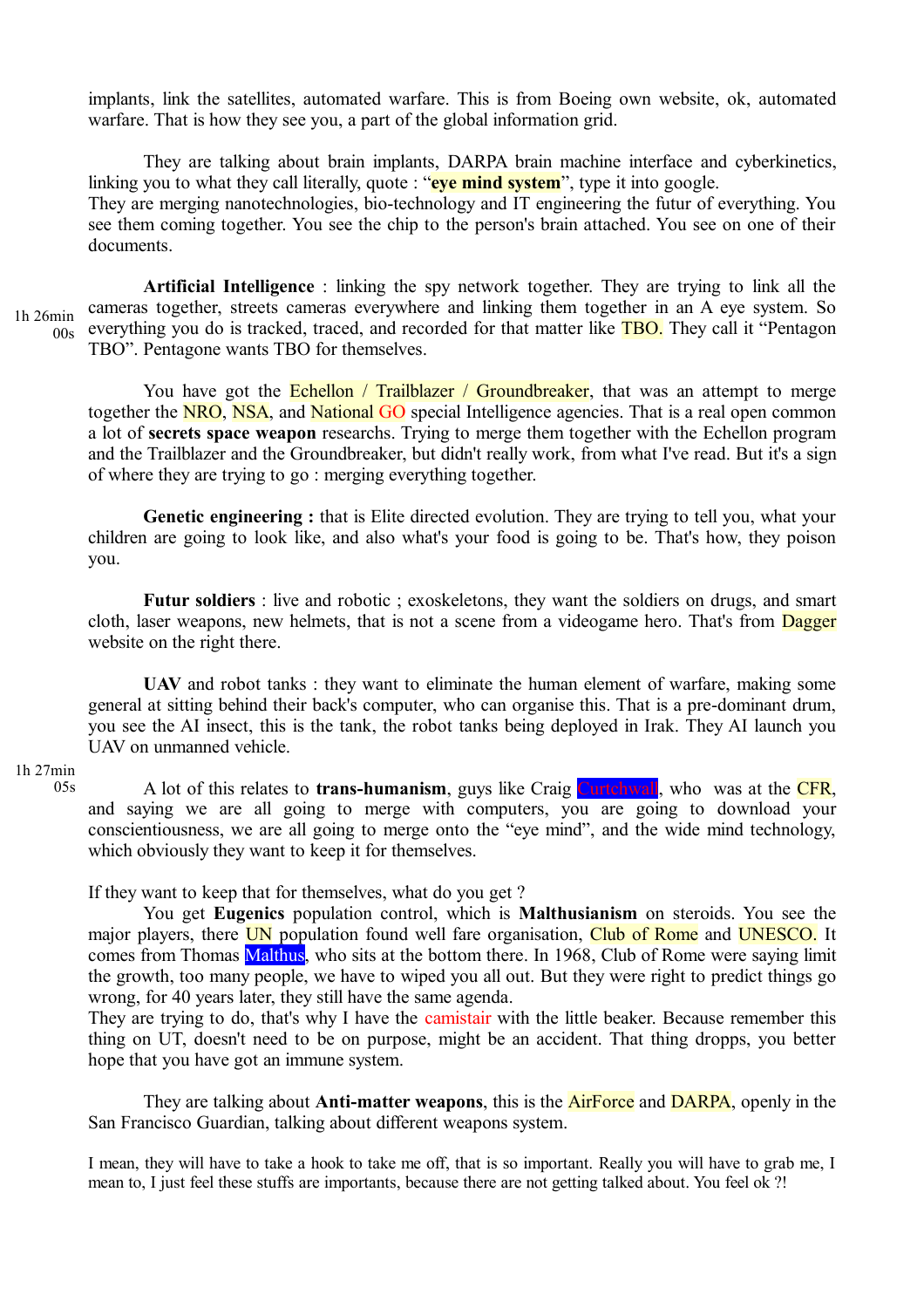I mean, they are talking about 18 anti-matter weapons, do you know, that they are saying these things could destroy the universe, and in all the articles you know this stuff can wiped out the overall universe, but they are going ahead with it. 1h 28min  $00s$ 

**Space weapons system**, you know : US Space Command, Los Alamos, NRO, NASA, **STRATCOM, AirForce.** They are all directing along energy weapons. The neo-cons want new nuclear weapons in space.

Do we have some time ? 20 minutes ? I don't know, I will go as fast as I can. We will say 10 minutes – 2 more 1h 29min minutes ! With all due respect to you Dr Breed, I am trying to respect this crowd by telling how these people 00s are going to get killed. So, that's how I am trying to respect them, so thank you very much, ok ? I am trying to tell everybody, what the real threat is, so I'm trying to be respectful to you, ok ? So let's me just go on, I will Ih 30min make it as fast as possible, ok, we are all going to die, How is about that is ? This short version ? We are all

 $\frac{m}{00s}$  going to die, bye, bye, we screwed ! I mean come on.

There is **weather control**, there are the AirForce, who is saying they want to control the weather by 2020. That's related to the **HAARP**, and chem trails system, worked this stuff up. I wouldn't talk about it, you know 10 minutes, I can't.

There is a next generation of technology, worth it ?

We need to start asking ourselves : Is it something we want ? Shall we band genetic engineering ? Shall we band nanotech, can we ? Can we do it without an authoritarian regime ?

We need to begin to face these new technologies, beginning to deal with it. It is bigger than the global criminally. The technology itself has a life of control, we need to begin to think about these issues.

Who controls the future ?

The **shadow government**, COG: NorthCom. They are high line these people. I am just going to flash you some of their bases.

- − That is Mac Dill, big 911 player. I will talk about these things.
- **Offut,** that's another still big player on 911 from **STRATCOM**. I am just showing you some of the bases, where the shadow government is located, right now. I will talk about that I am going to flash to be fast.
- There is a big one, they have just build, rumor it has been built at Kings peak, Utah, office space command.  $1h$  31min  $00s$ 
	- There is NorthCom, one of the big base, that's where the shadow government. Chevenne mountain, FEMA shadow government. That's where, Cheney is a lot of the times.
	- − Of course, I ve included Area 51, we are not supposed to talk about that. I am really interest about all, where their secret weapon research is being done.
	- − Also with Dugway Proving Grounds, that is what people are calling the new area 51. New secret research and testing being done on there.
	- **AirForce plant 42**, that is Lockheed Skunkwork works, Northrop, Boeing Phantom works, where they have got their work done. I wanted to talk about these plants, I can't, cause of interest of time.

But they are building a new generation of space systems, I mean these stuffs are so amazing, you start to talk about **UFOs** and stuffs, they are talking about that stuff. Boeing, since 1982 and now manifested so, we can see that there is a lag time. I think, they had these things for a long time. It is more Northrop-Lockheed Martin than Boeing basically. They want unmanned aerial vehicles, automated warfares.

-------------------------------------------------------------------------------------------------------------------------------------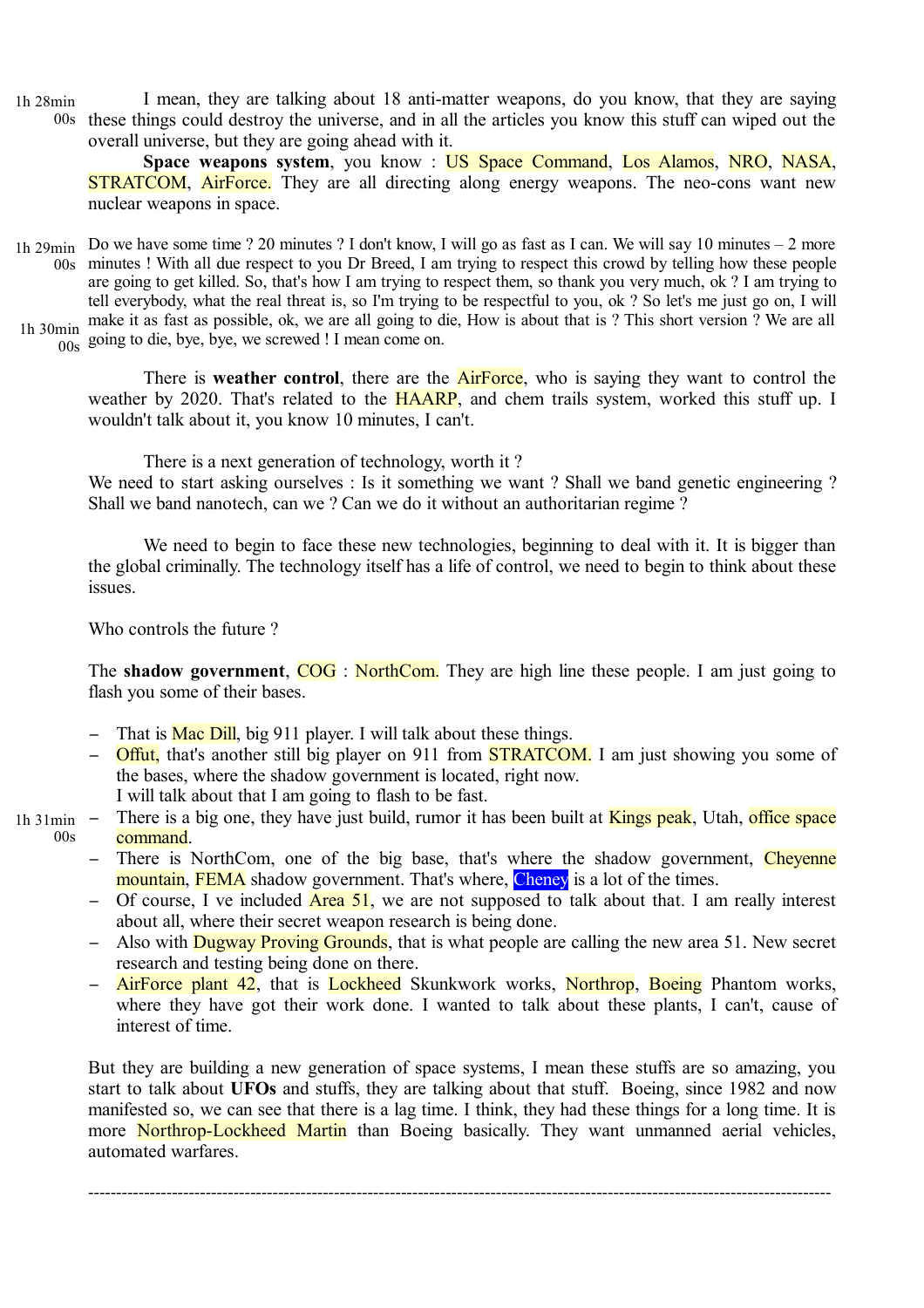Who is engineering this ?

-----

- The **mass psychology**, the Tavistock institute, MIT and SRI International, Standford 00s research institute. Those are the people, who work on how to mind controlling you. Doing also the big pharma cartel, the XANAX; the SRI is trying to get your children on ADD telling you, they need chemically to engineer you, and engineer your thoughts. The pharma cartel is waging a psychological war against the American people. They also are trying to pass new **freedom immunotiaves**, force psychological testing. That can breed your nerves. 1h 32min

- **Mass media** : the borg hive mind, 7 corporations control the news. They are spending billions in fake news casts, operation Mockingbird. Top executives are in the CFR and the Bildelberg.

- And **TV**, as Alex says : moves the brain activity from the neo-cortex to the limbic system. That's bad, because that's an emotional fight or flight response, whatever you're watching, you are getting brain-washed. You might think you see it into different levels, it is **brain-washing**. The flicker rate produces hypnotic state for you, that's the research originally from **RCA**.

The road to tyranny : **global tax** (via the carbon tax), national sales tax, real ID, when you pay for everything, every transaction monitored, debtor prisons, all personal credit can be wiped out with a single key stroke, eventually move toward implanted microchips.

**Global warming** is the back up plan. If you reject the war on terror, they have got global 00s warming awaiting in the wings. 1h 33min

That's how, they put global government, global tax. Maurice Strong (Rockfeller), Gore, Hagel, I will talk more about that, but I can't.

### **Reasons for hope** :

- the bureaucracy is really inefficient, that's can be hopeful.
- Trailblazer and Grounbreaker for the NSA are rumored to be failures.
- 90% are against implantable microchip
- 90% are against the SPP

But false flag terrorism is changing that.

I mean next one is going to be perfect !

They are not going to leave any things to chance, it will be like a movie script. Nothing left to chance.

# **4 th generation warfare**, impotent activism **That is the solution part, I promised you, that's the most important part.**

So I am going to try to do fast flashing out, some advices from **MLK**. There is almost universal question for easy answers, and half big solution.

# **"The ultimate tragedy is not the oppression and cruelty by bad people, but the silence over that by the good people"**

And he said : he accepts evil without protesting against it is really cooperating with it. So we all need to realize it is not enough to be a good person.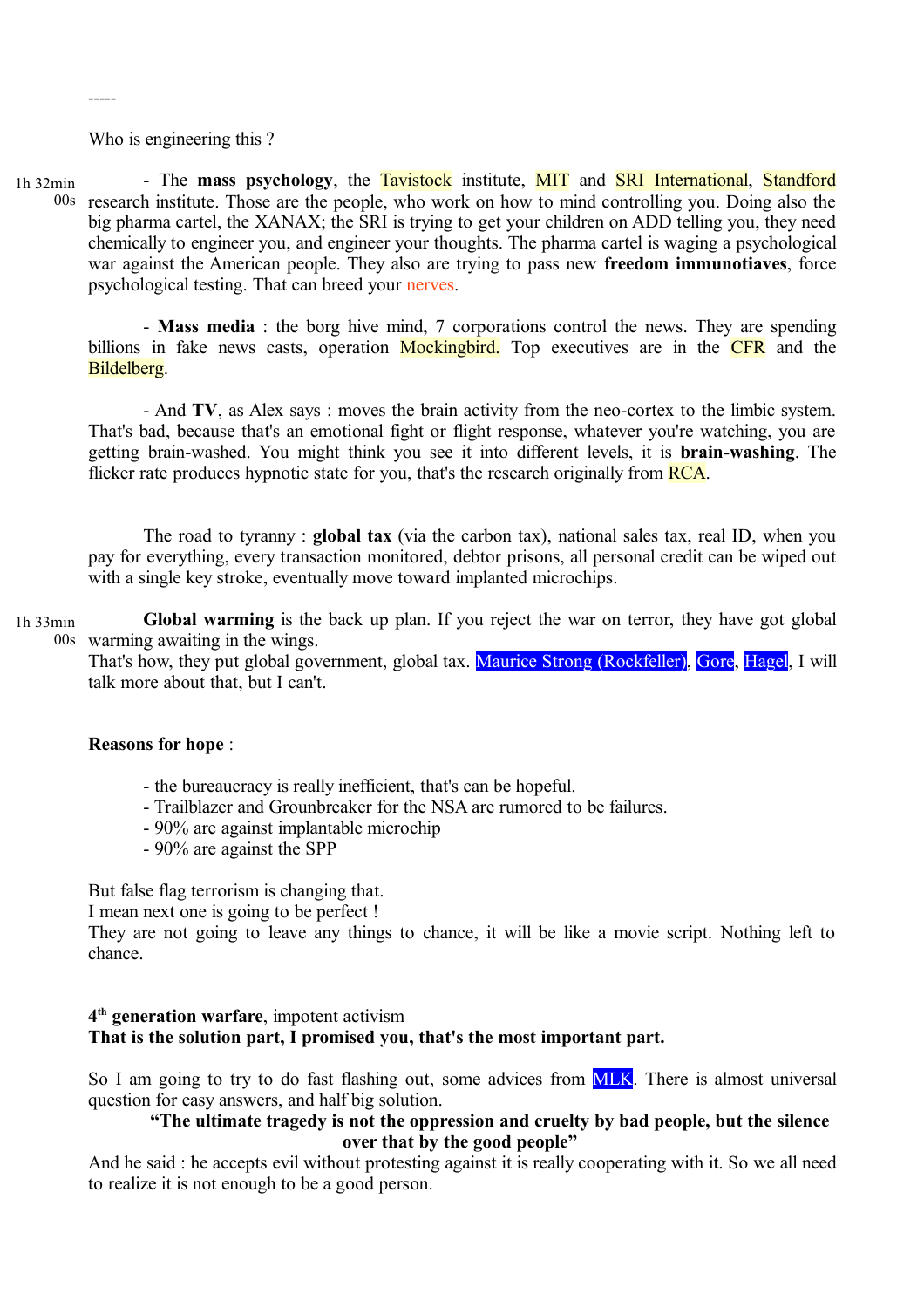I am so sick and tired of people, who when come 911 up, and said : "I don't want to get acted, I just want to be a good person, I am just a good person, is that not enough ?" No that is not enough ! They are trying to kill you, ok, don't excuse it.

1h 34min  $00s$ 

> Don't let you look calm and dissident, make you think, it's ok, to sit around and doing nothing, no !You are accomplice, you are a complice in a system of mass and murder genocide.

> So am I ? I don't think, I am above this. I am trying to cast that a little bit. I am trying to fight back. I am putting myself above on the stage. I put my soul on the board, alright ?

> You should do, join me, ok, everybody, out of here, I empoor you. I have been among the crowd most of the times, just sit on the crowd, it's weird for me to be up here.

I want you guys to lead.

I want you to speak up on stage.

Don't wait for me or Alex, or Jack or anyone to talk, and come to save you. I am not coming to save you, I am not superman, I am not a natural leader. I am not going to tell you what to do.

Research it yourself, and come to it lonely.

I want to see you guys on stage, next time, there is a conference, I want you and you and you, right on the speech, make a powerpoint.

This movement shouldn't be run from the top  $-$  down,

Let me tell you something :

1h 35min Risks for 911 "truthers" : I am coming to the A risks :

00s

− we could become an **insular cult**

We don't want that to happen (like AA meeting, or Star Trek convention)

−we d**on't want expected heroes** to lead the "movement" to "victory", nononono.

There is no vanguards, that's what the left does. I am not your vanguard. I am not your Noam Chomsky.

Save yourself, you come up on stage next time.

# −**a lack of social interaction and networking.**

I monger that, we are not talking to each others at these conferences, we come, we watch the guy speaks and we leave, we need xxx, we need to talk each others. The Left does that well, we are not organised enough. We don't want to act overly like abrasive religious zealots with "recruitment" to "waking up" to the truth. That's door-knockers.

# −We need to **start to marketing** ourselves

Don't say : "I wake up, and you need to wake up too." You are selling that, like a religious fanatical, and people just step away, waah I am going to drink at the calice.

Take a slow, I am speaking fast, but take it slow, slowdown for people, ok ?

−We could fall in the **JFK assassination stuff with infighting, egos, backstabbing, FBI agents**, and diminishing numbers at conferences

−There is another problem : **racial and gender homogeneity** 1h 36min  $0<sub>0</sub>$ 

The white male problem : I believe, every speakers on this stage has been a white male, and that doesn't mean it is bad. I don't want to see the fake people, and saying oh diversify is good for the sake of that.

I think we need **out reaches**, toward the working class, toward suburban areas, Spanish speakers, we need to get the people, who are getting most screwed by the present industrial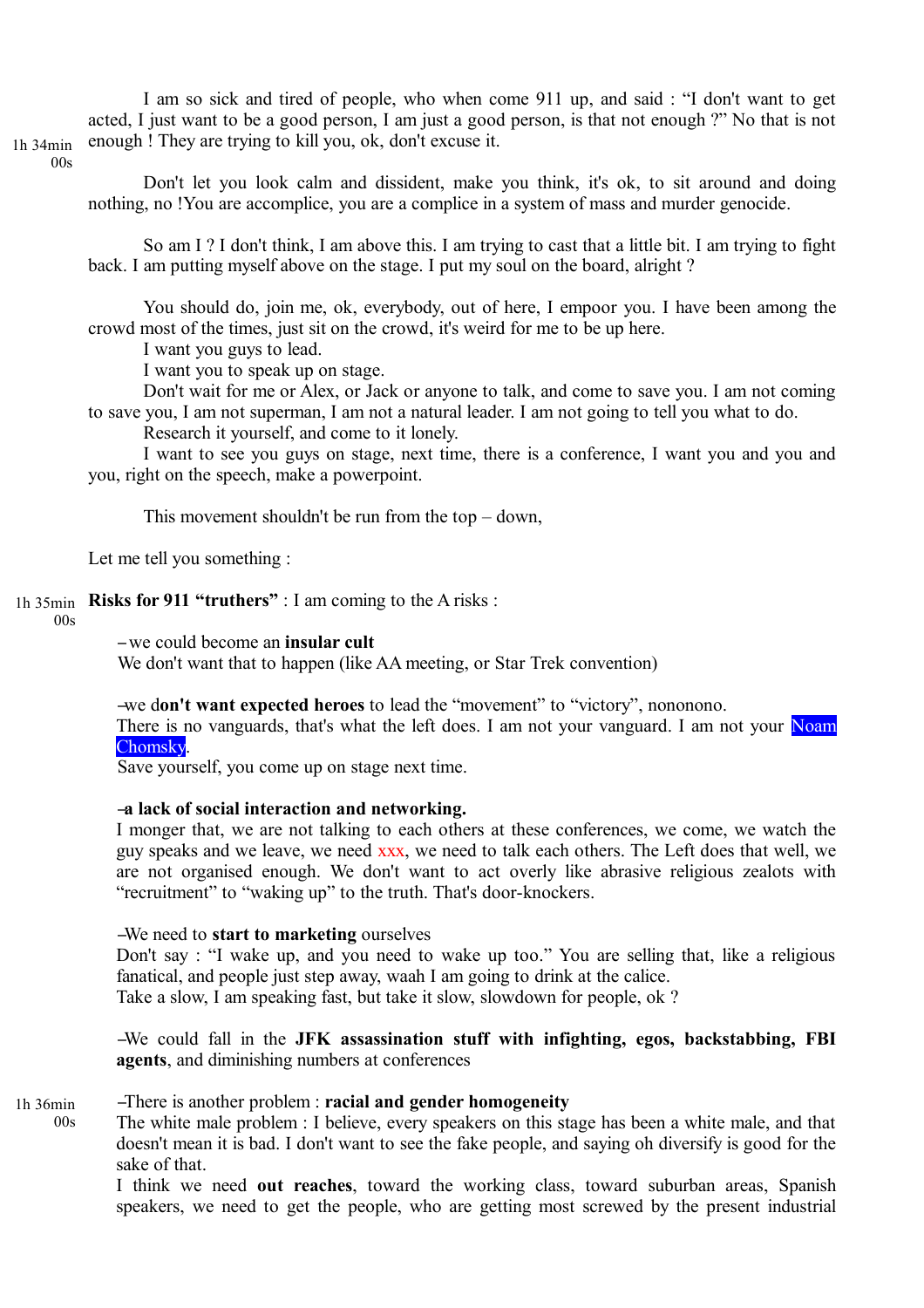complex, by the basic economy tyranny on this country, and that does speak to the national minorities.

# −There is a **single issue focus**

We loose track of everything else, saying 911, 911, 911. We need to talk about global poverty, futur technology, and economic breakdown

# −We are **ignoring the real shadow government**

−And there is **too much fear** !

You'd better be afraid, but don't let it paralyses you, when we are speaking about solutions. Jack xxxx does that a lot, let's talk about local positive formulas. Thing like fluorid eradication in your town, go on net, that's what you can do, that's substantive.

Come to the end here, **different types of activism** :

you'd like that ? What ? Did you like that ? Alright, cool.

- This is Noam Chomsky, that is the old version of the how a social man activist. I am talking about somebody in the crowd. Chomsky comes and says : "Bildelberg doesn't exist, CFR is nothing, no false flag terrorism, 911 not an inside job".

And that is how, they are doing it, they control you with outdated leaders, and left gatekeepers. 1h 37min

Who funds them ?

 $00s$ 

 $00s$ 

# Schumann fund, Rockfeller council, Soros, Mac Arthur.

We need to begin to look at, who funds these left gatekeepers, who for, basically since the 60s, which have managed social activism in this country telling you, there is no false flag terrorism.

World government, world government, world government, world government, world government, world tax, UN tax, UN population, we need UN population control. I mean these guys are crazy, and all these people, who do you think the nation and  $\overline{X}$  and  $\overline{X}$ , and Chomsky, and all these people are not talking about 911, that is not a coincidence.

### **- Week end activism**, this is a problem.

People go after the protest, once a month, and think oh I ve done something. No you even didn't read the signs. Make you feel good about yourself, feel jacked up. Nothing get done. You could have 10 millions people go, and ministers will say 10 000 people march, found them in the protest.

#### - That's **Jeri-Curl activism** as I call it. 1h 38min

You have got the Milquetoast activism, candle light vigils and other "pacifist" death-ends "handle the candle for the soldiers. Yes they are going to murder you, ok ?, you handle the candle, they hold the gun", see who wins !

# - **Parrot activism** : that is mindless sloganeering

"No blood for oil", "No blood for oil". Give me a break. You know, this stuff is just ridiculous.

We need to talk to people to the real level. You think, I can put this in our slogan. Treat people with some respect, ok ? The population has been dumbed down, people are really ignored right now. Treat them with some respect, they can step up to the plate, treat them like a dulls and they will come to you. You don't have to dumb it down for everybody with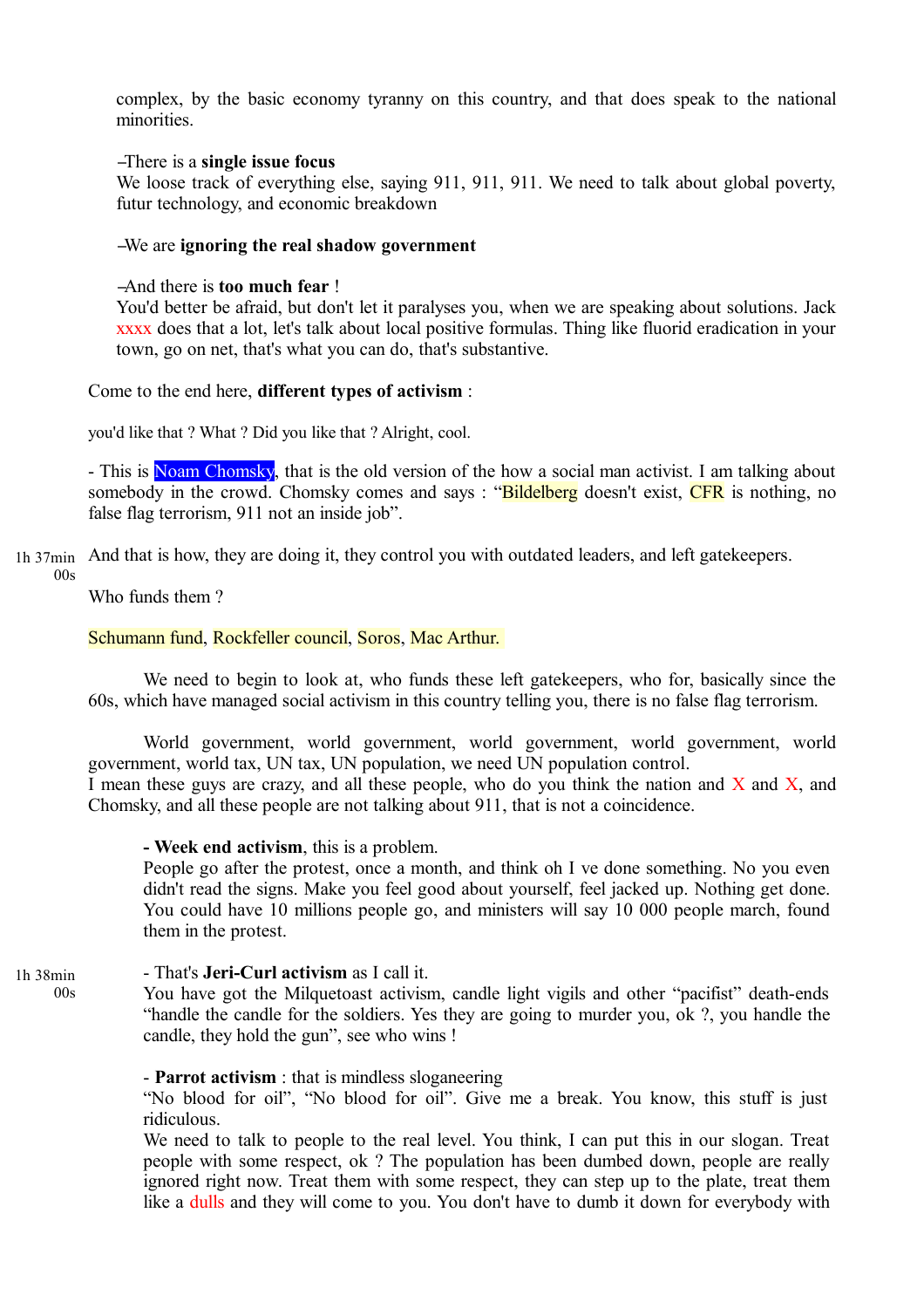this slogan arrogance. It's overly simplistic, it's a shame.

# - You've got **Trantrum activists**

That is the phony anarchists, hopeless communists, FBI provocateurs, and felony violence persons, these persons are completely out of ideas, smashing the windows, and start about : he doesn't know, why he is angry, and he doesn't know, what to do. And he thinks, he is doing a revolution, as a little black mask ski, looks like the police state guy himself.

# - That is **molotov cocktail activism**

The fast road to a Grand Jury. Hooh, we 'd throw out the molotov at a FBI agency. My group tells me to get violent. Ok, that will get you to the Grand Jury. Look what did happen to the animal right group, and I think, that nothing is run by FBI agents.

# - **Jeri-Curl activism**

1h 39min  $00s$ 

World can't wait, and the answer coalition, that is star red front group, who controls the antiwar movement. We are going to march, we are going to take the streets. And nothing is going to get down, and they won't talk about 911, that's the big part. They are actually trying to kick 911 people out of the protests.

 $\rightarrow$  We need to **market ourselves.** Jack xxxx talked about this, try Federal Reserve, imminent domein, take an issue. I mean, sometimes people are interested by different things. **Don't get to 911, don't worry, they will get there.** The raven all have got different entrees points, and get you to the same point. Market ourselves.

Don't be harsh on people especially with tough lessons : "when I wake up, I wanted to tell everyone, I wanted to say, it's 911, it's..., they topple all these things..." And people said : "dude, I am not going to take you to my party anymore, can we not have this guy anymore ? Can we make sure, he doesn't hang off your friends with this guy".

# $\rightarrow$  Calm it down, give people a break

Jack xxxx says : don't be a brother's key, don't be too harsh on people. Everybody is flawed. I 'm so deeply flawed, you will not believe it. We are all imperfects. I 'm not trying to get up, and tell you I am the Grand leader, man I ve got a lot of flaws.

So market ourselves, we are not better than other people, because we know about this! You happened to research one issue, and you are not better than anyone, help them, don't think that you feel superior.

#### **→ Cell activism** 1h 40min

This is the good thing, that others and I do. The power of an individual and a good sign. You know "Bush engineered 911", hanging up the one person, we need to learn from the "end is near" crowd. One person and a sign, that's activism, keep it small, keep it local.

# **→ Fourth generation truth squads**,

That is the concept talked a lot about. Congratulation to Webbs to talk to, that's a brillant idea. Go to New Hampshire, hire a van, and confront with our documents of war. That's 911 commission, next to him, you see a pin up guy underneath there, I think, that's Matt there. Gipsy talk, these people are heroes.

 $\rightarrow$  This is the **next generation of activism**, they are fighting for a generation warfare against us. That is the  $4<sup>th</sup>$  generation, advanced activism : DVDs, pamphlets and **cheap technology.** One person on the street, and handle that, we don't need a group, no van guard. Don't get orders from me, you could do it, it's cheap, it's easy, it's effective.

 $00s$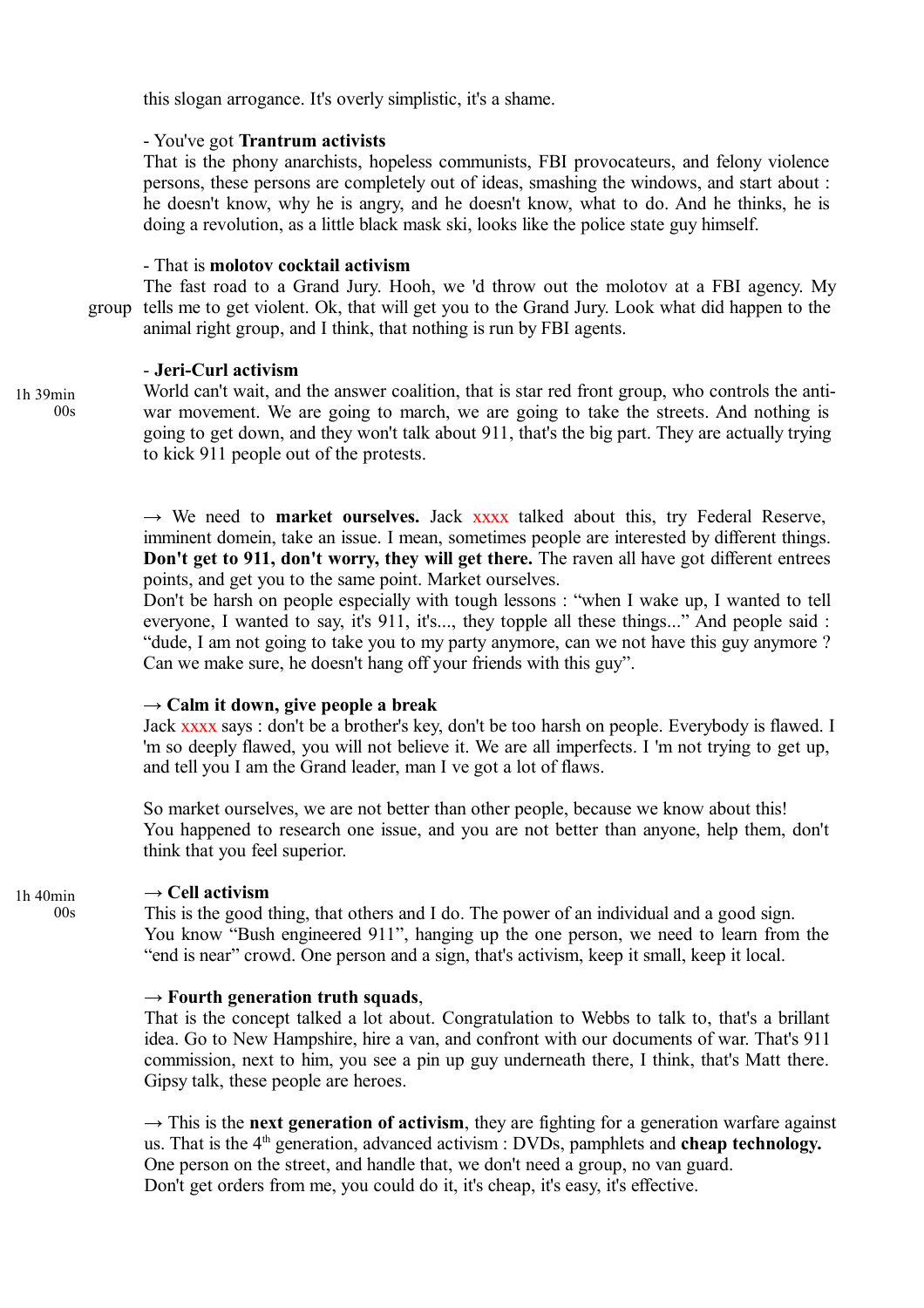# **→ Freeway blogging**

You can hang up signs, be a freeway blogger, great, right ! You effect 10 000 people, who drived by the signs, this is efficient activism. That is, when you are starting to use new technologies for yourselves.

# **→ Blogs** Join us, we have got blogs. I've got mine, infowars, 911 blogger, whatreallyhappenned.com. That is some of the ones, I visit. Join and start articles, we need some people to start join in. Not just wait for polls, or someone to tell you, what is the real truth is. Go right to yourself, we need more writers, we need more thinkers, you obviously are thinkers. You have in yourself, don't think you are nothing, that is what they tell you, you are nothing, you are scum, can affect change and the change is in your own head.  $\rightarrow$  I say : **untapped activism** : **the power of the urinal** I want to put 911 truth stickers, above urinals. I am serious, we need to help people, and in a lot of different ways, help them creatively, think outside the box here. **→** I just want to tell you, and that's the last slide **prepare for the worst** I am trying to be positif, but people talk about when we win, I swear we are coming to the end. When we win, when we win, prepare water, stored food, gasoline, generator, batteries, passports, gold, safe houses, have a plan ! Because it may get bad, this nuclear stuff is not a joke, people say : when we win, when we win, we might or might not, so prepare ok ?  $\rightarrow$  Last thing : that is my own deal. I am not a new age freak, but I am saying, there is a **spiritual all** for human. The reason, I put spiritual all : GM food is a war on your **chakras.** It is a war on your soul eye. It is a war on your holographic soul. I am encouraging people, it is not a new age bang, to look at the things, like **yoga**, and **meditation**, and **acupuncture.** That is, how you get your **third eye spinning**, you know. That is a war on you soul, on your spiritual connection. That's your **pineal gland**, where is your warning. You need to look into these things, it is not new age. I mean a lot of this is, but crazy people, a lot of this isn't. There is real sign behind this. **→** And last thing here : **subtle eugenics** Clean up your body and mind. The GM food lead to tumors. You've got GM soy, corn, rice, tomatoes, the prodigene HIV corn, the Fluoride. MTBE is suppressing your pineal gland, and disrupting the spiritual side of man. Pesticides lead to cancer and hormone disruption, so called "gender bending". Clean up your food folks, look after this stuff. Look up into the ingredients, do some research. Meat, milk have meat growth hormones, and mad cow disease CJD. You need to build up your immunity and purge toxins with right supplements.  $\rightarrow$  Throw out the TV Because it is mind control you **→** And above all, **fight back**, **just get active please**. 1h 41min  $00s$ 1h 42min  $00s$ 1h 43min  $00s$

This is my last slide, I am just telling you guys : it is not enough to know anymore, nor it was in 2002, 2003, 2004, 2005 and even 2006, it is not enough anymore. You can't just go on the present, and say I read the articles today, I am a truth heroe. Because you talk your friends and you read